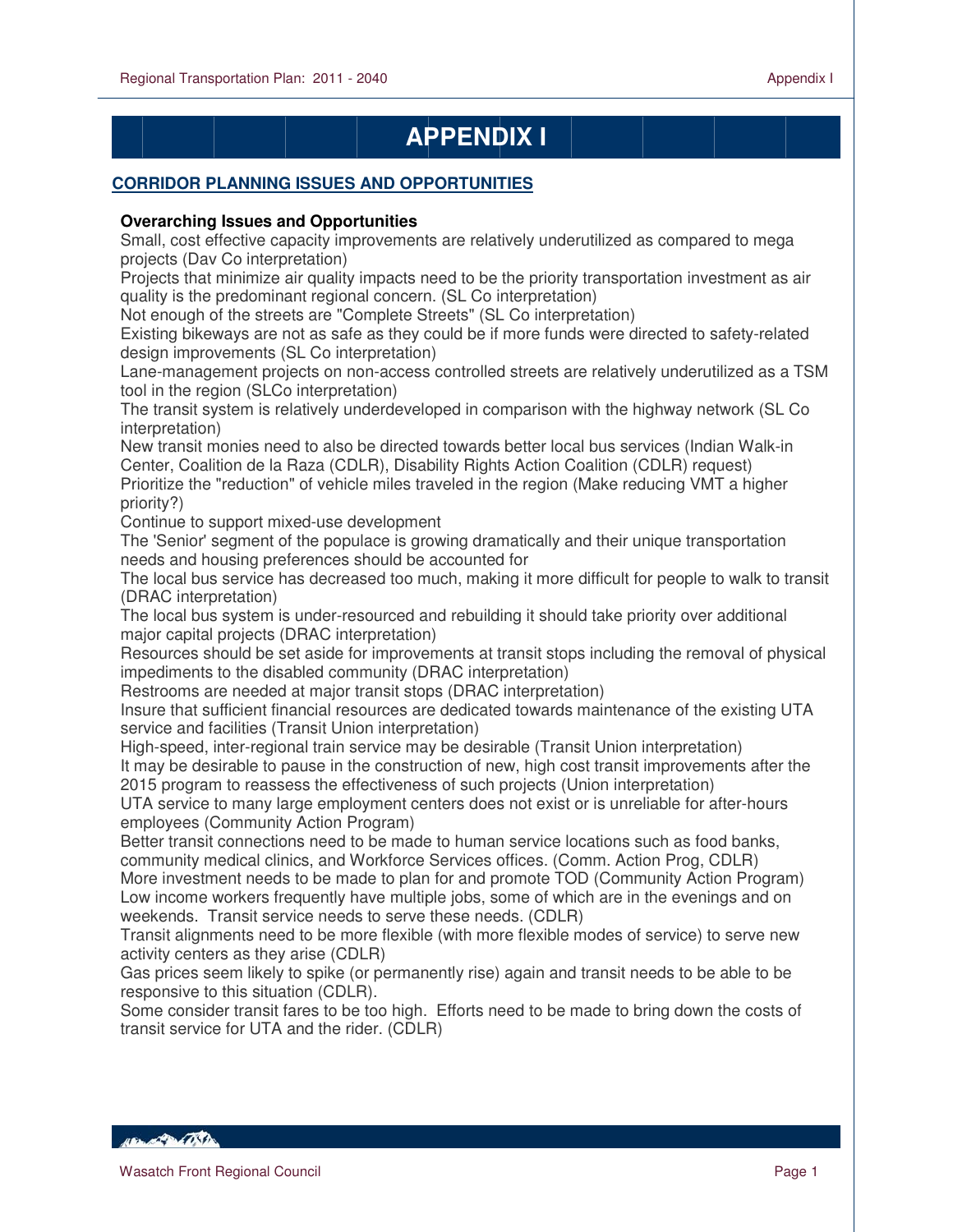## **1. West Weber North/South**

## **Transportation Issues/Opportunities**

Regional choke point near Willard Bay is a potential security/natural hazard response concern Relatively infrequent transit service to Ogden Intermodal Ctr. to support projected area residential growth

Potential road ROW currently available but may be soon under development

I-15 lane drop near 2700 North

I-15 traveler information relatively underdeveloped

Road network underdeveloped

Sidewalk and bike network underdeveloped

Significant EJ Target populations in much of Ogden West of Harrison Blvd.

Western Weber County is a large area without a major north/south road and is fast growing

Need to increase the 'reach' of the FrontRunner to commuters with work destinations beyond the station through better transit connections at the Ogden station (WDEWTS)

The I-15 interchange at 24th Street is a partial interchange. (WDEWTS)

Agricultural protection is an issue in western Weber County (WDEWTS)

## **Land Use Issues/Opportunities**

North/South Transportation options constrained by large critical lands area between Pioneer Road and 12th Street

Large, dense employment center (Falcon Hill) planned for the west side of HAFB

## **2. East Weber North South**

## **Transportation Issues/Opportunities**

High use bus routes on Washington Boulevard (Rt. 612) and between the Ogden Intermodal Center and WSU/McKay-Dee (Rt. 603)

Sidewalk and bike network underdeveloped and/or dilapidated

Significant densities of people with demographics conducive to local transit service in East Central Ogden and in Roy

Poor Safety Index Score on much of Washington Blvd.

Significant EJ Target populations in much of Ogden West of Harrison Blvd.

More transportation tools need to be employed to avoid the widening of Harrison Blvd. for more auto traffic

Bicycle and pedestrian safety is a problem on Harrison Blvd. and U.S. 89

Pedestrians crossing Harrison Blvd. is an issue near WSU and especially at Country Hills Drive Pedestrians crossing Washington Blvd. is an issue at Country Hills Drive

North Ogden needs a North/South alternative to travel into Ogden (East Ogden in particular) in addition to Washington Blvd.

Northern North Ogden and Pleasant View would like more direct access to I-15

Any proposal to extend Wall Ave. northward through Harrisville could have significant residential impacts

UTA bus routes are generally grid patterned in Ogden but need to be more focused on

FrontRunner and Express Bus connections at the Intermodal Center

North Ogden north of 2600 North is a large area without a major road

The DWEWTS indicates a safety need at the junction of US-89 and Harrison Blvd. (DWEWTS)

## **Land Use Issues/Opportunities**

Wasatch Choices 2040 Mixed-use Corridor on Washington Downtown Ogden is a Wasatch Choices 2040 Regional Center Significant travel destinations near 25th and Washington, WSU, and Newgate Mall

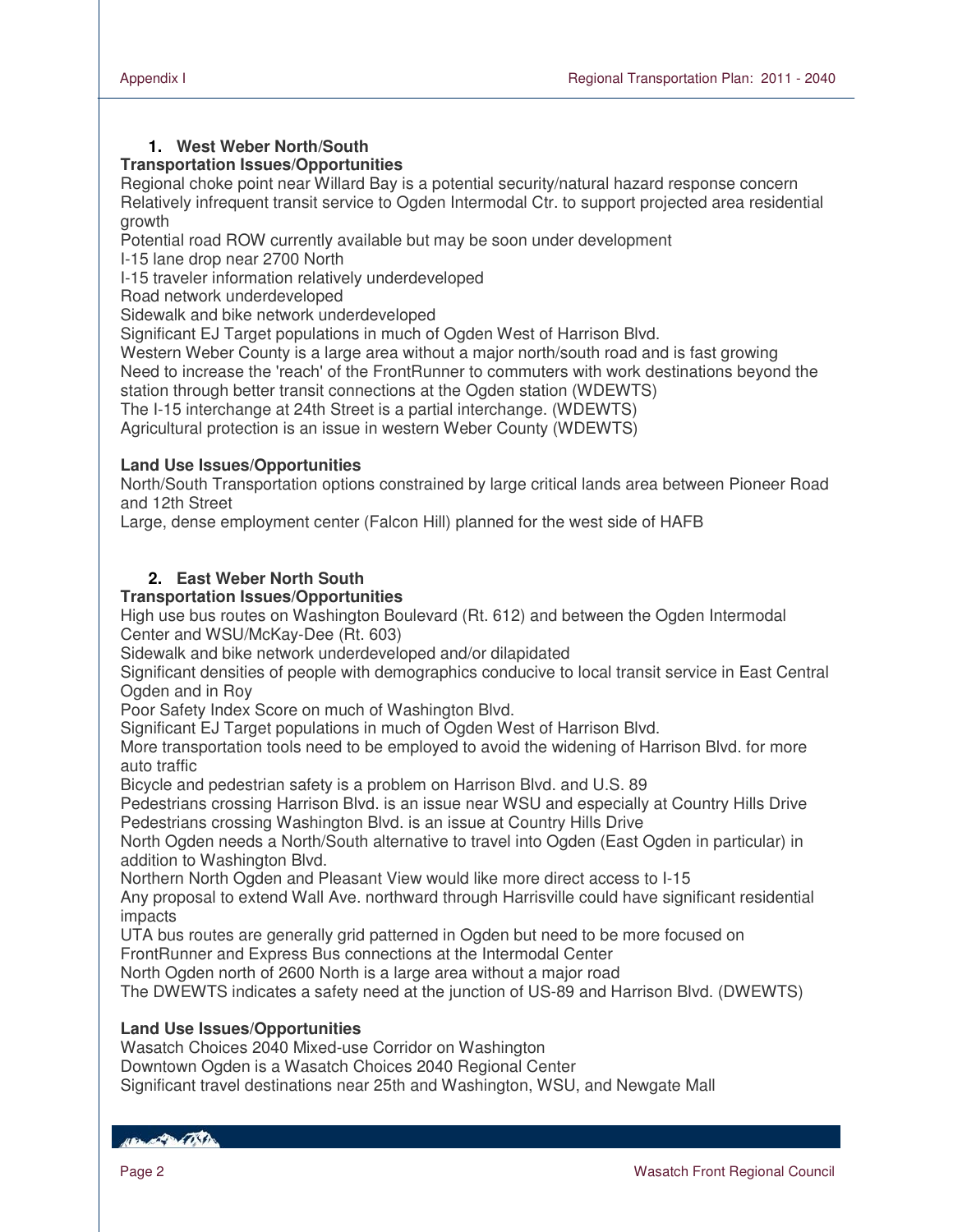## **3. North Davis North/South**

## **Transportation Issues/Opportunities**

Poor Safety Index Score on Harrison near WSU, on Riverdale Rd., and on SR-126 in Roy, Clearfield, and Layton

High use bus route on Main Street/State Street Corridor (Rt. 470)

Significant traffic flows to Southeast Weber County

Considerable congestion anticipated on existing freeways

Primary bicycle destinations include WSU Davis and the FrontRunner Stations

Major freight distribution center in west Layton

Significant EJ Target populations near I-15 in Clearfield and near Gentile and Fort Lane in Layton Limited North/South access from the City of South Weber

Much of the major road network in northwest Davis County is underdeveloped

The proposed West Davis Highway corridor provides an opportunity to extend the Legacy Parkway bike trail

North/South alternatives to I-15 are desired in western Davis County

The bike path network is underdeveloped

Main Street in north Kaysville seems to be a bottleneck between Kaysville and Layton and seems to have the pavement width to add a lane. (DWEWTS)

Fort Lane in Layton seems to be a bottleneck between Main Street and Gordon Ave. and seems to have the pavement width to add a lane. (DWEWTS)

Need to increase the 'reach' of the FrontRunner to commuters with work destinations beyond the station through better transit connections at the Layton, Clearfield, and Roy stations (WDEWTS) Total transit trip speeds to the WSU/McKay-Dee Areas need to be fast enough from North Davis to be competitive with the automobile (DWEWTS)

More freeway access is desired in Kaysville and Farmington (DWEWTS)

US 89 has substandard geometry near Antelope Drive (if extended) (DWEWTS)

US 89 is a wide, Major Arterial with multiple access points

The DRG&W trail has multiple non-signalized street crossings (DWEWTS)

Little connectivity exists between SR-193 south of HAFB and I-84 (DWEWTS)

The HOV lane on I-15 is nearly complete through the region but is missing a segment generally between Hill Field Road and 4000 South in Weber County (DWEWS)

US-89 between I-84 and Harrison Blvd. is a regional chokepoint (DWEWTS)

## **Land Use Issues/Opportunities**

Significant travel destinations near 25th and Washington, WSU, Newgate Mall, and Freeport Center.

Wasatch Choices 2040 Mixed-use Corridors on segments of SR-126, SR-232, and SR-108. South Ogden, Clearfield, Layton, and Farmington have Wasatch Choices 2040 Mixed-use Centers Large, dense employment center (Falcon Hill) planned for the west side of HAFB

## **4. South Davis**

## **Transportation Issues/Opportunities**

Large traffic flows to/from Northeast and Northwest Salt Lake County

Considerable congestion anticipated on existing road network going south near Farmington and North Salt Lake

Regional choke point near Farmington is a potential traffic and security issue

Significant densities of people with demographics conducive to express or limited stop transit service in NW Bountiful

Significant densities of people with demographics conducive to local transit service in Rose Park US-86/SR-106 through Bountiful is a potential high ridership segment of a South Davis Transit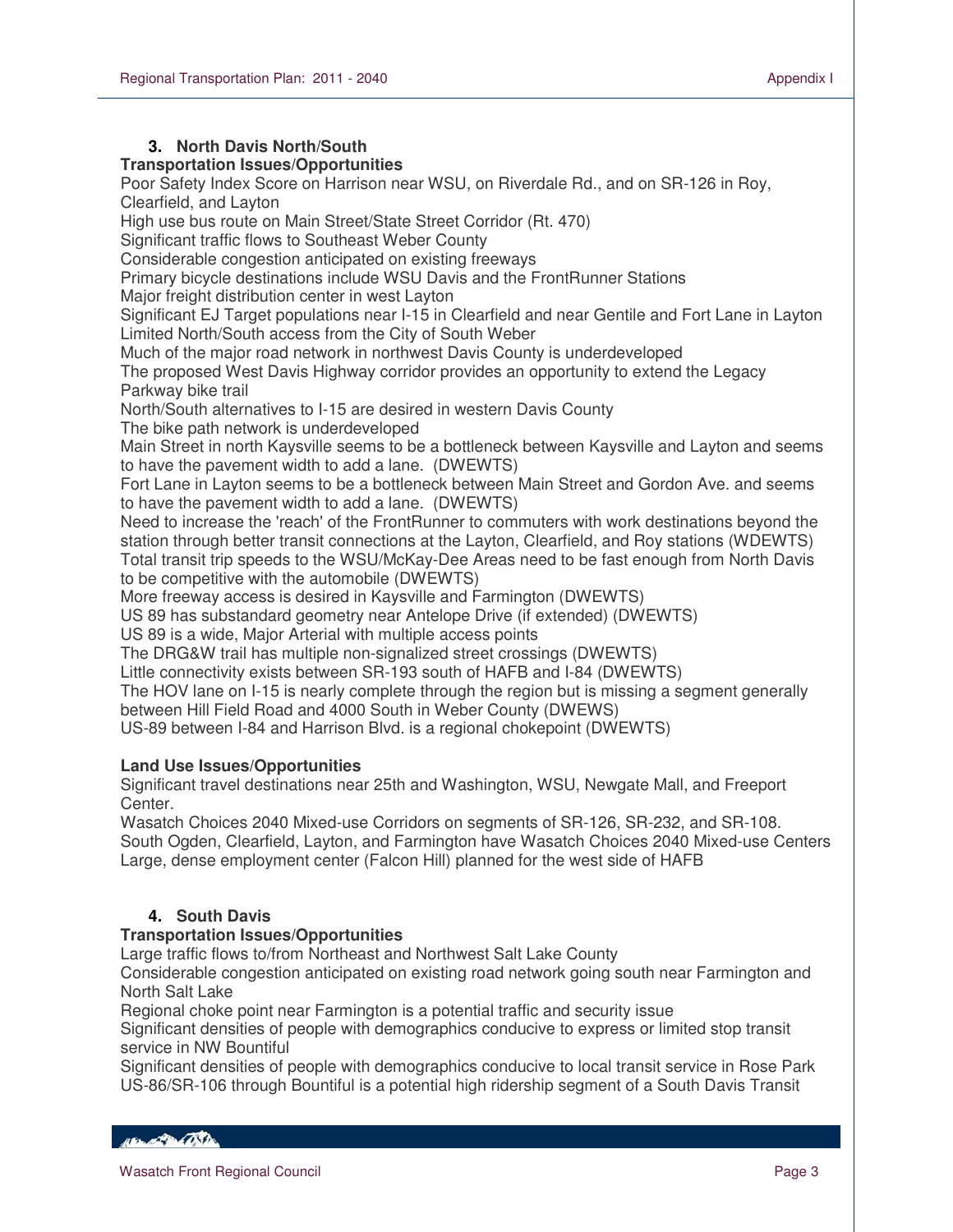#### Line

L

The Bountiful area is too close to downtown SLC to require a significant drive to transit and a transfer prior to reaching the downtown core as FrontRunner does

Poor Safety Index Score area near 500 South and 500 West in Bountiful

Major freight distribution centers in and around North Salt Lake

Heavy congestion on eastbound 500 South due to rail crossing and I-15 Interchange The 2600 South I-15 Interchange and its proximity to the intersection with 800 West is a major problem (Bountiful)

There is no access to I-15 from the North Salt Lake industrial park except at 2600 South (Bountiful)

The proximity of the 500 South/I-15 and the railroad track crossings is problematic (Bountiful interpretation)

The 400 North/I-15 interchange is incomplete (Bountiful interpretation)

The frontage road along I-15 is disconnected between Bountiful and Centerville (Bountiful) The area along 2200 West in Salt Lake City is in need of improved transit services. (Community Action Program interpretation)

Need to increase the 'reach' of the FrontRunner to commuters with work destinations beyond the station through better transit connections at the Woods Cross station (WDEWTS)

## **Land Use Issues/Opportunities**

Important multi-state travel destination at the Salt Lake International Center

Significant travel destinations in Bountiful between US-89 and I-15 south of 500 South, and also near North Temple and Redwood Road

Wasatch Choices 2040 Mixed-use Corridors on segments of State and Main (Farmington), US-89, and Redwood Road.

Centerville has a significant Wasatch Choices 2040 Mixed-use Center

A regionally significant 'work/commercial center' is planned near the intersection of Legacy Parkway and 500 South (WBC interpretation)

Congestion at the 800 West and 500 South intersection (WBC interpretation)

## **5. North Weber East/West**

## **Transportation Issues/Opportunities**

Little or no SOV alternatives to Little Mountain area employment growth Potential road ROW currently available but soon under development

Road network underdeveloped

Lack of non-motorized facilities connecting to FrontRunner

Poor Safety Index Score on 12th Street near I-15 and Harrison Blvd.

The major canals in the area are opportunities for class I bikeways

Pioneer Road has both safety and alignment issues (DWEWTS)

## **Land Use Issues/Opportunities**

Large, dense employment center (Falcon Hill) planned for the west side of HAFB

## **6. South Weber East/West**

## **Transportation Issues/Opportunities**

Considerable congestion anticipated on the existing road network west of Downtown Ogden and west of HAFB.

Significant densities of people with demographics conducive to local transit service in East Central Ogden and in Roy

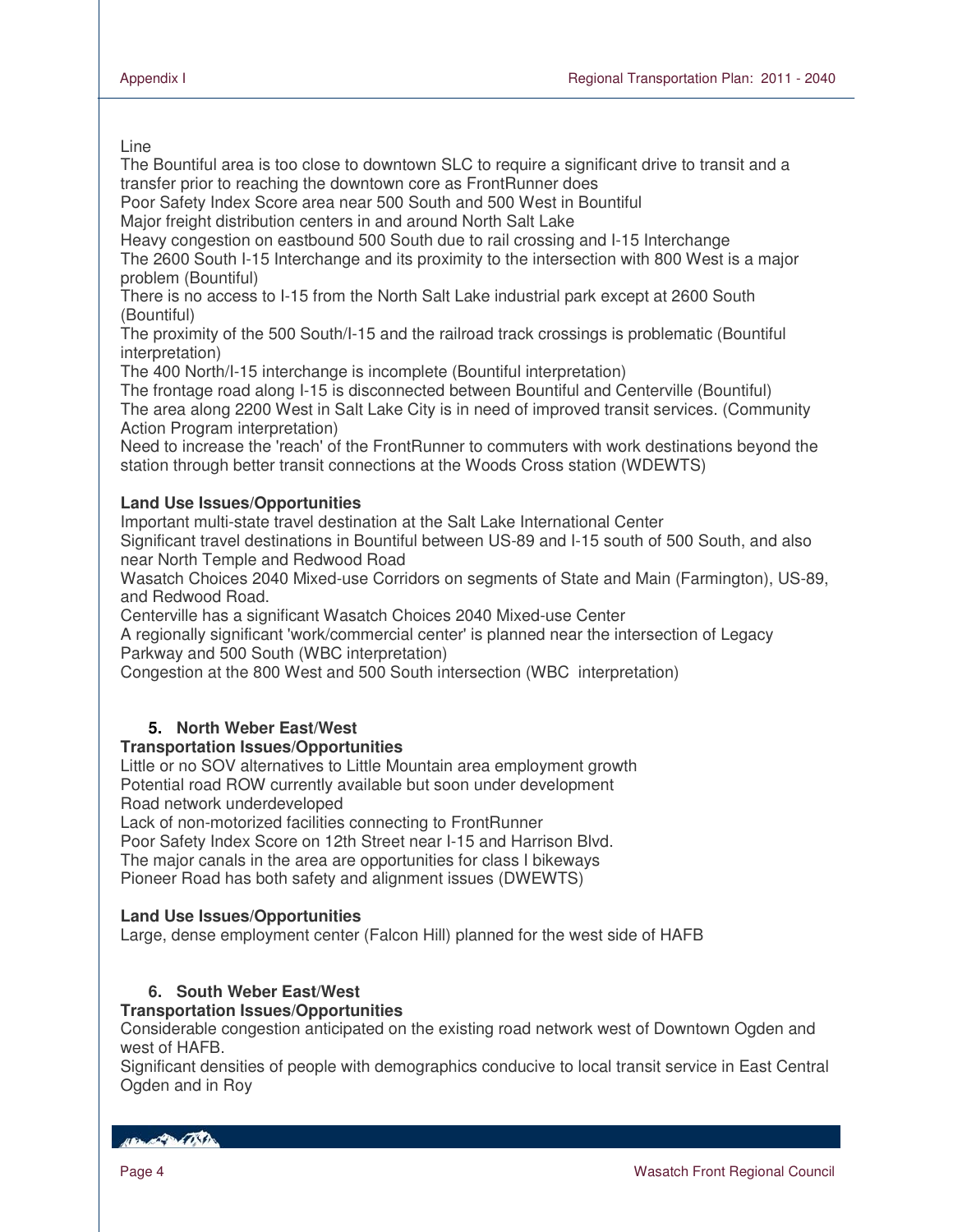Significant EJ Target populations in much of Ogden west of Harrison Blvd.

The major canals and the Ogden River in the area are opportunities for class I bikeways 40<sup>th</sup> Street seems to be a bottleneck between Riverdale Road and WSU/McKay-Dee Area and seems to have the pavement width to add a lane. (DWEWTS)

The Ogden-Hinckley Airport Area needs improved transportation access. (DWEWTS) Traffic is required to circumnavigate HAFB putting increased pressure on east/west travel just south of the base.

The interchange of US-89 and I-84 is inefficient (DWEWTS)

Ogden Canyon traffic is growing and is anticipated to continue to grow in the future (DWEWTS) Road capacity, especially grade separated road capacity, is limited across the rail lines. (DWEWTS)

Many of the east/west facilities are relatively low speed (DWEWTS)

The 24th Street viaduct is missing shoulders, bike lanes, and sidewalks and could be more conducive to other forms of transportation (DWEWTS)

Accessing US-89 is difficult for Uintah City (DWEWTS)

Lack of a major transportation facility connecting I-84 (and thereby US-89) through to West Davis Highway in Southwest Weber County

## **Land Use Issues/Opportunities**

Significant travel destinations near 25th and Washington, WSU, and Newgate Mall Large, dense employment center (Falcon Hill) planned for the west side of HAFB

## **7. North Davis East/West**

#### **Transportation Issues/Opportunities**

Primary bicycle destinations include WSU Davis and the FrontRunner Stations Major freight distribution center in west Layton

Significant EJ Target populations near I-15 in Clearfield and near Gentile and Fort Lane in Layton Considerable congestion anticipated on existing road network approaching I-15

Poor Safety Index Score on Antelope Drive from I-15 to about 1000 West

Potential road ROW currently available but may be soon under development

Major congestion at HAFB west gate

Northwestern Davis County is a high growth area

Strong east/west travel patterns from western Davis County to I-15

Northern Davis County lacks a major, continuous east/west road

Major congestion at the Clearfield, Layton, and Roy I-15 interchanges

High travel demand crossing I-15 making congestion worse at the I-15 interchanges (DWEWTS)

Very limited access to I-15 from West Farmington and Kaysville

Fruit Heights is concerned about a limited access US-89 bisecting their community and emergency services (FH interpretation)

1800 N. is the only continuous Minor Arterial between N. Davis Highway and SR-126 without an I-15 interchange (Clinton interpretation), 1800 North in northern Davis Co. is congested (DWEWTS) Access to I-15 for Clinton and Sunset focuses traffic on existing congested intersections in Roy and Clearfield. (DWEWTS)

Lack of a major transportation facility connecting US-89 through to West Davis Highway in Northern Davis County (West Point interpretation)

It is 5.5 miles from I-15 to western West Point (roughly the distance from I-215 to 7200 West in SL Co.) and will likely need much more East/West Capacity (West Point interpretation)

Several East/West roads in northwestern Davis County are 1 and 2 lane roads and misaligned across 4500 West(West Point interpretation)

Traffic is required to circumnavigate HAFB putting increased pressure on east/west travel just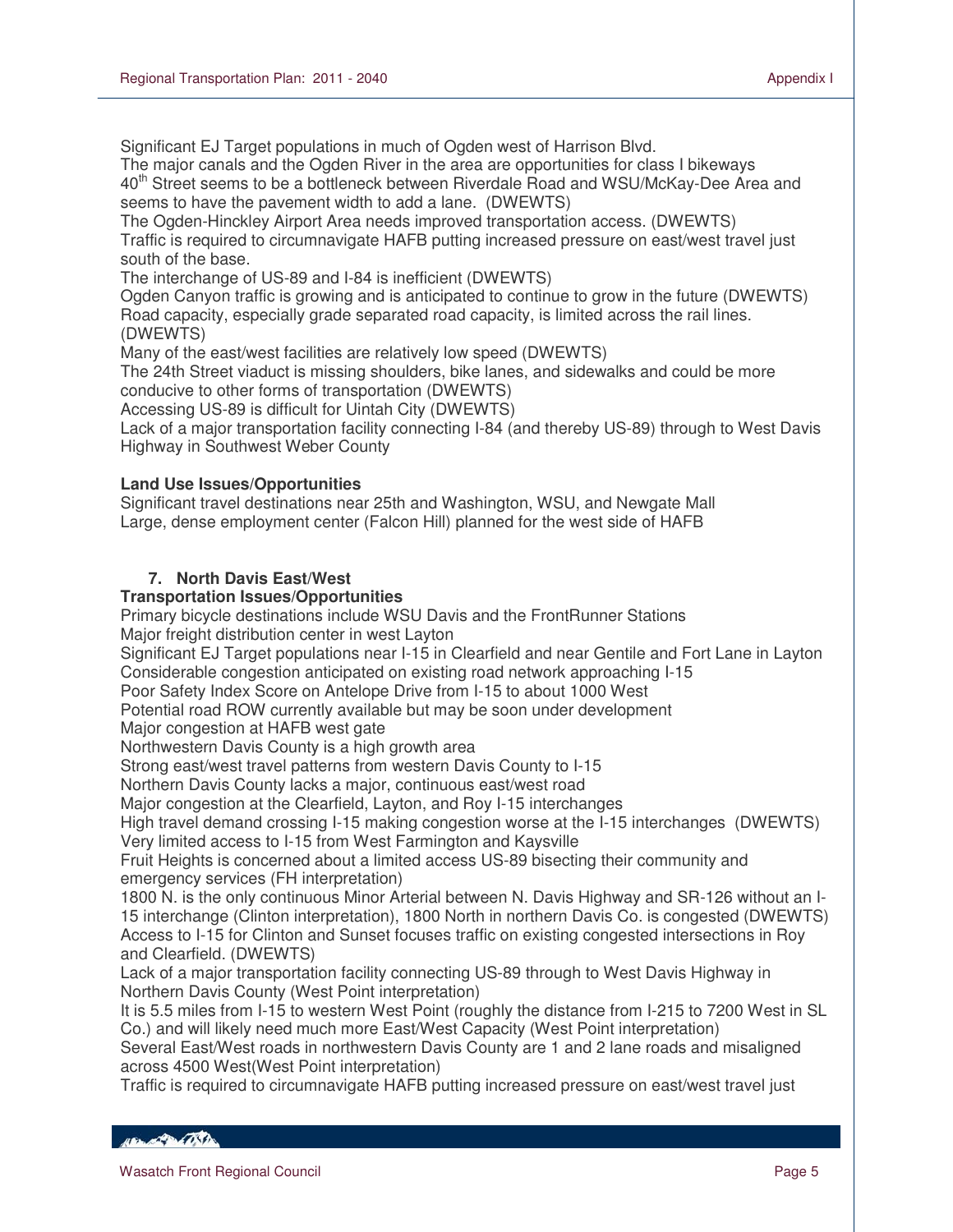south of the base.

Antelope Drive and Gordon Avenue (both major roads in Layton) stop short of US-89 and their traffic travels through residential neighborhoods (DWEWTS)

Road capacity, especially grade separated road capacity, is limited across the rail lines. (DWEWTS)

SR-193 has more direct access than is consistent with its size and functional class (WDESTS) Layton needs a bike route that connects east and west into the FrontRunner Station Many of the area's major roads would need to be extended west to connect to the proposed alignment of the West Davis Highway (DWEWTS)

## **Land Use Issues/Opportunities**

Large Destination-end market at the Freeport Center Large, dense employment center (Falcon Hill) planned for the west side of HAFB Wasatch Choices 2040 Mixed-use Corridor on a segment of SR-193

## **8. West Salt Lake North/South**

## **Transportation Issues/Opportunities**

Considerable congestion anticipated on existing road network going south at various screenlines across the entire west side of Salt Lake County.

Significant densities of people with demographics conducive to express or limited stop transit service in Magna and near 5600 West between 5400 and 6200 South

Major freight distribution center in West Valley near 4800 South and 6400 West Road network underdeveloped

It is anticipated that 7200 West will be widened by 2010 putting additional traffic pressure on the at-grade intersection of 7200 West and SR-201 in 2010 (WVC interpretation)

3200 West between 3100 South and 3500 South is lined by many homes and road widening is considered to be disruptive by WVC (WVC interpretation)

## **Land Use Issues/Opportunities**

Large Destination-end market in far western South Jordan

Large, neo-traditional community (West Bench) planned.

Wasatch Choices 2040 Mixed-use Corridors are envisioned on several segments of the 5600 West/Mountain View Corridor and a small portion of Bangerter Hwy and SR-111.

## **9. West Central Salt Lake North/South**

## **Transportation Issues/Opportunities**

Significant existing or projected delay on large segments of Bangerter Hwy and I-15 in southern Salt Lake County

Several significant areas of densities of people with demographics conducive to express or limited stop transit service in Hunter, Kearns, Taylorsville, and near 4000 W and 9400 S

Several significant areas of densities of people with demographics conducive to local transit service in the Glendale, Granger, Meadowbrook, and Midvale areas.

Large traffic flows to/from Northeast and Eastern Salt Lake County

Multiple major freight distribution centers in SLC and WVC near 5600 West, Bangerter Hwy, and I-215 and two centers near I-15 at 12600 South and 4100 South

Significant concentrations of disadvantaged people in Glendale, Midvale, and along 3500 South east of Bangerter Highway

A Large portion of Bangerter Highway is a potential north/south high riderhip line

Route 217 on Redwood Road has high ridership, high job/hh densities, and connects the west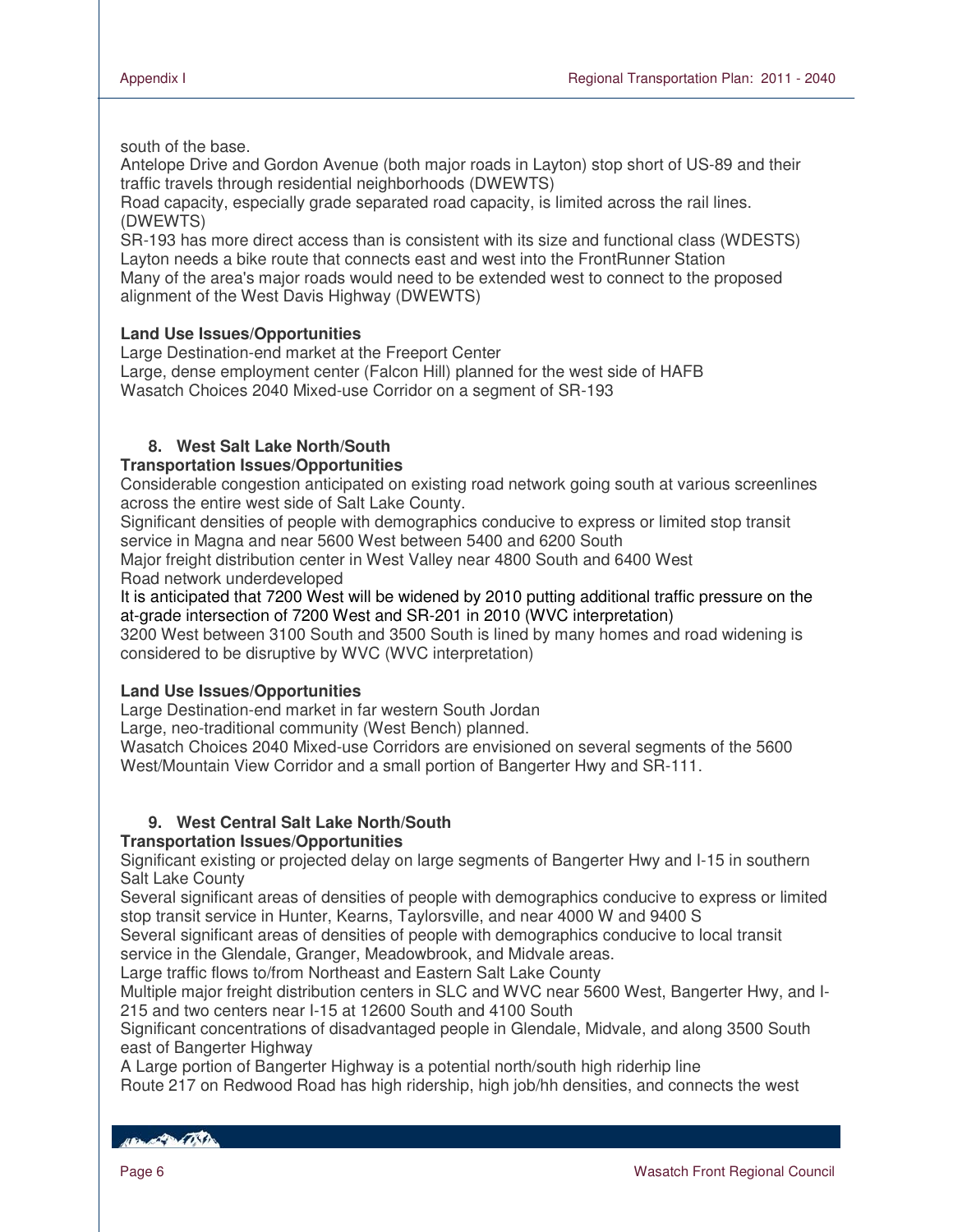side LRT and BRT lines making it a good candidate for a western North/South major investment (WVC Interpretation)

WVC anticipates that traffic on an extended 4800 West will want to access SR-201 and its extension to SR-201 provides an opportunity for another interchange (WVC interpretation) Truck movement is hampered at the interchange of Bangerter Hwy and 5600 West and could use another freeway exit alternative (WVC interpretation)

The NSA is building a data center at Camp Williams which should bring with it 1,200 high-tech jobs and require the construction of a massive building

There are too few north/south bus routes in this area which requires many patrons to travel east to TRAX and then west again to complete a north/south transit trip (CDLR)

#### **Land Use Issues/Opportunities**

Two important destination areas are the Decker Lake and Valley Fair Areas Other noteworthy destinations include scattered areas along I-215, SR-201, and Jordan Landing Wasatch Choices 2040 Mixed-use Corridors are envisioned on Redwood Road between 600 North and about 11400 South

## **10. East Salt Lake North/South**

## **Transportation Issues/Opportunities**

Large traffic flows to/from Northeast, Northwest, and Western Salt Lake County

Considerable congestion anticipated on existing road network going crossing both Fort Union and 10000 South

Several significant areas of densities of people with demographics conducive to express or limited stop transit service in Holladay, Cottonwood Heights, Central Sandy & Draper.

Several significant areas of densities of people with demographics conducive to local transit service around State St./700 E. in SLC, in So. SL. and Midvale.

300 W. and 900 E. North of 4100 S, State St North of 6200 S., and 1300 E North of 100000 S. are potential high ridership lines.

Large segments of State Street north of Midvale and a few segments of 700 East in Cottonwood Heights and Sandy have poor Safety Index Scores

Significant concentrations of disadvantaged people in this area near State Street north of 3900 **South** 

Sidewalk and bicycle network underdeveloped

The Highland Drive corridor provides an opportunity to place a major transit investment that would serve both the new Cottonwood Mall and the center of the eastern SL valley (Holladay interpretation)

There is too little parking at the TRAX stations

Transit coverage is inadequate south of 8000 South

## **Land Use Issues/Opportunities**

Several important destination areas are near State Street at I-80, between 3100 and 4100 South, at Fashion Place, and at South Towne.

Other noteworthy destinations include scattered areas along 1300 East north of 7800 South and at Knudsen Corner

Wasatch Choices 2040 Mixed-use Corridors are envisioned 700/900 E between 3900 S and about 5800 S and 700 E and 1300 E roughly between Ft. Union and White City

**11. Salt Lake City Core (N/S and E/W) Transportation Issues/Opportunities** 

HELL A PORTAL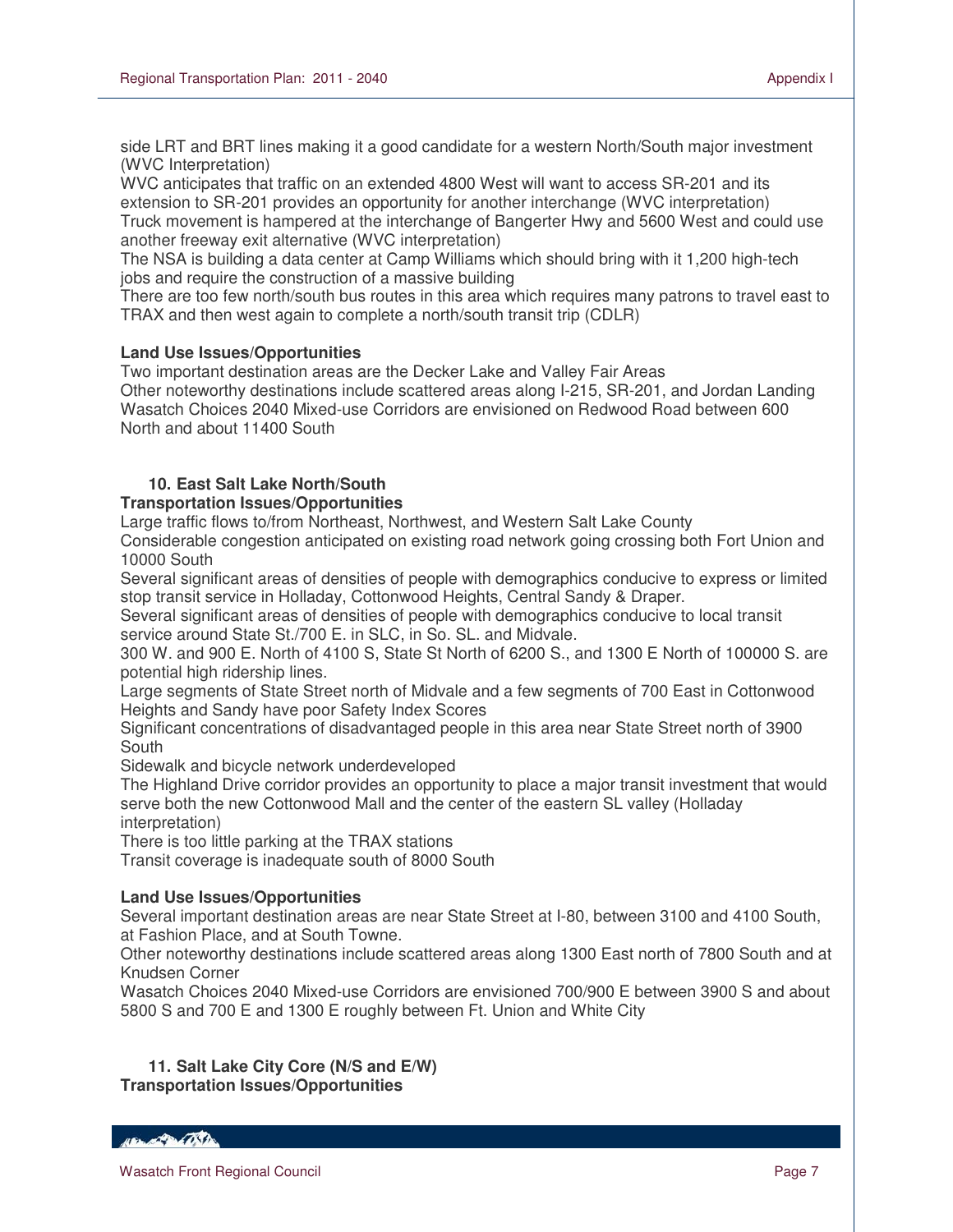Spots of significant 2006 delay downtown, near the University of Utah and segments of Foothill Blvd and I-80.

Large traffic flows to/from Northwest, and Eastern Salt Lake County

Several significant areas of densities of people with demographics conducive to local transit service in Glendale, Marmalade, and throughout the area between State St. & 700 E

300 West, State St., 900 E., 1300 E., 400 South and 2100 South are potential north/south high ridership lines.

State Street between North Temple and about 600 South has a poor Safety Index Score Significant concentrations of disadvantaged people in this area west of 700 East

Wasatch Choices 2040 Mixed-use Corridors are envisioned on 1300 South between about 300 East and 1500 East.

TDM/TSM opportunities such as bus lanes and flexible work hours are underutilized as congestion relief measure for Foothill Blvd. (SL Open House interpretation)

This corridor, in particular, needs a more fine grained network of bicycle lanes due to its higher densities and concentrations of disadvantaged people. (Indian Walk-in Center Interpretation)

#### **Land Use Issues/Opportunities**

The most intense destination areas in the region are in this are including Downtown, East Central SLC, County Complex, U of U, and LDS Hospital.

Other noteworthy destinations include scattered areas between I-15 and State Street, along 2100 South near Sugarhouse, and along Foothill Blvd.

## **12. North Salt Lake East/West**

#### **Transportation Issues/Opportunities**

Rose Park and Glendale have high densities of people with demographics conducive to local transit service

North of and parallel to I-80 is a high use class II and undesignated recreational use bike route SR-201 between 7200 West and 8400 West and around the I-215 interchange have poor Safety Index Scores

Multiple major freight distribution centers in SLC and WVC near I-80, California Ave, and SR-201 Significant concentrations of disadvantaged people in the Glendale Neighborhood

Employment centers in western Salt Lake City are underserved by transit. (Community Action Program interpretation)

The 2100 South area is a large and growing employment center in need of improved transit services. (Community Action Program interpretation)

The Rose Park and Glendale Neighborhoods are underserved by transit (Community Action Program interpretation)

#### **Land Use Issues/Opportunities**

Wasatch Choices 2040 Mixed-use Corridors are envisioned on California Ave. near Bangerter Hwy.

Large mixed use center (Northwest Quadrant) planned for the area west and north of SLIA

## **13. Mid Salt Lake County East/West**

#### **Transportation Issues/Opportunities**

Rose Park and Glendale have high densities of people with demographics conducive to local transit service

SR-201 between 7200 West and 8400 West and around the I-215 interchange have poor Safety Index Scores

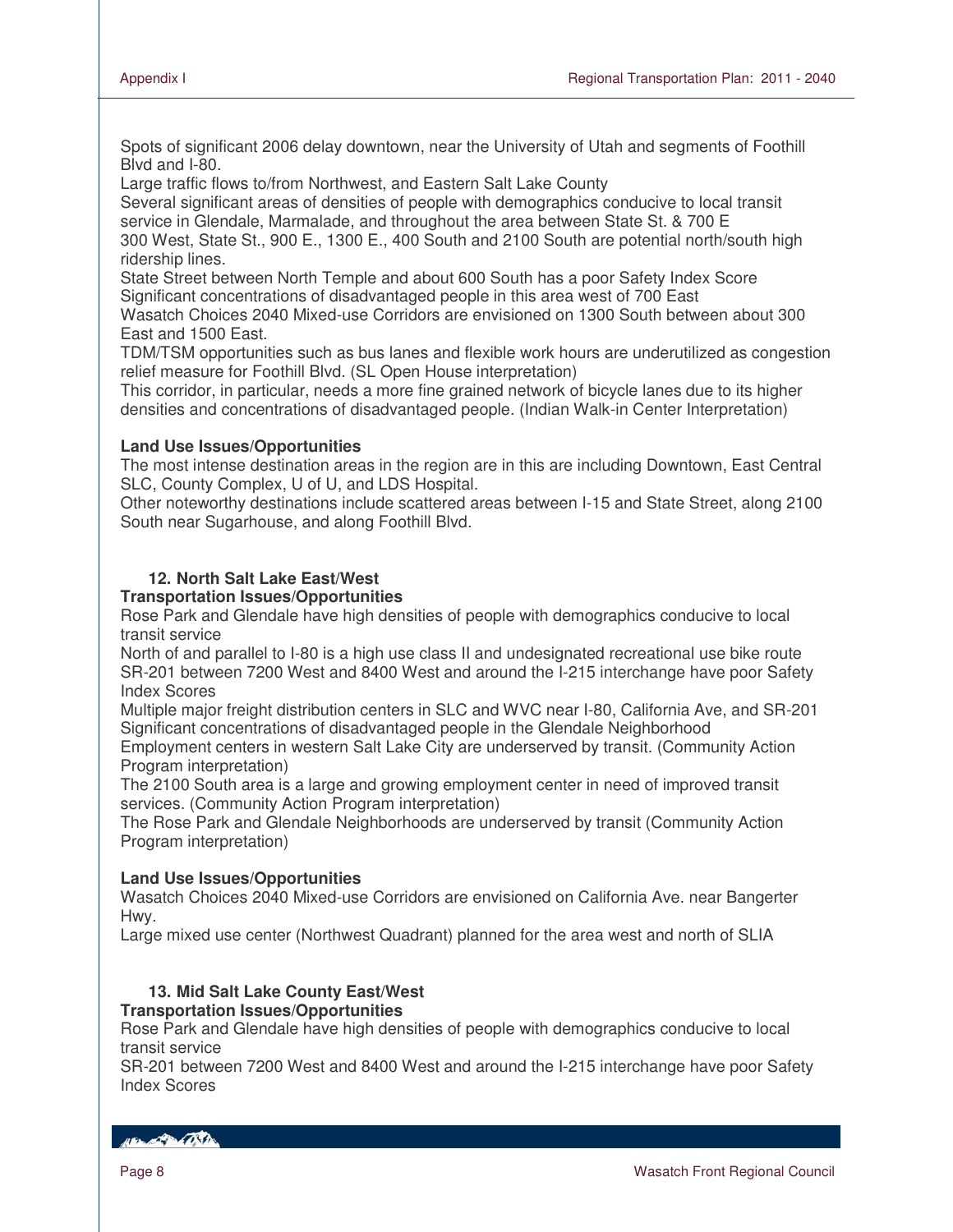Large segments of 3500/3300 South, 4700/4500 South, 5400 South, and 9000 South have poor Safety Index Scores

Smaller segments of 7200 South just west of I-15 and 7800 South just west of Redwood Road have poor Safety Index Scores

Considerable congestion anticipated on existing east/west road network crossing Redwood Road and 500 East.

Severe 2030 westbound delay on 3500 South and 4500 South near I-215, on 6200 South near Bangerter Hwy and near Redwood Road, and on 7800 South near Bangerter and I-15. Large portions of 3500 South, 3900 South, 4500 South, and nearly all of 5400 South are potential east/west high ridership lines

3100 South currently has high congestion at Bangerter Hwy and the traffic volumes on 3100 South are likely to disproportionately increase when it is connected to 3500 South. (WVC interpretation) 2700 South/Lake Park Blvd intersection design with Bangerter may become problematic given its east/west orientation, length, and the major employers that it serves. (WVC interpretation) 3500 South between 4000 West and 5600 West is scheduled to be widened by 2015 and may provide an opportunity to 'piggy back' additional BRT amenities to the 35M BRT route (WVC interpretation)

Traffic between I-215 and the west side of Salt Lake Valley is too focused upon 3500 South and 4700 South (WVC interpretation)

Substantial landuse impacts anticipated from a proposed widening of 4500 South between 700 East and I-215 E may not be worth its benefits (Holladay interpretation)

Substantial impacts anticipated from through traffic on U-111 in Magna (SLCo interpretation) Incomplete east/west 'ribs' to the TRAX/FrontRunner Spine in southeast Salt Lake County (no 9000/9400 Bus service). (SLCo interpretation)

The 3500 South MAX line does not run on Saturday nights or on Sunday

Major east/west transit investments need to be extended to Kearns (Coalition de La Raza interpretation)

More capacity is needed on major east/west roads (Coalition de La Raza interpretation) 4100 South intersections with 5600 West, Bangerter Hwy, and Redwood Road are insufficiently configured to handle travel demands which are likely to increase with the MVC (WVC interpretation)

## **Land Use Issues/Opportunities**

Wasatch Choices 2040 Mixed-use Corridors are envisioned on 3300/3500 South and 5400 South

## **14. South Salt Lake County East/West**

#### **Transportation Issues/Opportunities**

The Bangerter Highway interchange with I-15 has high 2006 and 2030 PM peak delay Large traffic flows across this corridor

Considerable congestion anticipated on existing east/west road network on screen lines west of Bangerter Hwy and east of 700 East

Several significant areas of densities of people with demographics conducive to express or limited stop transit service in south Sandy and north Draper between 700 E & 1300 E Potential road ROW currently available but may be soon under development

Only a single "Fast Bus" serves Herriman (Herriman)

#### **Land Use Issues/Opportunities**

The regionally important destination in the area is the South Towne area.

Wasatch Choices 2040 Mixed-use Corridors are envisioned on segments of 10200/10600 South and the Old Bingham Highway in Copperton.

HELL CONTRACTOR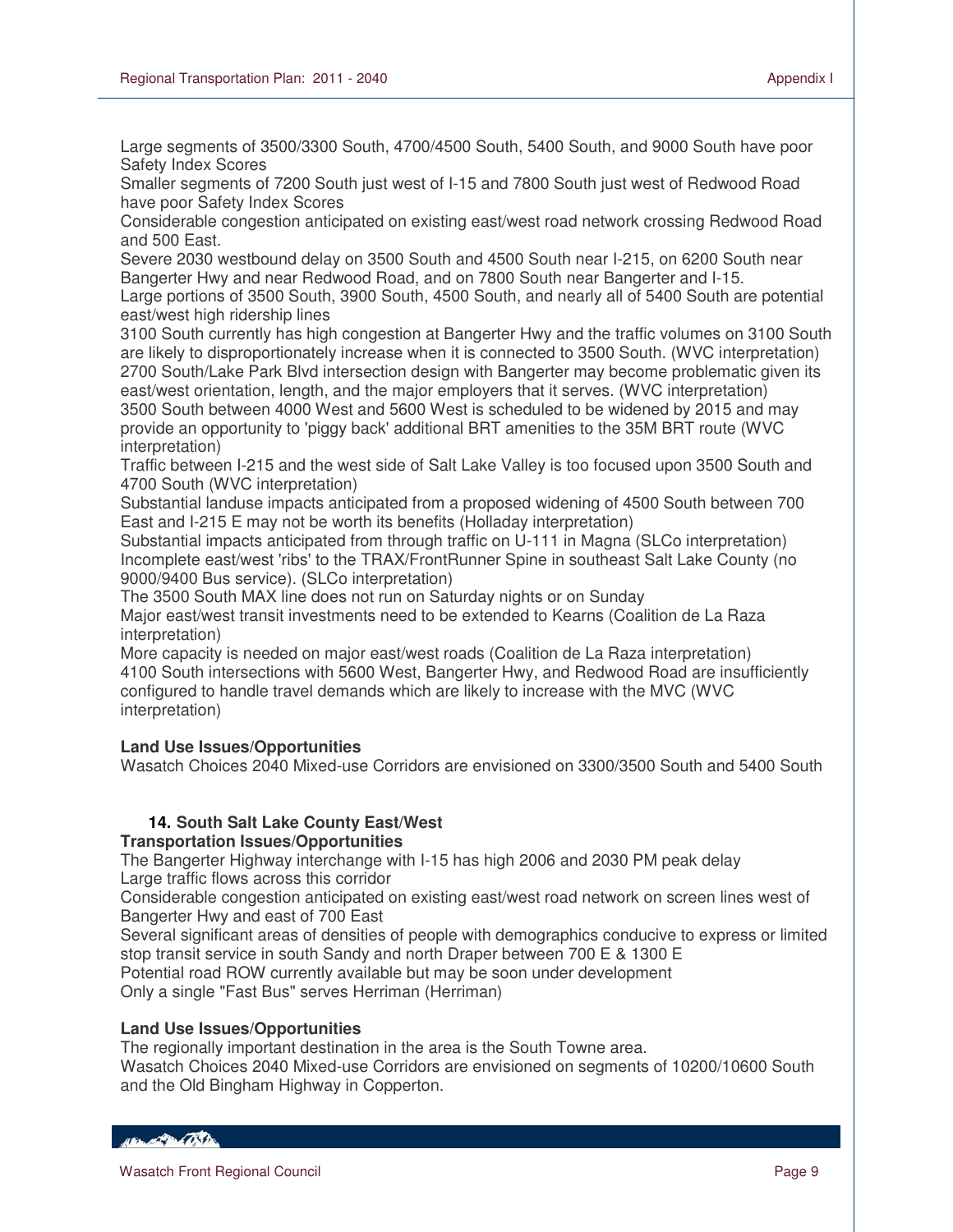## **ROADWAY COSTS**

#### **TABLE I-1**

## **2040 RTP CONSTRUCTION COST ESTIMATIONS TEMPLATE**

| <b>ROW</b><br>(FT) | 2010<br><b>CONSTRUCTION</b><br><b>COSTS \$/MILE</b> | <b>DESCRIPTION</b>                                                                                                           |
|--------------------|-----------------------------------------------------|------------------------------------------------------------------------------------------------------------------------------|
| < 66               | \$5,000,000                                         | 4 lanes, and sidewalks; or                                                                                                   |
|                    |                                                     | 2 lanes, 2 shoulders, and sidewalks                                                                                          |
|                    |                                                     | 4 lanes, 1 two way left turn or median, and sidewalks; or                                                                    |
| 67-80              | \$5,900,000                                         | 2 lanes, 1 two way left turn or median, 2 shoulders, and<br>sidewalks                                                        |
|                    |                                                     | 6 lanes, 1 two way left turn or median, and sidewalks; or                                                                    |
| 81-110             | \$7,200,000                                         | 4 lanes, 1 two way left turn or median, 2 shoulders, and<br>sidewalks                                                        |
| $111 - 150$        | \$8,400,000                                         | 6 lanes, 1 two way left turn or median, 2 shoulders, and<br>sidewalks                                                        |
| <b>Expressway</b>  | \$9,800,000                                         | 4 Lanes, 2 medians, and 4 shoulders                                                                                          |
| US-89 / I-215      | \$25,000,000                                        | Minimal amount of interchanges included                                                                                      |
| $I-15$             | \$70,000,000                                        | Including interchanges                                                                                                       |
|                    | <b>Mountain View Corridor Segment Costs</b>         |                                                                                                                              |
| $MVC -$<br>Phase 1 | \$105,000,000                                       | 2100 North; Redwood Road to I-15 - At Grade intersections<br>Frontage Road System                                            |
| $MVC -$<br>Phase 1 | \$530,000,000                                       | Redwood Road to 5400 South - At Grade intersections<br>Frontage Road System                                                  |
| $MVC -$<br>Phase 1 | \$380,000,000                                       | 5400 South to 4100 South - At Grade intersections Outside<br>Lanes                                                           |
| $MVC -$<br>Phase 1 | \$410,000,000                                       | 4100 South to SR-201 - At Grade intersections Outside Lanes                                                                  |
| $MVC -$<br>Phase 1 | \$660,000,000                                       | SR-201 to I-80 - At Grade intersections Outside Lanes                                                                        |
| $MVC -$<br>Phase 2 | \$105,000,000                                       | 2100 North; Redwood Road to I-15 - 2 travel lanes with inside<br>and outside shoulders in each direction and auxiliary lanes |
| $MVC -$<br>Phase 2 | \$625,000,000                                       | Redwood Road to 5400 South - 2 travel lanes with inside and<br>outside shoulders in each direction and auxiliary lanes       |
| $MVC -$<br>Phase 2 | \$70,000,000                                        | 5400 South to 4100 South - 2 travel lanes with inside and<br>outside shoulders in each direction and auxiliary lanes         |
| $MVC -$<br>Phase 2 | \$215,000,000                                       | 4100 South to SR-201 - 2 travel lanes with inside and outside<br>shoulders in each direction and auxiliary lanes             |
| $MVC -$<br>Phase 2 | \$195,000,000                                       | SR-201 to I-80 - 2 travel lanes with inside and outside<br>shoulders in each direction and auxiliary lanes                   |
| $MVC -$<br>Phase 3 | \$3,333,333                                         | Additional Lane in each direction                                                                                            |

Hand Bally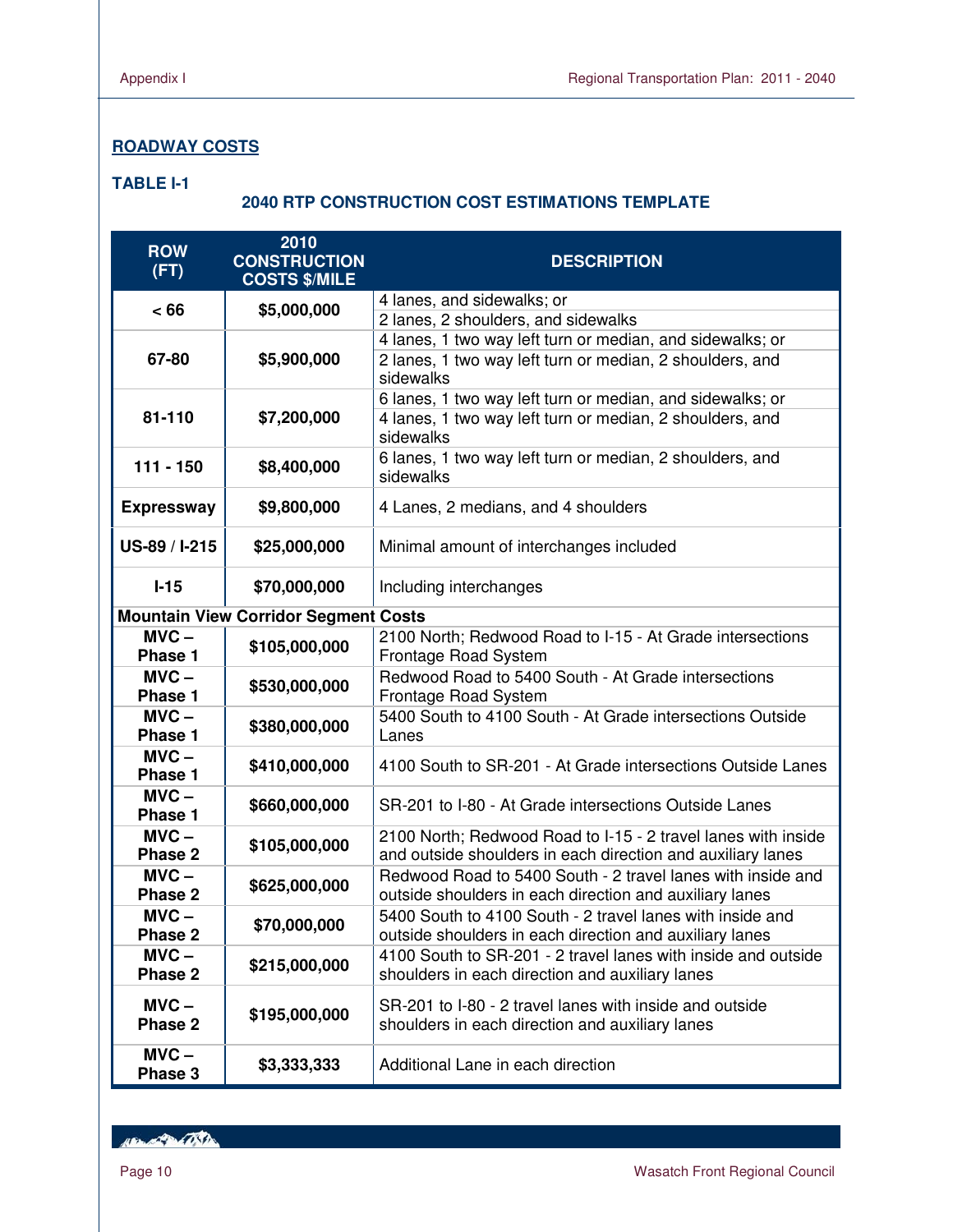| <b>ROW</b><br>(FT)           | 2010<br><b>CONSTRUCTION</b><br><b>COSTS \$/MILE</b> | <b>DESCRIPTION</b>                                                                              |
|------------------------------|-----------------------------------------------------|-------------------------------------------------------------------------------------------------|
| Interchanges                 | 2010 Construction Costs \$/Mile                     |                                                                                                 |
| Freeway to<br><b>Freeway</b> | \$100,000,000                                       |                                                                                                 |
| <b>New</b>                   | \$60,000,000                                        |                                                                                                 |
| <b>Upgrade</b>               | \$15,000,000                                        |                                                                                                 |
| <b>Overpass</b>              | \$20,000,000                                        |                                                                                                 |
| <b>Bridge</b>                | \$12,000,000                                        | Bridge over Jordan River                                                                        |
| <b>Structure</b>             | \$20,000,000                                        | Highland Drive Structure over Dimple Deel Park, RR bridge at<br>4500 South, 24th Street Viaduct |

## **TRANSIT COSTS**

#### **TABLE I-2**

L

## **GENERIC TRANSIT CONSTRUCTION COST ESTIMATION**

| <b>TECHNOLOGY</b>                               | 2010<br><b>CONSTRUCTION</b><br><b>COSTS \$/MILE</b> | 2010<br><b>OPERATION</b><br><b>COSTS \$/HR</b> | <b>DESCRIPTION</b>                                                                                                                                                                                                             |
|-------------------------------------------------|-----------------------------------------------------|------------------------------------------------|--------------------------------------------------------------------------------------------------------------------------------------------------------------------------------------------------------------------------------|
| <b>Commuter Rail</b>                            | \$17,647,000                                        | \$794                                          | In exclusive right-of-way running, multiple<br>car, steel wheeled vehicle powered by diesel<br>fuel and running on tracks. Provided signal<br>priority and full station amenities and park<br>and rides.                       |
| Light-rail                                      | \$52,780,000                                        | \$437                                          | In exclusive lane, or right-of-way running,<br>multiple car, steel wheeled vehicle powered<br>by overhead electrical wire and running on<br>tracks. Provided signal priority and full<br>station amenities and park and rides. |
| <b>Bus Rapid</b><br><b>Transit (BRT</b><br>III) | \$13,058,000                                        | \$121                                          | Exclusive lane running, single car, rubber<br>tired vehicle powered by various means.<br>Provided signal priority and full station<br>amenities. Park and Rides not assumed.                                                   |
| <b>Streetcar</b>                                | \$38,640,000                                        | \$109                                          | In street running, single car, steel wheeled<br>vehicle powered by overhead electrical wire<br>and running on tracks. Provided signal<br>priority and full station amenities. Park and<br>rides not assumed.                   |
| <b>Freeway BRT</b>                              | \$1,906,000                                         | \$121                                          | Shared lane or shoulder running, single car,<br>rubber tired vehicle powered by various<br>means. No freeway located stations<br>assumed.                                                                                      |
| <b>Transit Hubs</b>                             | \$3,000,000                                         | Na                                             | Location, facilities, and amenities to ease the<br>transfer of transit patrons from multiple<br>transit lines. Typically full station amenities<br>and multiple bus bays.                                                      |
| <b>Major Park &amp;</b><br><b>Ride</b>          | \$3,000,000                                         | <b>Na</b>                                      | Parking for 200 or more cars, bus bays, and<br>a full range of station amenities.                                                                                                                                              |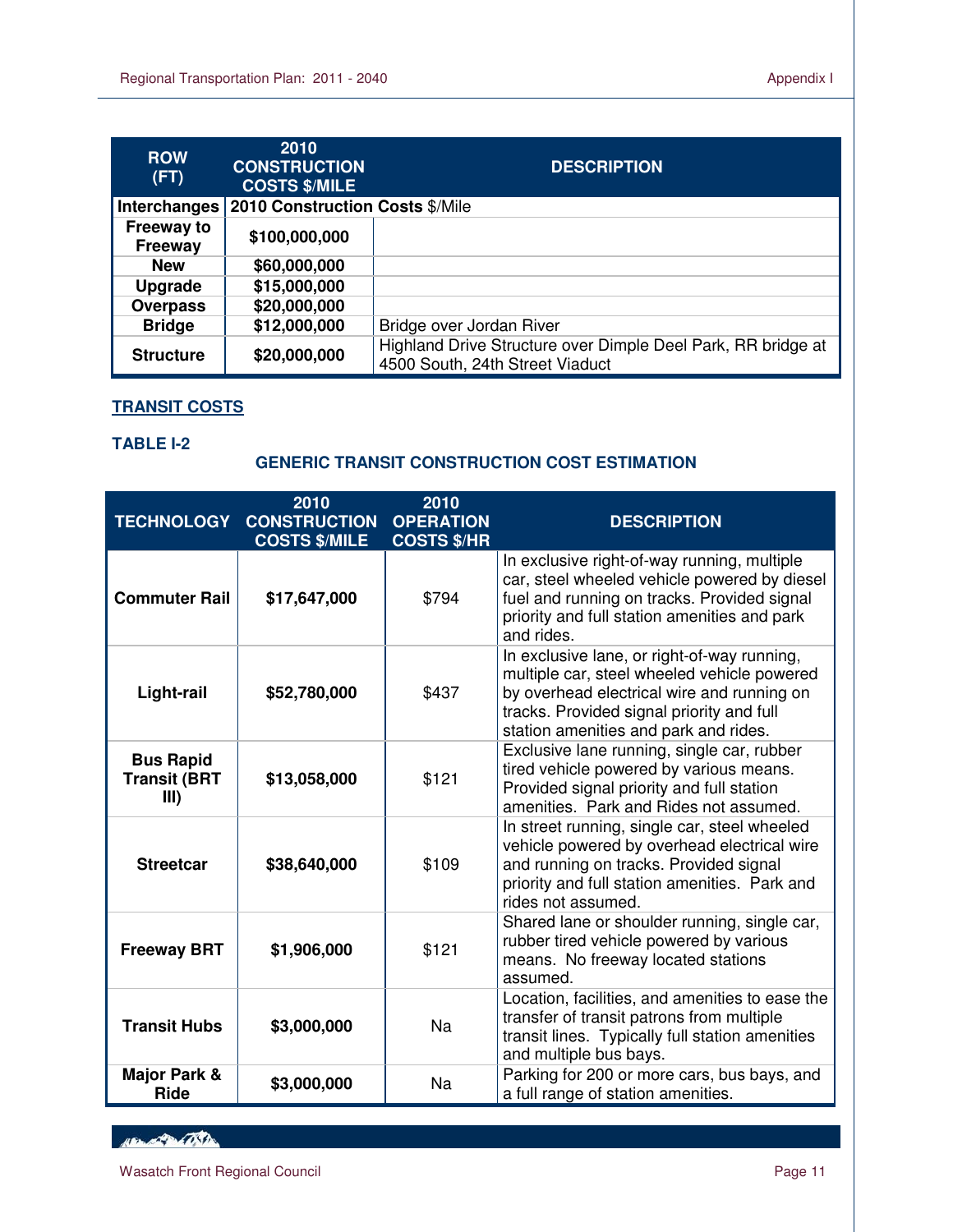## **TABLE I-3**

## **TRANSPORTATION SYSTEM ALTERNATIVE COST SCORES**

|                                | <b>NO BUILD</b> | <b>CURRENT</b><br><b>PLAN</b> | <b>TEAM A</b>                   | <b>TEAM B</b> | <b>INITIAL</b><br><b>DRAFT RTP</b> |
|--------------------------------|-----------------|-------------------------------|---------------------------------|---------------|------------------------------------|
| Transit Construction           | \$3.2 Billion   | \$9.3 Billion                 | \$12.7 Billion   \$10.1 Billion |               | \$9.0 Billion                      |
| <b>Transit Daily Operating</b> | \$1.9 Billion   | \$2.3 Billion                 | \$2.6 Billion                   | \$2.4 Billion | \$2.9 Billion                      |
| Roadway Construction           | \$3.7 Billion   | \$22.7 Billion                | \$21.5 Billion   \$26.2 Billion |               | \$26.1 Billion                     |

## **CORRIDOR TRAVERSE TIMES**

#### **Table I-4**

## **AUTO CORRIDOR TRAVERSE TIMES**

| <b>Corridor</b>                  | <b>SEGMENT</b><br><b>START</b> | <b>SEGMENT</b><br>END (TAZ) | ALT <sub>1</sub><br><b>NO</b> | ALT <sub>2</sub><br><b>CURRENT</b> | ALT <sub>3</sub><br><b>TEAM</b> | ALT <sub>4</sub><br><b>TEAM</b> | <b>INITIAL</b><br><b>DRAFT</b> |
|----------------------------------|--------------------------------|-----------------------------|-------------------------------|------------------------------------|---------------------------------|---------------------------------|--------------------------------|
|                                  | (TAZ)                          |                             | <b>BUILD</b>                  | <b>RTP</b>                         | A                               | $\mathbf{B}$                    | <b>RTP</b>                     |
| 1. West Weber<br>North/South     | 12                             | 178                         | 18                            | 17                                 | 15                              | 17                              | 18                             |
|                                  | 178                            | 257                         | 16                            | 22                                 | 27                              | 21                              | 5                              |
| <b>Corridor Total</b>            |                                |                             | 34                            | 40                                 | 42                              | 38                              | 23                             |
| 2. East Weber                    | 51                             | 189                         | 20                            | 18                                 | 18                              | 18                              | $\overline{4}$                 |
| North/South                      | 189                            | 241                         | 18                            | 17                                 | 17                              | 17                              | 18                             |
|                                  | 241                            | 255                         | 10                            | 10                                 | 10                              | 10                              | 10                             |
| <b>Corridor Total</b>            |                                |                             | 48                            | 45                                 | 45                              | 45                              | 32                             |
| 3. North Davis                   | 298                            | 325                         | $\overline{21}$               | 19                                 | 18                              | 18                              | 13                             |
| North/South                      | 325                            | 376                         | 17                            | 16                                 | 16                              | 16                              | 17                             |
|                                  | 376                            | 419                         | 21                            | 19                                 | 20                              | 19                              | 19                             |
| <b>Corridor Total</b>            |                                |                             | 107                           | 99                                 | 99                              | 98                              | 82                             |
| 4. South Davis                   | 419                            | 475                         | 16                            | 15                                 | 15                              | 15                              | 14                             |
| 419 - 475, 475 - 812             | 475                            | 812                         | 23                            | $\overline{22}$                    | 23                              | 22                              | $\overline{22}$                |
| <b>Corridor Total</b>            |                                |                             | 38                            | 37                                 | 38                              | 37                              | 37                             |
| 5. North Weber<br>East/West      | 8                              | 12                          | 9                             | 8                                  | 8                               | 8                               | 11                             |
| $8 - 12, 12 - 51$                | 12                             | 51                          | 11                            | 11                                 | 11                              | 11                              | $\overline{2}$                 |
| <b>Corridor Total</b>            |                                |                             | 20                            | 19                                 | 19                              | 19                              | 13                             |
| 6. South Weber<br>East/West      | 241                            | 139                         | 30                            | 30                                 | 30                              | 28                              | 31                             |
| 241 - 139, 139 - 325             | 139                            | 325                         | 22                            | 22                                 | 21                              | 20                              | 18                             |
| <b>Corridor Total</b>            |                                |                             | 52                            | 52                                 | 50                              | 48                              | 50                             |
| 7. North Davis                   | 315                            | 318                         | 12                            | 10                                 | 10                              | 9                               | 9                              |
| East/West                        | 318                            | 322                         | 9                             | 8                                  | 8                               | 8                               | 9                              |
| 315 - 318, 318 - 322,            | 322                            | 330                         | 11                            | 10                                 | 11                              | 10                              | 11                             |
| $322 - 330,$<br>$330 -$<br>333   | 330                            | 333                         | 8                             | 8                                  | 8                               | 8                               | 9                              |
| <b>Corridor Total</b>            |                                |                             | 40                            | 36                                 | 37                              | 35                              | 37                             |
| 8. West Salt Lake<br>North/South | 1372                           | 517                         | 53                            | 28                                 | 26                              | 26                              | 26                             |

Her Protector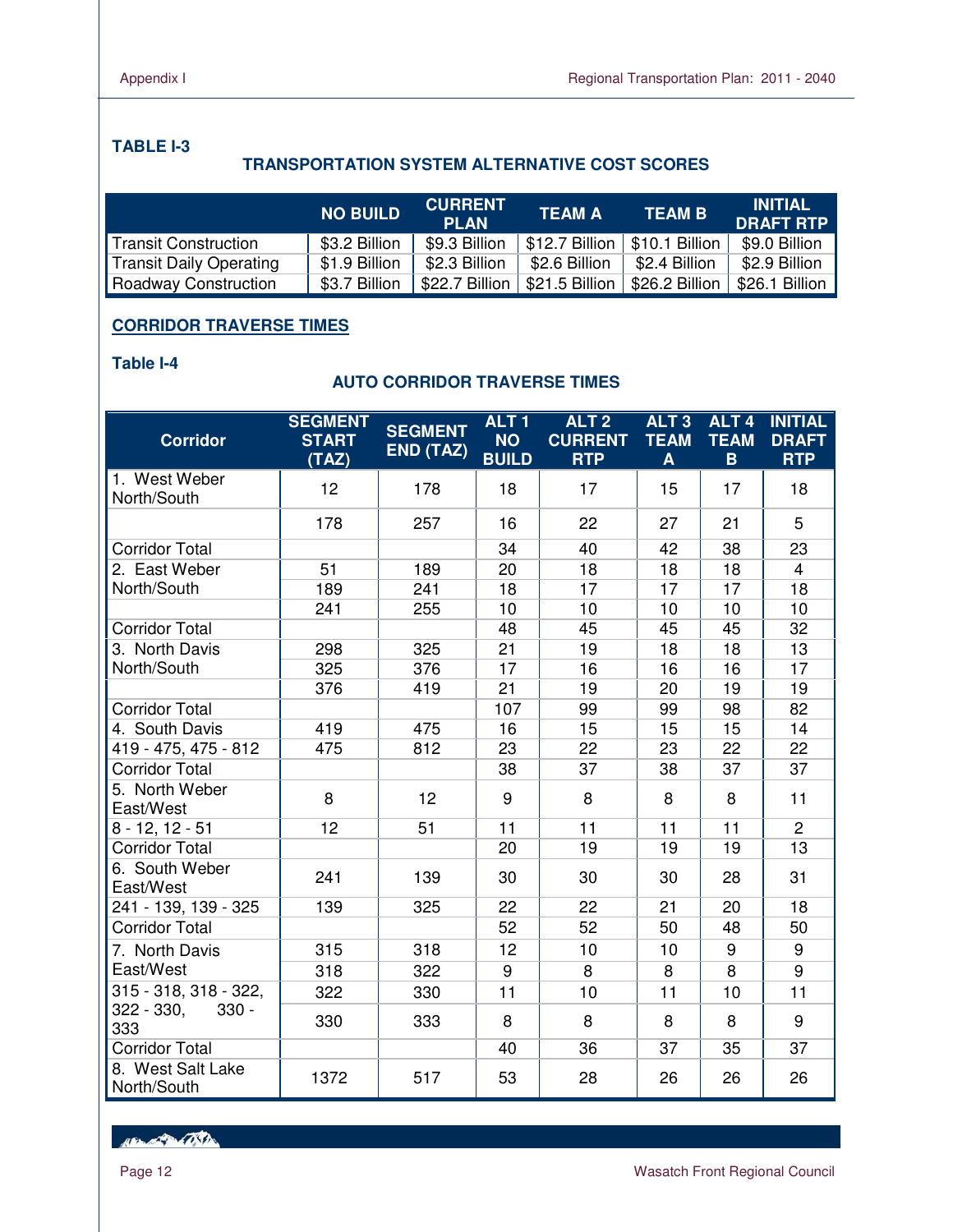| <b>Corridor</b>                          | <b>SEGMENT</b><br><b>START</b><br>(TAZ) | <b>SEGMENT</b><br>END (TAZ) | ALT <sub>1</sub><br><b>NO</b><br><b>BUILD</b> | ALT <sub>2</sub><br><b>CURRENT</b><br><b>RTP</b> | ALT <sub>3</sub><br><b>TEAM</b><br>A | ALT <sub>4</sub><br><b>TEAM</b><br>B | <b>INITIAL</b><br><b>DRAFT</b><br><b>RTP</b> |
|------------------------------------------|-----------------------------------------|-----------------------------|-----------------------------------------------|--------------------------------------------------|--------------------------------------|--------------------------------------|----------------------------------------------|
| 1372 - 517, 517 - 812                    | 517                                     | 812                         | 23                                            | 20                                               | 21                                   | 21                                   | 21                                           |
| <b>Corridor Total</b>                    |                                         |                             | 75                                            | 48                                               | 47                                   | 47                                   | 47                                           |
| 9. West Central Salt<br>Lake N/S         | 606                                     | 681                         | 17                                            | 17                                               | 16                                   | 17                                   | 16                                           |
| 606 - 681, 681 - 1439                    | 681                                     | 1439                        | 33                                            | 28                                               | 28                                   | 28                                   | 25                                           |
| <b>Corridor Total</b>                    |                                         |                             | 50                                            | 46                                               | 44                                   | 44                                   | 42                                           |
| 10. East Salt Lake<br>N/S                | 812                                     | 1150                        |                                               |                                                  |                                      |                                      |                                              |
| 812 - 1150, 1150 -                       | 1150                                    | 1501                        | 24                                            | 24                                               | 24                                   | 24                                   | 24                                           |
| 1501, 1501 - 1598                        | 1501                                    | 1598                        | 19                                            | 18                                               | 19                                   | 18                                   | 18                                           |
|                                          |                                         |                             | 24                                            | 21                                               | 23                                   | 22                                   | 22                                           |
| <b>Corridor Total</b>                    |                                         |                             | 67                                            | 63                                               | 66                                   | 63                                   | 63                                           |
| 11. Salt Lake City<br>Core (N/S & E/W)   | 793                                     | 922                         | 23                                            | 23                                               | 21                                   | 23                                   | 23                                           |
| 793 - 922, 922 - 1006                    | 922                                     | 1006                        | 14                                            | 14                                               | 13                                   | 14                                   | 14                                           |
| <b>Corridor Total</b>                    |                                         |                             | 37                                            | 37                                               | 35                                   | 37                                   | 37                                           |
| 12. North Salt Lake                      | 812                                     | 647                         | 19                                            | 19                                               | 19                                   | 19                                   | 19                                           |
| East/West                                | 647                                     | 680                         | 13                                            | 12                                               | 12                                   | 12                                   | 12                                           |
| 812 - 647, 647 - 680,<br>680 - 662       | 680                                     | 662                         | 15                                            | 13                                               | 13                                   | 12                                   | 12                                           |
| <b>Corridor Total</b>                    |                                         |                             | 47                                            | 43                                               | 44                                   | 43                                   | 42                                           |
| 13. Mid Salt Lake                        | 1277                                    | 1296                        | 20                                            | 16                                               | 19                                   | 15                                   | 16                                           |
| <b>County East/West</b>                  | 1296                                    | 1493                        | 15                                            | 14                                               | 14                                   | 14                                   | 14                                           |
| 1277 - 1296, 1296 -<br>1493, 1493 - 1501 | 1493                                    | 1501                        | 12                                            | 11                                               | 12                                   | 12                                   | 12                                           |
| <b>Corridor Total</b>                    |                                         |                             | 46                                            | 42                                               | 45                                   | 40                                   | 41                                           |
| 14. South Salt Lake                      | 1372                                    | 1406                        | 38                                            | 22                                               | 21                                   | 21                                   | 21                                           |
| Co. East/West                            | 1406                                    | 1556                        | 16                                            | 14                                               | 16                                   | 15                                   | 15                                           |
| 1372 - 1406, 1406 -<br>1556, 1556 - 1598 | 1556                                    | 1598                        | 19                                            | 17                                               | 17                                   | 16                                   | 15                                           |
| <b>Corridor Total</b>                    |                                         |                             | 73                                            | 54                                               | 53                                   | 52                                   | 52                                           |
| <b>GRAND TOTAL</b>                       |                                         |                             | 687                                           | 614                                              | 620                                  | 600                                  | 566                                          |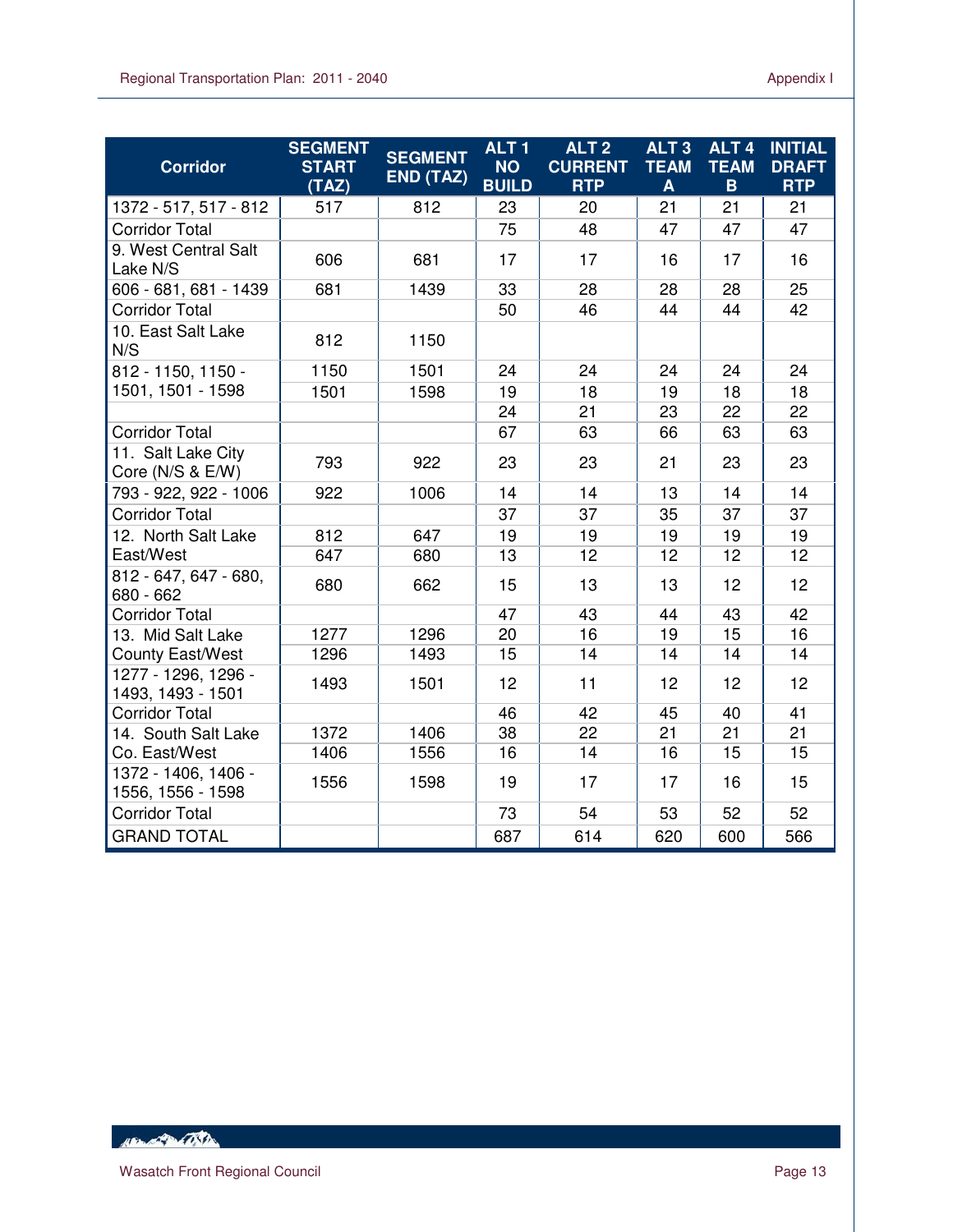## **Table I-5**

L

## **TRANSIT CORRIDOR TRAVERSE TIMES**

| <b>DESTINATION</b><br><b>TRAFFIC</b><br><b>ANALYSIS</b><br><b>ZONES</b> | <b>SEGMENT</b><br><b>START</b><br>(TAZ) | <b>SEGMENT</b><br><b>END (TAZ)</b> | ALT <sub>1</sub><br><b>NO</b><br><b>BUILD</b> | ALT <sub>2</sub><br><b>CURRENT</b><br><b>RTP</b> | ALT <sub>3</sub><br><b>TEAM</b><br>A | ALT <sub>4</sub><br><b>TEAM</b><br>B | <b>INITIAL</b><br><b>DRAFT</b><br><b>RTP</b> |
|-------------------------------------------------------------------------|-----------------------------------------|------------------------------------|-----------------------------------------------|--------------------------------------------------|--------------------------------------|--------------------------------------|----------------------------------------------|
| 1. West Weber<br>North/South                                            | 12                                      | 178                                | Not<br>Served                                 | 23                                               | 23                                   | 23                                   | 23                                           |
|                                                                         | 178                                     | 257                                | 46                                            | 30                                               | 27                                   | 29                                   | Not<br>Served                                |
| <b>Corridor Total</b>                                                   |                                         |                                    | n/a                                           | 53                                               | 50                                   | 52                                   | n/a                                          |
| 2. East Weber<br>North/South                                            | 51                                      | 189                                | 50                                            | 24                                               | 24                                   | 24                                   | Not<br>Served                                |
|                                                                         | 189                                     | 241                                | 25                                            | 16                                               | 18                                   | 16                                   | 19                                           |
|                                                                         | 241                                     | 255                                | 13                                            | 9                                                | 10                                   | 9                                    | 9                                            |
| <b>Corridor Total</b>                                                   |                                         |                                    | 88                                            | 49                                               | 52                                   | 49                                   | n/a                                          |
| 3. North Davis                                                          | 298                                     | 325                                | Not<br>Served                                 | 18                                               | 39                                   | 42                                   | 41                                           |
| North/South                                                             | 325                                     | 376                                | Not<br>Served                                 | 25                                               | 33                                   | 23                                   | 22                                           |
|                                                                         | 376                                     | 419                                | 39                                            | 33                                               | 34                                   | 33                                   | 34                                           |
| <b>Corridor Total</b>                                                   |                                         |                                    | n/a                                           | 76                                               | 106                                  | 98                                   |                                              |
| 4. South Davis                                                          | 419                                     | 475                                | 42                                            | 27                                               | 27                                   | 27                                   | 27                                           |
|                                                                         | 475                                     | 812                                | 41                                            | 33                                               | 30                                   | 31                                   | 32                                           |
| <b>Corridor Total</b>                                                   |                                         |                                    |                                               |                                                  |                                      |                                      |                                              |
| 5. North Weber<br>East/West                                             | 8                                       | 12                                 | <b>Not</b><br>Served                          | 13                                               | 13                                   | 13                                   | 14                                           |
|                                                                         | 12                                      | 51                                 | Not<br>Served                                 | 21                                               | 19                                   | 19                                   | Not<br>Served                                |
| <b>Corridor Total</b>                                                   |                                         |                                    |                                               |                                                  |                                      |                                      |                                              |
| 6. South Weber<br>East/West                                             | 241                                     | 139                                | 51                                            | 38                                               | 36                                   | 37                                   | 37                                           |
|                                                                         | 139                                     | 325                                | 51                                            | 25                                               | 25                                   | 23                                   | 25                                           |
| <b>Corridor Total</b>                                                   |                                         |                                    |                                               |                                                  |                                      |                                      |                                              |
| 7. North Davis                                                          | 315                                     | 318                                | Not<br>Served                                 | 20                                               | 13                                   | 19                                   | 19                                           |
| East/West                                                               | 318                                     | 322                                | Not<br>Served                                 | 31                                               | 10                                   | 31                                   | 31                                           |
|                                                                         | 322                                     | 330                                | 20                                            | 15                                               | 12                                   | 9                                    | 13                                           |
| <b>Corridor Total</b>                                                   |                                         |                                    | n/a                                           | 66                                               | 35                                   | 59                                   | 63                                           |
| 8. West Salt Lake<br>North/South                                        | 1372                                    | 517                                | Not<br>Served                                 | 48                                               | Not<br>Served                        | 78                                   | 49                                           |
| n/a                                                                     | 517                                     | 812                                | 38                                            | 37                                               | 22                                   | 20                                   | 22                                           |
| <b>Corridor Total</b>                                                   |                                         |                                    | n/a                                           | 85                                               | n/a                                  | 98                                   | 71                                           |
| 9. West Central<br>Salt Lake No/So                                      | 606                                     | 681                                | 31                                            | 19                                               | 18                                   | 19                                   | 19                                           |
|                                                                         | 681                                     | 1439                               | Not<br>Served                                 | 39                                               | 46                                   | 40                                   | 40                                           |

Her Protector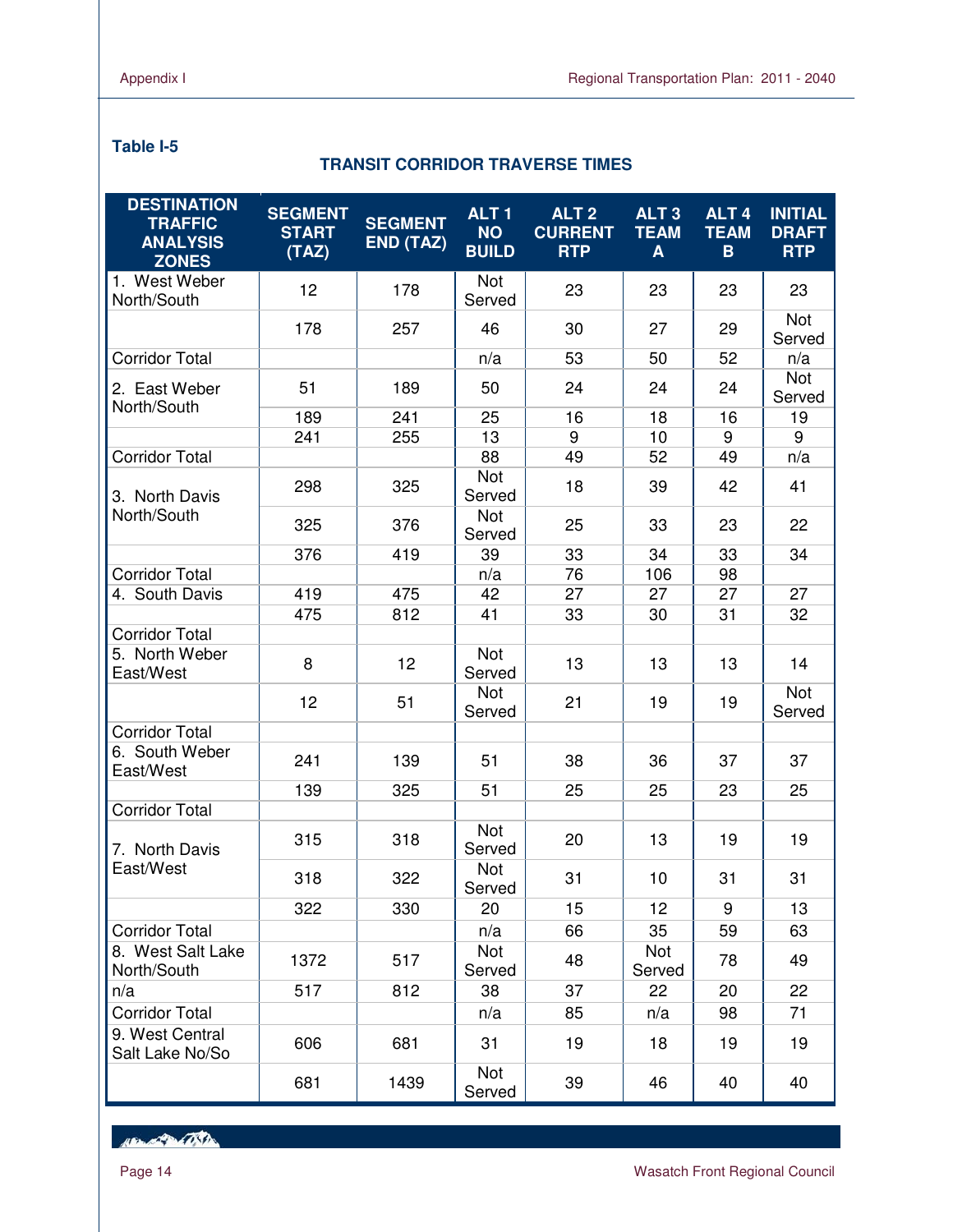| <b>DESTINATION</b><br><b>TRAFFIC</b><br><b>ANALYSIS</b><br><b>ZONES</b> | <b>SEGMENT</b><br><b>START</b><br>(TAZ) | <b>SEGMENT</b><br>END (TAZ) | ALT <sub>1</sub><br><b>NO</b><br><b>BUILD</b> | ALT <sub>2</sub><br><b>CURRENT</b><br><b>RTP</b> | ALT <sub>3</sub><br><b>TEAM</b><br>A                   | ALT <sub>4</sub><br><b>TEAM</b><br>B                | <b>INITIAL</b><br><b>DRAFT</b><br><b>RTP</b> |
|-------------------------------------------------------------------------|-----------------------------------------|-----------------------------|-----------------------------------------------|--------------------------------------------------|--------------------------------------------------------|-----------------------------------------------------|----------------------------------------------|
| <b>Corridor Total</b>                                                   |                                         |                             | n/a                                           | 58                                               | 64                                                     | 59                                                  | 59                                           |
| 10. East Salt Lake<br>N/S                                               | 812                                     | 1150                        | 36                                            | 32                                               | 33                                                     | 34                                                  | 35                                           |
|                                                                         | 1150                                    | 1501                        | <b>Not</b><br>Served                          | 30                                               | 33                                                     | 32                                                  | 29                                           |
|                                                                         | 1501                                    | 1598                        | 32                                            | 29                                               | 29                                                     | 29                                                  | 30                                           |
| <b>Corridor Total</b>                                                   |                                         |                             | n/a                                           | 91                                               | 95                                                     | 95                                                  | 94                                           |
| 11. Salt Lake City<br>Core (N/S & E/W)                                  | 793                                     | 922                         | 24                                            | 26                                               | 23                                                     | 26                                                  | 24                                           |
|                                                                         | 922                                     | 1006                        | 14                                            | 14                                               | 13                                                     | 16                                                  | 16                                           |
| <b>Corridor Total</b>                                                   |                                         |                             | 38                                            | 40                                               | 36                                                     | 42                                                  | 40                                           |
| 12. North Salt                                                          | 812                                     | 647                         | 29                                            | 22                                               | 22                                                     | 26                                                  | 30                                           |
| Lake East/West                                                          | 647                                     | 680                         | 18                                            | 17                                               | 13                                                     | 17                                                  | 15                                           |
|                                                                         | 680                                     | 662                         | 24                                            | 13                                               | 15                                                     | 14                                                  | 13                                           |
| <b>Corridor Total</b>                                                   |                                         |                             | 71                                            | 52                                               | 50                                                     | 67                                                  | 58                                           |
| 13. Mid Salt Lake                                                       | 1277                                    | 1296                        | 22                                            | 21                                               | 21                                                     | 21                                                  | 22                                           |
| <b>County East/West</b>                                                 | 1296                                    | 1493                        | 16                                            | 14                                               | 14                                                     | 14                                                  | 14                                           |
|                                                                         | 1493                                    | 1501                        | 15                                            | 11                                               | 15                                                     | 14                                                  | 15                                           |
| <b>Corridor Total</b>                                                   |                                         |                             | 53                                            | 46                                               | 50                                                     | 49                                                  | 51                                           |
| 14. South Salt<br>Lake Co.                                              | 1372                                    | 1406                        | Not<br>Served                                 | Not Served                                       | Not<br>Served                                          | 25                                                  | <b>Not</b><br>Served                         |
| East/West                                                               | 1406                                    | 1556                        | <b>Not</b><br>Served                          | Not Served                                       | 8                                                      | 12                                                  | 8                                            |
|                                                                         | 1556                                    | 1598                        | 13                                            | 11                                               | 11                                                     | 11                                                  | 11                                           |
| <b>Corridor Total</b>                                                   |                                         |                             | n/a                                           | n/a                                              | n/a                                                    | 48                                                  | n/a                                          |
| <b>GRAND TOTAL</b>                                                      |                                         |                             | 690 min<br>total<br>13<br>missing<br>links    | 785 min<br>total<br>2 missing<br>links           | 730 min<br>total<br>$\overline{2}$<br>missing<br>links | 754 min<br>total<br>$\mathbf 0$<br>missing<br>links | 737 min<br>total<br>5<br>missing<br>links    |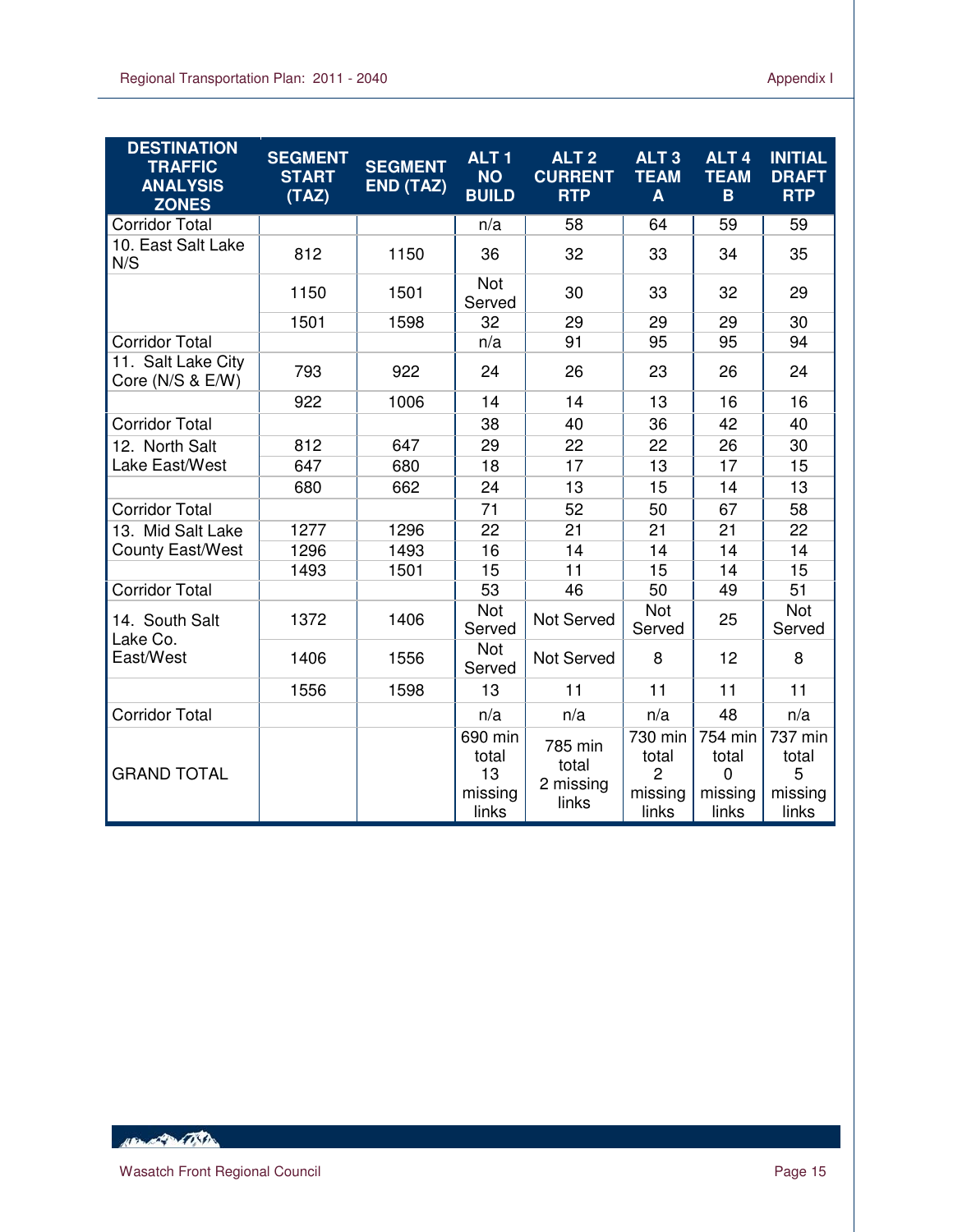## **Table I-6**

## **CORIDOR SEGMENTS ENDS**

|            | <b>CORRIDOR DESIGNATIONS</b>     |  |  |  |  |  |  |
|------------|----------------------------------|--|--|--|--|--|--|
| <b>TAZ</b> | <b>NAME</b>                      |  |  |  |  |  |  |
| 8          | Plain City                       |  |  |  |  |  |  |
| 12         | <b>Farr West</b>                 |  |  |  |  |  |  |
| 51         | 2600 N. Washington               |  |  |  |  |  |  |
| 139        | Roy Commuter Rail                |  |  |  |  |  |  |
| 178        | Ogden Railyard near 30st         |  |  |  |  |  |  |
| 189        | 25th and Washington              |  |  |  |  |  |  |
| 241        | <b>Weber State</b>               |  |  |  |  |  |  |
| 255        | McKay-Dee                        |  |  |  |  |  |  |
| 257        | Falcon Hill North                |  |  |  |  |  |  |
| 298        | 1800 North/2000 West             |  |  |  |  |  |  |
| 315        | 200 S. 2000 W.                   |  |  |  |  |  |  |
| 318        | Freeport Ctr.                    |  |  |  |  |  |  |
| 322        | <b>Clearfield Station</b>        |  |  |  |  |  |  |
| 325        | Falcon Hill South                |  |  |  |  |  |  |
| 330        | <b>Hill Field</b>                |  |  |  |  |  |  |
| 333        | Eastgate                         |  |  |  |  |  |  |
| 376        | Layton Hills                     |  |  |  |  |  |  |
| 419        | Downtown Farmington              |  |  |  |  |  |  |
| 475        | <b>Rennisance Center</b>         |  |  |  |  |  |  |
| 517        | <b>International Center</b>      |  |  |  |  |  |  |
| 606        | Redwood/N. Temple                |  |  |  |  |  |  |
| 647        | SR 201 and Redwood Rd            |  |  |  |  |  |  |
| 662        | Lake Park                        |  |  |  |  |  |  |
| 680        | Decker Lake West                 |  |  |  |  |  |  |
| 681        | Decker Lake East                 |  |  |  |  |  |  |
| 793        | <b>Salt Lake Central Station</b> |  |  |  |  |  |  |
| 812        | Church Off. Building             |  |  |  |  |  |  |
| 922        | <b>Medical Center</b>            |  |  |  |  |  |  |
| 1006       | <b>Foothill Kmart</b>            |  |  |  |  |  |  |
| 1150       | 1300 East/4500 South             |  |  |  |  |  |  |
| 1277       | Jordan Landing                   |  |  |  |  |  |  |
| 1296       | <b>Bingham Junction</b>          |  |  |  |  |  |  |
| 1372       | Downtown Daybreak                |  |  |  |  |  |  |
| 1406       | S. Jordan FrontRunner            |  |  |  |  |  |  |
| 1439       | <b>Draper FrontRunner</b>        |  |  |  |  |  |  |
| 1501       | Cottonwood Corp. Ctr.            |  |  |  |  |  |  |
| 1556       | 10000 S. Station                 |  |  |  |  |  |  |
| 1598       | Downtown Draper                  |  |  |  |  |  |  |

RENT REPORT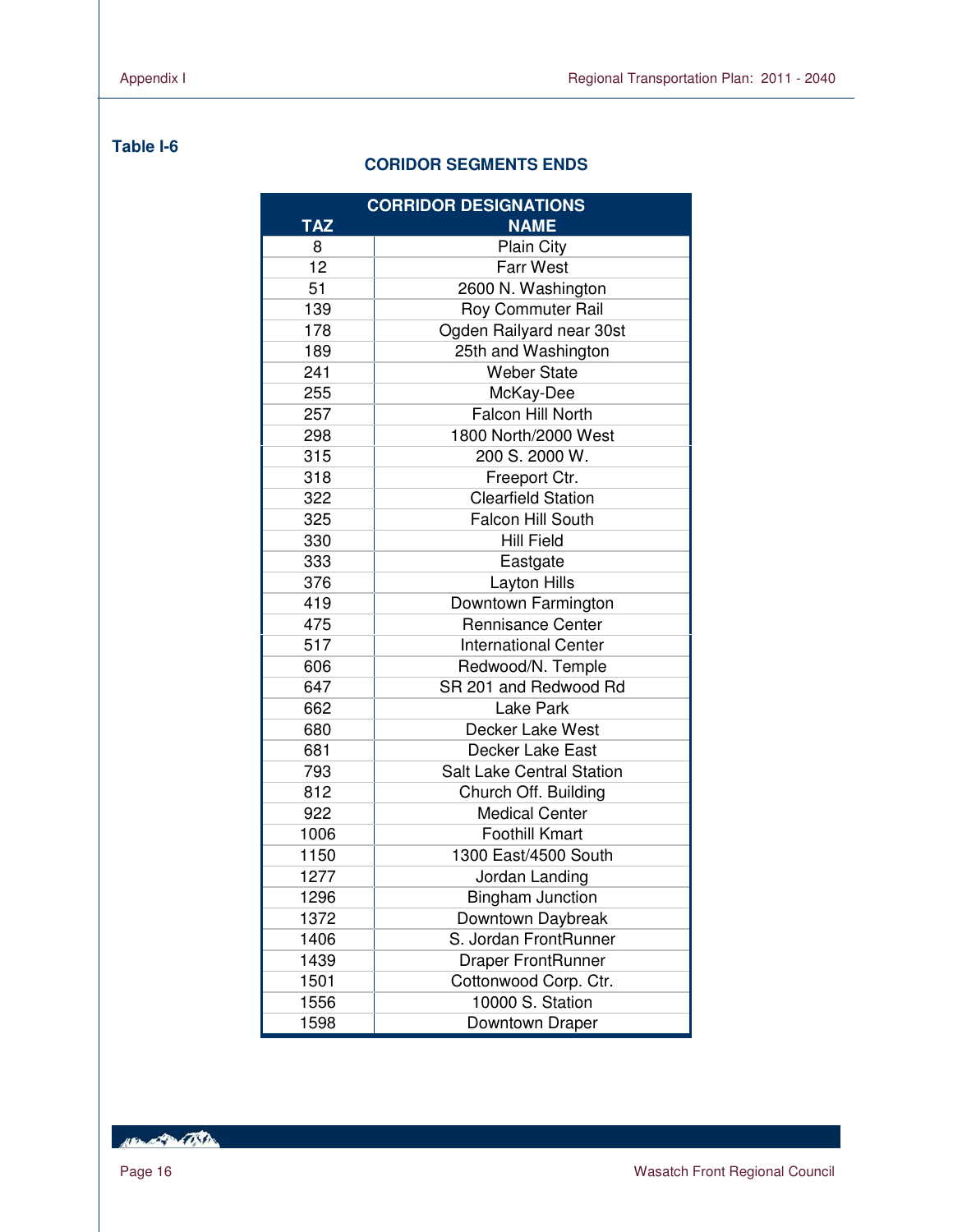## **SAFETY**

L

## **TABLE I-7**

## **SAFETY**

|            | <b>NO BUILD</b> | <b>CURRENT PLAN</b> | <b>TEAM A</b> | <b>TEAM B</b> | <b>INITIAL DRAFT RTP</b> |
|------------|-----------------|---------------------|---------------|---------------|--------------------------|
| Crash Rate | 239             | 801                 | 987           | 1,170         | 1.195                    |
| Severity   | 694             | 3,100               | 3,949         | 4,199         | 4,454                    |

## **SPECIFIC CORRIDOR GOAL ATTAINMENT**

## **TABLE I-8**

## **CORRIDOR SPECIFIC SCORES FOR GOAL ATTAINMENT**

|                                           | <b>NO</b><br><b>BUILD</b> | <b>CURRENT</b><br><b>PLAN</b> | <b>TEAM</b><br>A | <b>TEAM</b><br>B | <b>INITIAL</b><br><b>DRAFT</b><br><b>RTP</b> |
|-------------------------------------------|---------------------------|-------------------------------|------------------|------------------|----------------------------------------------|
| Overarching/Region-wide                   | 0                         | 10                            | 10               | 10               | 15                                           |
| West Weber County North/South             | 1                         | 10                            | 10               | 10               | 12                                           |
| East Weber County North/South             | 1                         | 11                            | 10               | 11               | 14                                           |
| North Davis County North/South            | $\overline{2}$            | 18                            | 12               | 18               | 22                                           |
| South Davis County                        | $\Omega$                  | 14                            | 18               | 15               | 17                                           |
| North Weber County East/West              | $\Omega$                  | $\overline{4}$                | 5                | 4                | 5                                            |
| South Weber County East/West              | $\Omega$                  | 11                            | 11               | 12               | 13                                           |
| North Davis County East/West              | $\Omega$                  | 21                            | 20               | 24               | 25                                           |
| West Salt Lake County North/South         | 1                         | 7                             | 8                | 7                | 8                                            |
| West Central Salt Lake County North/South | $\mathbf{0}$              | 5                             | 13               | 9                | 15                                           |
| East Salt Lake County North/South         | 0                         | 8                             | 10               | 10               | 12                                           |
| Salt Lake City Core (N/S and E/W)         | $\mathbf{0}$              | 6                             | 6                | 3                | 9                                            |
| North Salt Lake County East/West          | 0                         | 7                             | 6                | 5                | 8                                            |
| Mid Salt Lake County East/West            | 1                         | 9                             | 12               | 13               | 18                                           |
| South Salt lake County East/West          | $\Omega$                  | 5                             | 6                | 7                | 7                                            |
| TOTAL                                     | 6                         | 146                           | 157              | 158              | 200                                          |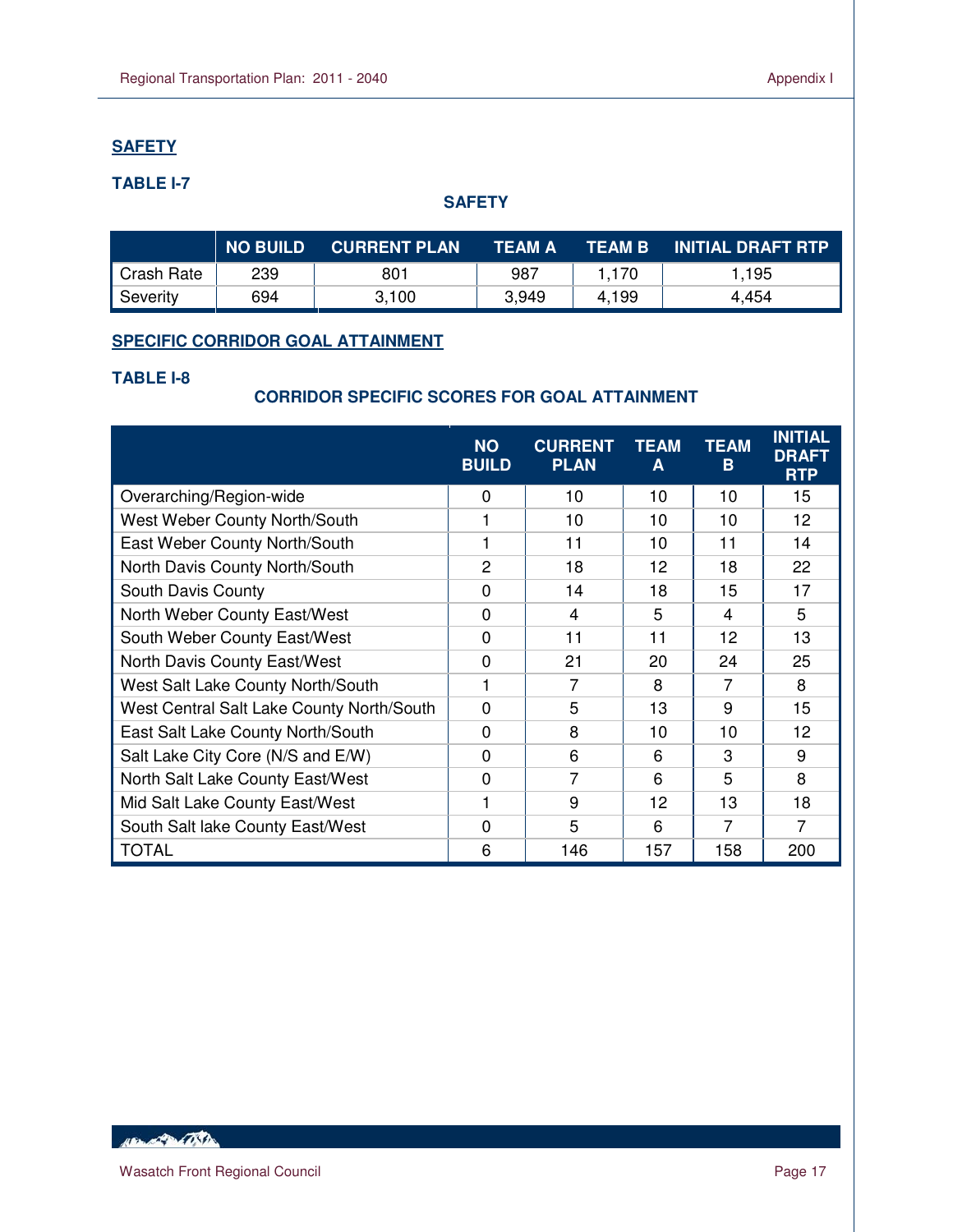## **AUTO DELAY AND VEHICLE MILES TRAVELED**

## **TABLE I-9**

## **AUTO DELAY AND VEHICLE MILES TRAVELED\***

|                                        | <b>NO BUILD</b> |            | <b>CURRENT</b><br><b>PLAN</b> |        |              | <b>TEAM A</b> |              | <b>TEAM B</b> |              | <b>INITIAL</b><br><b>DRAFT RTP</b> |  |
|----------------------------------------|-----------------|------------|-------------------------------|--------|--------------|---------------|--------------|---------------|--------------|------------------------------------|--|
|                                        | Delay           | <b>VMT</b> | <b>Delay</b>                  | VMT    | <b>Delay</b> | <b>VMT</b>    | <b>Delay</b> | <b>VMT</b>    | <b>Delay</b> | VMT                                |  |
| Total in 1000s                         | 722             | 76,208     | 333                           | 71,286 | 402          | 70,028        | 297          | 72,280        | 331          | 71,071                             |  |
| Change in<br>Delay per \$1000<br>spent | n/a             |            | 0.10                          |        | 0.01         |               | 0.02         |               | 0.02         |                                    |  |
| Hours of delay per day                 |                 |            |                               |        |              |               |              |               |              |                                    |  |

## **TRANSIT RIDERSHIP**

#### **TABLE I-10**

## **TRANSIT RIDERSHIP**

|                                                                           | <b>NO BUILD</b> |              | <b>PLAN</b>  | <b>CURRENT</b> | <b>TEAM A</b> |              |              | <b>TEAM B</b> |              | <b>INITIAL</b><br><b>DRAFT RTP</b> |
|---------------------------------------------------------------------------|-----------------|--------------|--------------|----------------|---------------|--------------|--------------|---------------|--------------|------------------------------------|
|                                                                           | <b>Miles</b>    | <b>Trips</b> | <b>Miles</b> | <b>Trips</b>   | <b>Miles</b>  | <b>Trips</b> | <b>Miles</b> | <b>Trips</b>  | <b>Miles</b> | <b>Trips</b>                       |
| Use of All<br>Transit*                                                    | 2,156           | 223          | 2,840        | 331            | 3,391         | 355          | 2,804        | 318           | 2,878        | 337                                |
| Major<br>Investments<br>Only $*$                                          |                 | 154          |              | 253            |               | 295          |              | 256           |              | 274                                |
| Major<br>Investment<br>Trips per<br>Capital<br>Cost**                     |                 | 0.07         |              | 0.027          |               | 0.023        |              | 0.025         |              | 0.03                               |
| Major<br>Investment<br>Trips per<br>Operating<br>Cost***                  |                 | 0.081        |              | 0.110          |               | 0.113        |              | 0.107         |              | 0.094                              |
| *1,000s of trips and miles<br>**per \$1,000 Capital Cost<br>***Daily Cost |                 |              |              |                |               |              |              |               |              |                                    |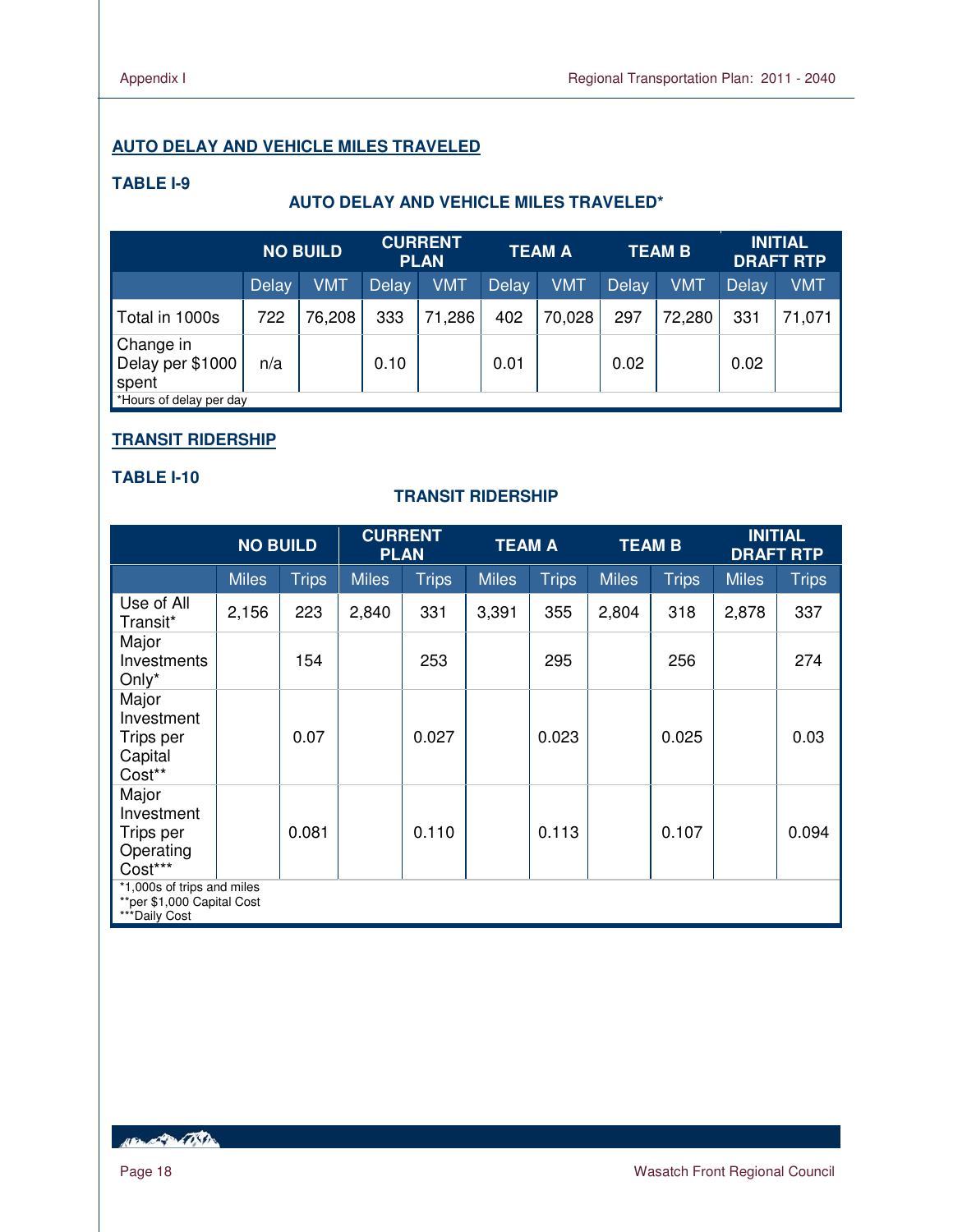## **ACTIVITY CENTERS AND INFILL AREAS**

## **TABLE I-11**

L

## **ACTIVITY CENTER AND INFILL AREA ACCESS**

| <b>Zone</b> |                               |             | <b>ALT 1 - NO</b><br><b>BUILD</b> |             | <b>RTP</b>     |             | A              | ALT 2 - CURR ALT 3 - TEAM ALT 4 - TEAM<br>в |                | <b>ALT 5 -</b><br><b>INITIAL</b><br><b>DRAFT RTP</b> |                |
|-------------|-------------------------------|-------------|-----------------------------------|-------------|----------------|-------------|----------------|---------------------------------------------|----------------|------------------------------------------------------|----------------|
|             | <b>Location</b>               | <b>Auto</b> | <b>Transit</b>                    | <b>Auto</b> | <b>Transit</b> | <b>Auto</b> | <b>Transit</b> | <b>Auto</b>                                 | <b>Transit</b> | <b>Auto</b>                                          | <b>Transit</b> |
| 76          | S. BDO                        | 1,428       | 175                               | 1,518       | 259            | 1,492       | 352            | 1,537                                       | 360            | 1,446                                                | 336            |
| 80          | <b>WACT</b>                   | 1,567       | 633                               | 1,583       | 759            | 1,569       | 743            | 1,561                                       | 737            | 1,517                                                | 675            |
| 137         | W. Haven at<br>Midland        | 829         | 278                               | 858         | 359            | 833         | 303            | 871                                         | 370            | 859                                                  | 365            |
| 142         | <b>Roy at 4800</b><br>S./Rail | 82          | 14                                | 87          | 30             | 83          | 20             | 88                                          | 38             | 83                                                   | 31             |
| 161         | I-15 and 12th                 | 1,261       | 167                               | 1,308       | 280            | 1,306       | 370            | 1,349                                       | 376            | 1,325                                                | 347            |
| 178         | Ogden Railyard<br>near 30st   | 210         | 51                                | 223         | 111            | 224         | 111            | 227                                         | 116            | 222                                                  | 108            |
| 179         | Ogden Railyard<br>near 21st   | 240         | 59                                | 252         | 119            | 250         | 121            | 254                                         | 125            | 250                                                  | 114            |
| 189         | 25th and<br>Washington        | 6,854       | 2,276                             | 7,127       | 3,637          | 7,050       | 3,938          | 6,994                                       | 4,059          | 6,609                                                | 3,489          |
| 190         | 25th and Adams                | 1,942       | 674                               | 2,001       | 1,016          | 1,996       | 1,123          | 1,972                                       | 1,137          | 1,857                                                | 1,056          |
| 194         | 24th and<br>Washington        | 333         | 110                               | 349         | 197            | 354         | 197            | 345                                         | 196            | 315                                                  | 174            |
| 197         | 24th and Monroe               | 229         | 85                                | 235         | 105            | 236         | 119            | 231                                         | 122            | 226                                                  | 114            |
| 214         | 31st and<br>Washington        | 35          | 12                                | 36          | 18             | 37          | 19             | 36                                          | 19             | 36                                                   | 19             |
| 225         | 36th and Wall                 | 391         | 67                                | 405         | 192            | 395         | 171            | 405                                         | 182            | 431                                                  | 200            |
| 241         | <b>Weber State</b>            | 2,149       | 839                               | 2,256       | 1,126          | 2,142       | 1,147          | 2,193                                       | 1,208          | 2,286                                                | 1,195          |
| 255         | McKay-Dee                     | 3,248       | 1,021                             | 3,613       | 1,279          | 3,295       | 1,473          | 3,550                                       | 1,350          | 3,357                                                | 1,488          |
| 257         | Falcon Hill North             | 3,009       | 468                               | 3,424       | 882            | 1,273       | 391            | 3,500                                       | 1,091          | 5,041                                                | 45             |
| 258         | I-15 and I-84                 | 3,081       | 816                               | 3,628       | 1,015          | 3,420       | 1,065          | 3,651                                       | 1,004          | 3,475                                                | 1,071          |
| 296         | 3500 W and 6000<br>S.         | 63          | 13                                | 64          | 19             | 63          | 17             | 66                                          | 22             | 64                                                   | 21             |
| 299         | 2000 W. and 800<br>N.         | 1,359       | 324                               | 1,435       | 514            | 1,401       | 344            | 1,495                                       | 544            | 1,446                                                | 426            |
| 315         | 200 S. 2000 W.                | 235         | 91                                | 270         | 109            | 255         | 96             | 274                                         | 103            | 274                                                  | 98             |
| 318         | Freeport Ctr.                 | 6,070       | 184                               | 6,868       | 1,131          | 6,955       | 1,389          | 7,283                                       | 1,370          | 7,098                                                | 1,041          |
| 322         | <b>Clearfield Station</b>     | 1,080       | 285                               | 1.158       | 432            | 1,151       | 418            | 1,185                                       | 441            | 1,172                                                | 430            |
| 325         | Falcon Hill South             | 9,987       | 564                               | 12,609      | 1,845          | 12,395      | 2,306          | 13,270                                      | 2,281          | 13,955                                               | 2,123          |
| 330         | <b>Hill Field</b>             | 1,138       | 221                               | 1,379       | 345            | 1,351       | 314            | 1,397                                       | 277            | 1,406                                                | 308            |
| 331         | South Weber/US-<br>89         | 33          | 11                                | 34          | 11             | 30          | 11             | 34                                          | 11             | 32                                                   | 10             |
| 333         | Eastgate                      | 3,190       | 452                               | 3,594       | 570            | 3,326       | 438            | 3,564                                       | 493            | 3,560                                                | 585            |
| 355         | SR-126 and<br>Antelope        | 4,556       | 1,265                             | 4,987       | 1,707          | 4,962       | 1,819          | 5,009                                       | 1,860          | 5,073                                                | 1,902          |
| 364         | Layton Station                | 1,430       | 340                               | 1,634       | 611            | 1,572       | 599            | 1,646                                       | 614            | 1,644                                                | 617            |
| 373         | SR-193 and Univ.<br>St.       | 183         | 31                                | 215         | 55             | 208         | 59             | 221                                         | 53             | 214                                                  | 50             |
| 374         | <b>WSU Davis</b>              | 1,020       | 262                               | 1,116       | 387            | 1,081       | 370            | 1,121                                       | 370            | 1,111                                                | 375            |
| 375         | Legend Hills                  | 2,006       | 451                               | 3,385       | 40             | 2,240       | 737            | 2,357                                       | 620            | 2,349                                                | 777            |
| 376         | Layton Hills                  | 3,765       | 960                               | 4,302       | 1,512          | 4,070       | 1,442          | 4,271                                       | 1,505          | 4,330                                                | 1,572          |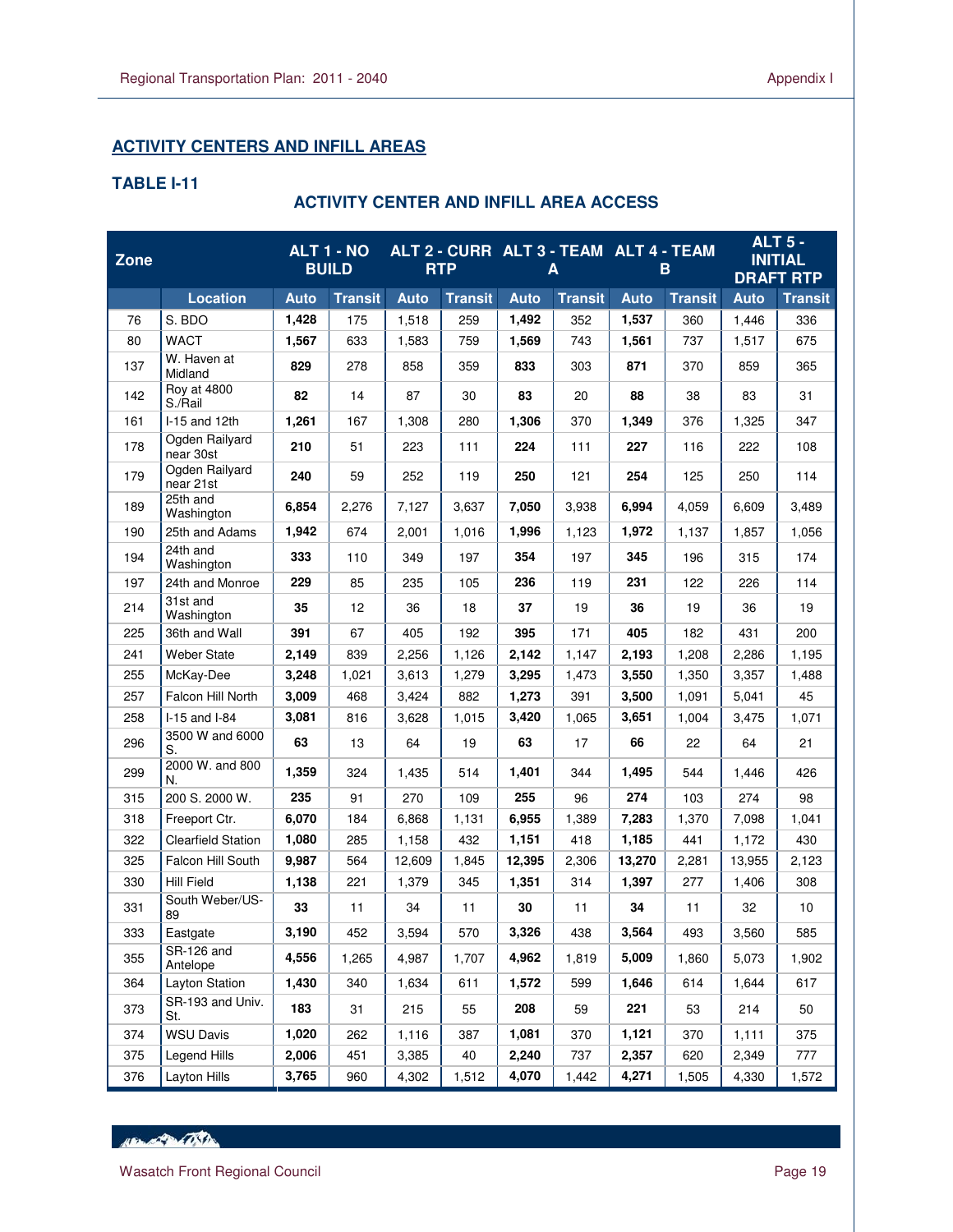| Zone |                                        |             | <b>ALT 1 - NO</b><br><b>BUILD</b> |             | ALT 2 - CURR ALT 3 - TEAM ALT 4 - TEAM<br><b>RTP</b> |             | A              |             | B              |             | <b>ALT 5 -</b><br><b>INITIAL</b><br><b>DRAFT RTP</b> |
|------|----------------------------------------|-------------|-----------------------------------|-------------|------------------------------------------------------|-------------|----------------|-------------|----------------|-------------|------------------------------------------------------|
|      | <b>Location</b>                        | <b>Auto</b> | <b>Transit</b>                    | <b>Auto</b> | <b>Transit</b>                                       | <b>Auto</b> | <b>Transit</b> | <b>Auto</b> | <b>Transit</b> | <b>Auto</b> | <b>Transit</b>                                       |
| 380  | Ft. Lane/Antelope                      | 18          | 2                                 | 20          | 5                                                    | 19          | 5              | 20          | $\overline{7}$ | 20          | 6                                                    |
| 393  | Fairfield/Gentile                      | 131         | 37                                | 140         | 47                                                   | 134         | 48             | 140         | 49             | 140         | 50                                                   |
| 394  | North Kaysville                        | 2,744       | 693                               | 3,079       | 915                                                  | 2,921       | 942            | 3,063       | 1,036          | 3,028       | 915                                                  |
| 401  | Nichols Road                           | 217         | 77                                | 248         | 79                                                   | 232         | 87             | 247         | 79             | 244         | 77                                                   |
| 409  | <b>NE Farmington</b>                   | 288         | 111                               | 323         | 128                                                  | 312         | 138            | 325         | 128            | 328         | 124                                                  |
| 428  | <b>NE Centerville</b>                  | 57          | 23                                | 63          | 28                                                   | 59          | 29             | 59          | 29             | 60          | 29                                                   |
| 436  | N. West Bountiful                      | 90          | 20                                | 96          | 26                                                   | 93          | 29             | 94          | 25             | 96          | 26                                                   |
| 451  | $S. \overline{W}$ .<br>Bountiful/NW WX | 273         | 75                                | 281         | 93                                                   | 281         | 87             | 274         | 109            | 278         | 92                                                   |
| 469  | 2600 S./1100 W.<br><b>NSL</b>          | 299         | 69                                | 318         | 78                                                   | 304         | 86             | 313         | 91             | 307         | 77                                                   |
| 471  | <b>Woods Cross</b><br>Station          | 262         | 64                                | 275         | 85                                                   | 266         | 67             | 268         | 102            | 272         | 95                                                   |
| 474  | <b>Woods Cross</b><br>Kmart            | 1,692       | 279                               | 1,708       | 784                                                  | 1,657       | 688            | 1,670       | 710            | 1,686       | 788                                                  |
| 490  | Redwood/Legacy<br>Pkwy                 | 180         | 16                                | 205         | 45                                                   | 201         | 22             | 200         | 52             | 204         | 50                                                   |
| 493  | Redwood/I-215                          | 214         | 14                                | 256         | 55                                                   | 263         | 23             | 262         | 63             | 258         | 63                                                   |
| 500  | <b>NSL Gravel Pit</b>                  | 271         | 69                                | 293         | 77                                                   | 292         | 79             | 285         | 79             | 286         | 80                                                   |
| 589  | <b>SLIA</b>                            | 1,066       | 289                               | 1,151       | 434                                                  | 1,268       | 449            | 894         | 397            | 1,173       | 495                                                  |
| 593  | <b>SLIA East</b>                       | 2,273       | 260                               | 2,778       | 656                                                  | 2,657       | 640            | 2,647       | 624            | 2,689       | 589                                                  |
| 606  | Redwood/N.<br>Temple                   | 1,267       | 440                               | 1,472       | 529                                                  | 1,429       | 469            | 1,452       | 551            | 1,352       | 484                                                  |
| 609  | Fairgrounds                            | 30          | 10                                | 32          | 11                                                   | 30          | 10             | 30          | 11             | 28          | 10                                                   |
| 628  | Pioneer Ind. Ctr.                      | 137         | 0                                 | 179         | 10                                                   | 163         | 12             | 179         | 10             | 166         | 11                                                   |
| 662  | Lake Park                              | 2,238       | 661                               | 2,556       | 780                                                  | 2,672       | 806            | 2,517       | 812            | 3,119       | 816                                                  |
| 663  | <b>USANA</b>                           | 1,865       | 517                               | 2,072       | 395                                                  | 2,063       | 643            | 2,171       | 366            | 2,505       | 705                                                  |
| 669  | SR-<br>201/Constitution                | 1,042       | 253                               | 1,205       | 216                                                  | 1,074       | 337            | 1,277       | 226            | 1,348       | 293                                                  |
| 679  | <b>Printers Row</b>                    | 3,243       | 816                               | 3,657       | 1,120                                                | 3,976       | 1,292          | 3,973       | 1,203          | 3,914       | 1,305                                                |
| 683  | E Center                               | 833         | 293                               | 888         | 317                                                  | 902         | 343            | 973         | 359            | 913         | 314                                                  |
| 685  | Chesterfield                           | 2,860       | 959                               | 3,331       | 1,276                                                | 3,584       | 1,378          | 3,599       | 1,336          | 3,614       | 1,401                                                |
| 686  | 3100 S./Redwood                        | 191         | 80                                | 210         | 90                                                   | 216         | 83             | 226         | 105            | 223         | 98                                                   |
| 689  | 900 W/SR 201<br>(west)                 | 1,291       | 267                               | 1,623       | 376                                                  | 1,456       | 352            | 1,604       | 377            | 1,504       | 369                                                  |
| 690  | 900 W/SR 201<br>(east)                 | 1,355       | 278                               | 1,703       | 413                                                  | 1,523       | 374            | 1,690       | 383            | 1,591       | 368                                                  |
| 712  | <b>West Valley</b><br>Intermodal       | 28          | 12                                | 31          | 14                                                   | 32          | 15             | 32          | 15             | 32          | 13                                                   |
| 720  | Valley Fair Mall                       | 1,240       | 541                               | 1,276       | 628                                                  | 1,301       | 631            | 1,385       | 629            | 1,192       | 636                                                  |
| 723  | Meadowbrook                            | 1,505       | 723                               | 1,612       | 895                                                  | 1,699       | 933            | 1,779       | 855            | 1,651       | 901                                                  |
| 740  | <b>UDOT/Am Ex</b>                      | 1,821       | 931                               | 2,235       | 941                                                  | 2,204       | 919            | 2,426       | 1,032          | 2,024       | 899                                                  |
| 743  | <b>SLCC Redwood</b>                    | 180         | 61                                | 203         | 78                                                   | 194         | 69             | 220         | 87             | 211         | 74                                                   |
| 746  | Sorensen Res.<br>Pk.                   | 2,816       | 953                               | 3,060       | 1,297                                                | 2,826       | 1,253          | 3,306       | 1,341          | 2,743       | 1,228                                                |
| 747  | Fore Lakes                             | 110         | 37                                | 123         | 57                                                   | 118         | 52             | 137         | 61             | 124         | 55                                                   |
| 752  | Green Street                           | 1,351       | 566                               | 1,527       | 804                                                  | 1,499       | 796            | 1,677       | 808            | 1,459       | 839                                                  |
| 770  | Family Ctr.<br>Taylorsville            | 1,693       | 632                               | 1,818       | 765                                                  | 1,803       | 833            | 1,970       | 810            | 1,737       | 734                                                  |

Hand Dall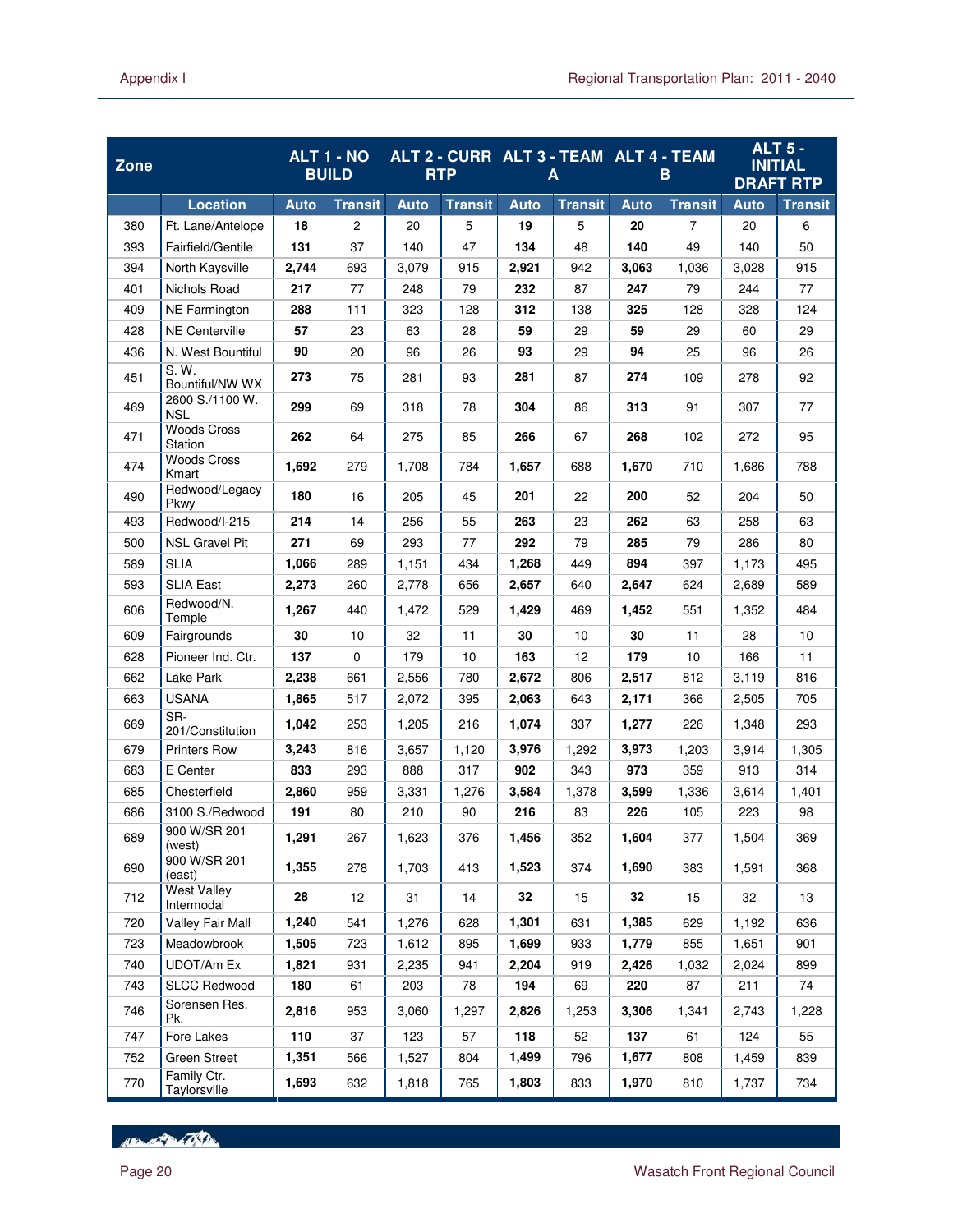| Zone |                                |             | <b>ALT 1 - NO</b><br><b>BUILD</b> |             | ALT 2 - CURR ALT 3 - TEAM ALT 4 - TEAM<br><b>RTP</b> |             | Α              |             | B              |             | <b>ALT 5 -</b><br><b>INITIAL</b><br><b>DRAFT RTP</b> |
|------|--------------------------------|-------------|-----------------------------------|-------------|------------------------------------------------------|-------------|----------------|-------------|----------------|-------------|------------------------------------------------------|
|      | <b>Location</b>                | <b>Auto</b> | <b>Transit</b>                    | <b>Auto</b> | <b>Transit</b>                                       | <b>Auto</b> | <b>Transit</b> | <b>Auto</b> | <b>Transit</b> | <b>Auto</b> | <b>Transit</b>                                       |
| 785  | 5400 S./Bangerter              | 410         | 156                               | 440         | 191                                                  | 455         | 179            | 490         | 185            | 450         | 181                                                  |
| 789  | Redwood/6200<br>South          | 135         | 43                                | 159         | 62                                                   | 160         | 68             | 176         | 63             | 150         | 62                                                   |
| 802  | 200 S./300 W.                  | 173         | 85                                | 185         | 101                                                  | 180         | 91             | 181         | 94             | 177         | 99                                                   |
| 812  | Church Off.<br><b>Building</b> | 2,476       | 1,417                             | 2,605       | 1,791                                                | 2,470       | 1,597          | 2,470       | 1,660          | 2,574       | 1,692                                                |
| 825  | 400 S./State                   | 1,791       | 926                               | 1,880       | 1,065                                                | 1,860       | 1,033          | 1,808       | 1,026          | 1,832       | 1,056                                                |
| 855  | <b>Grainary District</b>       | 182         | 62                                | 203         | 68                                                   | 193         | 66             | 199         | 79             | 193         | 63                                                   |
| 861  | <b>SLC Library</b>             | 251         | 125                               | 263         | 139                                                  | 259         | 140            | 254         | 139            | 253         | 140                                                  |
| 864  | <b>SLC Library</b><br>(South)  | 677         | 321                               | 700         | 351                                                  | 699         | 367            | 677         | 356            | 678         | 357                                                  |
| 869  | 900 S. / State St.             | 220         | 98                                | 225         | 116                                                  | 225         | 118            | 223         | 116            | 215         | 117                                                  |
| 875  |                                | 182         | 3                                 | 199         | 22                                                   | 193         | 38             | 189         | 26             | 201         | 28                                                   |
| 884  | 400 W/200 N.                   | 249         | 69                                | 269         | 89                                                   | 261         | 84             | 261         | 89             | 253         | 93                                                   |
| 894  | <b>LDS Hospital</b>            | 2,285       | 855                               | 2,339       | 766                                                  | 2,240       | 753            | 2,181       | 767            | 2,274       | 743                                                  |
| 921  | UofU                           | 4,670       | 3.325                             | 4.859       | 3,333                                                | 4.812       | 3,510          | 4,665       | 3,644          | 4,770       | 3,398                                                |
| 922  | <b>Medical Center</b>          | 3,619       | 2,111                             | 3,757       | 2,225                                                | 4,001       | 2,279          | 3,472       | 2,086          | 3,659       | 2,072                                                |
| 923  | Research Park                  | 3,219       | 1,419                             | 3,320       | 1,423                                                | 3,337       | 1,375          | 3,278       | 1,334          | 3,268       | 1,326                                                |
| 931  | 700 E./400 S.                  | 414         | 193                               | 424         | 195                                                  | 411         | 198            | 402         | 180            | 411         | 204                                                  |
| 969  | 1300 S./200 W.                 | 188         | 81                                | 210         | 94                                                   | 200         | 88             | 198         | 82             | 203         | 94                                                   |
| 990  | 2100 S./State                  | 852         | 366                               | 953         | 500                                                  | 937         | 511            | 898         | 446            | 881         | 488                                                  |
| 1023 | Sugarhouse                     | 983         | 450                               | 1,004       | 497                                                  | 1,040       | 563            | 958         | 475            | 947         | 537                                                  |
| 1026 | Sugarhouse                     | 1,439       | 532                               | 1,455       | 704                                                  | 1,489       | 794            | 1,383       | 647            | 1,379       | 728                                                  |
| 1039 | 2700 S./ State                 | 742         | 176                               | 841         | 305                                                  | 827         | 321            | 817         | 269            | 793         | 303                                                  |
| 1053 | 3900 S./Main                   | 274         | 124                               | 295         | 161                                                  | 297         | 159            | 313         | 154            | 301         | 160                                                  |
| 1054 | 3900 S./State                  | 1,414       | 621                               | 1,664       | 896                                                  | 1,573       | 846            | 1,639       | 820            | 1,559       | 877                                                  |
| 1073 | 4500 S./State                  | 307         | 223                               | 502         | 292                                                  | 382         | 277            | 327         | 283            | 299         | 264                                                  |
| 1077 | <b>IMC North</b>               | 1,204       | 516                               | 1,251       | 790                                                  | 1,280       | 787            | 1,352       | 726            | 1,284       | 823                                                  |
| 1080 | <b>IMC South</b>               | 1,473       | 679                               | 1,540       | 979                                                  | 1,517       | 937            | 1,686       | 927            | 1,563       | 970                                                  |
| 1097 | 5600 S./State                  | 511         | 204                               | 553         | 242                                                  | 531         | 260            | 593         | 238            | 551         | 245                                                  |
| 1099 | 5600 S./900 E.                 | 1,087       | 442                               | 1,159       | 527                                                  | 1,143       | 555            | 1,267       | 557            | 1,163       | 564                                                  |
| 1100 | <b>Fashion Place</b>           | 3,962       | 1,825                             | 4,358       | 2,269                                                | 4,173       | 2,253          | 4,724       | 2,234          | 4,329       | 2,320                                                |
| 1120 | 3300 South/1300<br>Е           | 1,083       | 439                               | 1,186       | 556                                                  | 1,178       | 589            | 1,166       | 523            | 1,143       | 547                                                  |
| 1157 | 3900 S/2300 E                  | 355         | 91                                | 367         | 137                                                  | 362         | 125            | 372         | 62             | 352         | 132                                                  |
| 1166 | Cottonwood Mall                | 421         | 165                               | 455         | 200                                                  | 425         | 196            | 440         | 170            | 431         | 186                                                  |
| 1172 | Holladay                       | 12          | $\overline{c}$                    | 12          | $\overline{c}$                                       | 12          | $\overline{c}$ | 12          | $\overline{c}$ | 12          | $\overline{2}$                                       |
| 1181 | Highland Dr./5600<br>S.        | 410         | 115                               | 435         | 126                                                  | 431         | 183            | 452         | 161            | 439         | 182                                                  |
| 1284 | 7000 S/Redwood                 | 991         | 377                               | 1,145       | 496                                                  | 1,160       | 560            | 1,297       | 487            | 1,222       | 494                                                  |
| 1295 | Bingham Jct.                   | 423         | 161                               | 536         | 206                                                  | 485         | 273            | 588         | 203            | 540         | 211                                                  |
| 1297 | <b>Sharon Steel</b>            | 434         | 225                               | 489         | 249                                                  | 437         | 245            | 497         | 239            | 490         | 243                                                  |
| 1311 | SLCC Jordan                    | 359         | 141                               | 464         | 180                                                  | 427         | 194            | 492         | 170            | 460         | 182                                                  |
| 1320 | W Jordan City<br>Hall          | 380         | 199                               | 428         | 235                                                  | 435         | 251            | 457         | 234            | 464         | 255                                                  |

HEL AND CONTRACTOR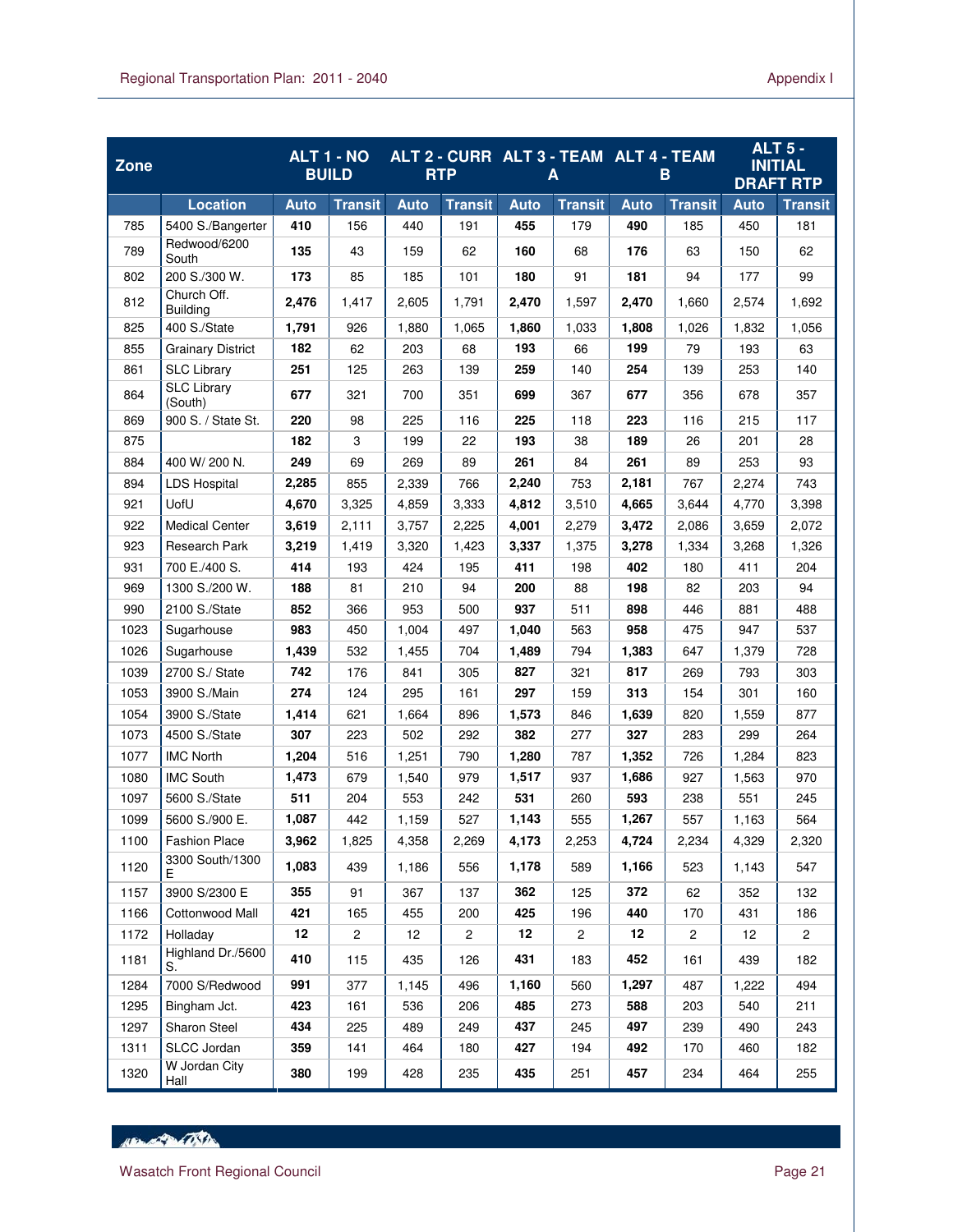| <b>Zone</b>  |                                      |             | ALT 1 - NO<br><b>BUILD</b> |             | <b>RTP</b>     |             | ALT 2 - CURR ALT 3 - TEAM ALT 4 - TEAM<br>A |             | B              | <b>ALT 5 -</b><br><b>INITIAL</b><br><b>DRAFT RTP</b> |                |
|--------------|--------------------------------------|-------------|----------------------------|-------------|----------------|-------------|---------------------------------------------|-------------|----------------|------------------------------------------------------|----------------|
|              | <b>Location</b>                      | <b>Auto</b> | <b>Transit</b>             | <b>Auto</b> | <b>Transit</b> | <b>Auto</b> | <b>Transit</b>                              | <b>Auto</b> | <b>Transit</b> | <b>Auto</b>                                          | <b>Transit</b> |
| 1322         | 9000<br>South/Redwood                | 488         | 167                        | 570         | 280            | 554         | 345                                         | 649         | 275            | 609                                                  | 326            |
| 1325         | 9000 South/I-15                      | 1,717       | 375                        | 1,876       | 493            | 1,959       | 773                                         | 2,448       | 509            | 2,419                                                | 775            |
| 1352         | 10200<br>S./Redwood                  | 829         | 213                        | 1,017       | 368            | 993         | 430                                         | 1,107       | 476            | 1.091                                                | 455            |
| 1359         | 9400 S/Jordan<br>River               | 599         | 211                        | 886         | 191            | 879         | 217                                         | 931         | 212            | 963                                                  | 195            |
| 1362         | Interstate Brick                     | 316         | 219                        | 3,112       | 17             | 1,008       | 416                                         | 1,247       | 530            | 3,093                                                | 19             |
| 1368         | Daybreak                             | 654         | 129                        | 1,119       | 323            | 1,058       | 341                                         | 1,186       | 453            | 1,191                                                | 378            |
| 1400         | 11800<br>S./Redwood                  | 216         | 36                         | 286         | 98             | 273         | 111                                         | 289         | 97             | 304                                                  | 113            |
| 1402         | 11800 S./1300 W.                     | 61          | 8                          | 77          | 11             | 77          | 14                                          | 81          | 13             | 85                                                   | 16             |
| 1405         | 10200 S./I-15                        | 703         | 184                        | 782         | 223            | 706         | 291                                         | 763         | 283            | 771                                                  | 302            |
| 1420         | 11800 S./I-15                        | 119         | 12                         | 151         | 21             | 148         | 28                                          | 161         | 27             | 168                                                  | 31             |
| 1421         | 12300 S./I-15                        | 1,190       | 197                        | 1,653       | 332            | 1,521       | 767                                         | 1,821       | 521            | 1,912                                                | 828            |
| 1491         | Ft. Union                            | 3,230       | 1,074                      | 3,388       | 1,463          | 3,239       | 1,563                                       | 3,501       | 1,281          | 3,355                                                | 1,578          |
| 1501         | Cottonwood Corp.<br>Ctr.             | 2,343       | 294                        | 2,490       | 731            | 2,371       | 955                                         | 2,462       | 820            | 2,478                                                | 941            |
| 1503         | Cottonwood<br>Heights Gravel<br>Pits | 44          | 5                          | 48          | 9              | 43          | 16                                          | 45          | 10             | 46                                                   | 16             |
| 1518         | 9000 S./ State                       | 365         | 126                        | 388         | 163            | 363         | 182                                         | 424         | 147            | 413                                                  | 155            |
| 1539         | Sandy Gravel Pits                    | 51          | 13                         | 52          | 20             | 50          | 28                                          | 53          | 14             | 52                                                   | 28             |
| 1548         | Rio Tinto Stadium                    | 1,030       | 332                        | 1,126       | 449            | 1,055       | 480                                         | 1,127       | 400            | 1,150                                                | 502            |
| 1550         | Convention Ctr.                      | 1,424       | 535                        | 1,587       | 672            | 1,463       | 716                                         | 1,627       | 620            | 1,617                                                | 748            |
| 1556         | 10000 S. Station                     | 140         | 79                         | 153         | 87             | 156         | 98                                          | 162         | 89             | 180                                                  | 95             |
| 1572         | South Towne                          | 1,765       | 453                        | 2,142       | 633            | 2,015       | 882                                         | 2,281       | 880            | 2,247                                                | 905            |
| 1595         | 700 E./11800 S.                      | 657         | 190                        | 763         | 269            | 735         | 363                                         | 795         | 258            | 808                                                  | 334            |
| 1597         | Draper Town<br>Center (N)            | 46          | 15                         | 51          | 23             | 50          | 26                                          | 51          | 20             | 52                                                   | 24             |
| <b>TOTAL</b> |                                      | 158,416     | 48,558                     | 180,848     | 64,674         | 171,953     | 68,944                                      | 181,404     | 67,894         | 182,741                                              | 67,475         |

## **ECONOMIC ACCESS FOR DISADVANTAGED PEOPLE**

## **TABLE I-12**

## **DISADVANTAGED POPULATION ACESS TO JOBS**

| <b>Zone</b> |                                | <b>NO BUILD</b> | <b>ALT 1 –</b> | ALT <sub>2</sub><br><b>CURRENT RTP</b> |                | ALT <sub>3</sub><br>TEAM A |               | $ALT$ 4 $-$<br><b>TEAM B</b> |                | <b>ALT 5 - INITIAL</b><br><b>DRAFT RTP</b> |                |
|-------------|--------------------------------|-----------------|----------------|----------------------------------------|----------------|----------------------------|---------------|------------------------------|----------------|--------------------------------------------|----------------|
|             | Location                       | <b>Auto</b>     | <b>Transit</b> | Auto                                   | <b>Transit</b> | Auto                       | <b>Travel</b> | Auto                         | <b>Transit</b> | <b>Auto</b>                                | <b>Transit</b> |
| 198         | 24th and<br>Monroe,<br>Ogden   | 168,822         | 45.443         | 178.359                                | 82.884         | 168.687                    | 87.747        | 167.654                      | 88.195         | 184,778                                    | 78,998         |
| 201         | 24th and<br>Harrison,<br>Ogden | 174.176         | 5.376          | 182.460                                | 67.547         | 172.742                    | 62.269        | 169.555                      | 62.198         | 191,505                                    | 59,467         |
| 209         | 30th and<br>Wall, Ogden        | 186,286         | 40.689         | 187,745                                | 84.690         | 184.668                    | 101.143       | 183,622                      | 98.432         | 200,625                                    | 97,209         |
| 213         | 28th and<br>Monroe.            | 169,300         | 34,562         | 175.538                                | 80,980         | 165,994                    | 76.500        | 164,538                      | 71.785         | 177.013                                    | 71,750         |

RENT WITH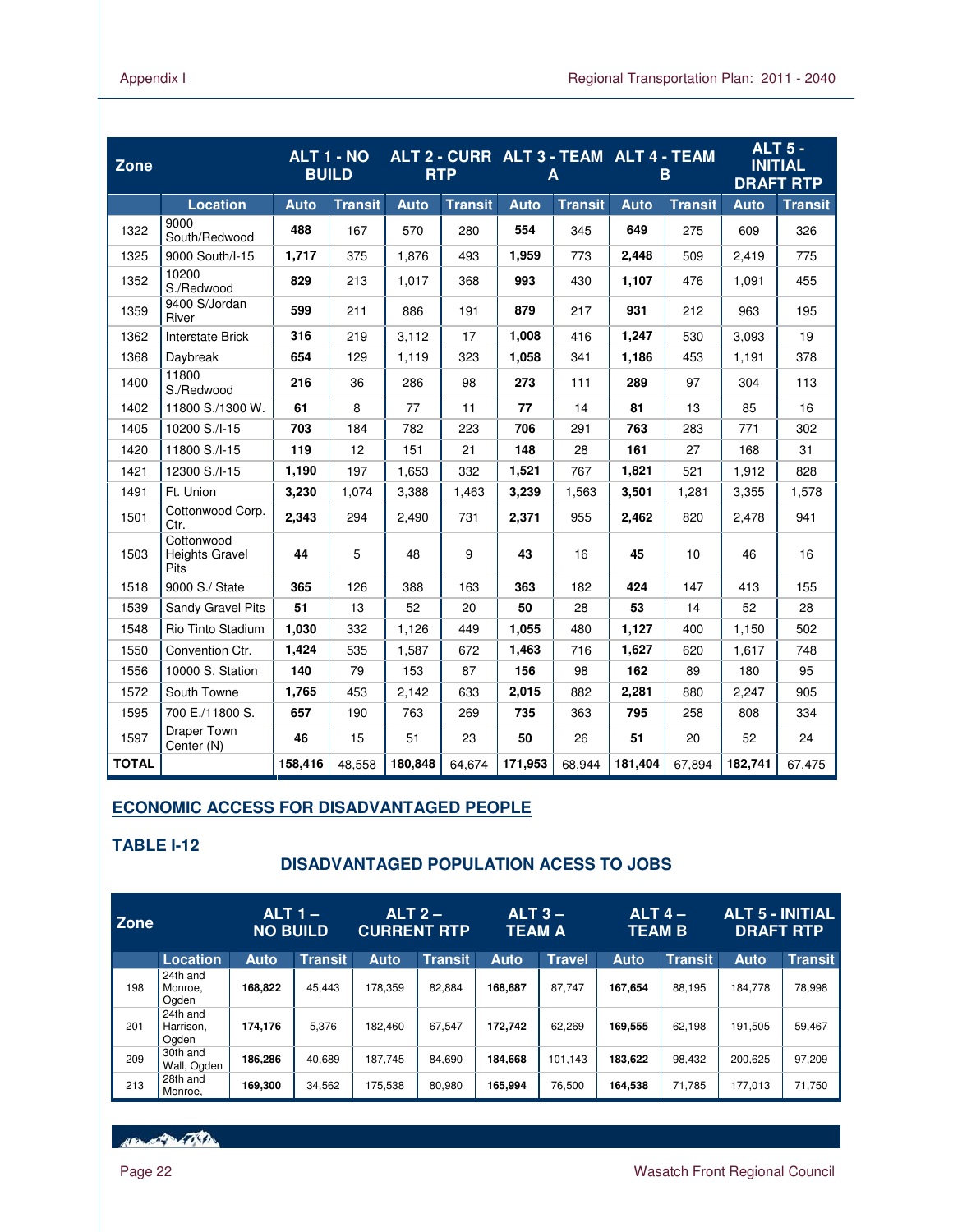| Zone |                                       | $ALT1 -$<br><b>NO BUILD</b> |                | ALT <sub>2</sub><br><b>CURRENT RTP</b> |                | ALT $3-$<br><b>TEAM A</b> |               | ALT $4-$<br><b>TEAM B</b> |                | <b>ALT 5 - INITIAL</b><br><b>DRAFT RTP</b> |                |
|------|---------------------------------------|-----------------------------|----------------|----------------------------------------|----------------|---------------------------|---------------|---------------------------|----------------|--------------------------------------------|----------------|
|      | <b>Location</b>                       | <b>Auto</b>                 | <b>Transit</b> | Auto                                   | <b>Transit</b> | <b>Auto</b>               | <b>Travel</b> | Auto                      | <b>Transit</b> | <b>Auto</b>                                | <b>Transit</b> |
| 214  | Ogden<br>30th and<br>Monroe,<br>Ogden | 175,210                     | 27,697         | 175,348                                | 64,430         | 169,928                   | 90.808        | 164,577                   | 79,409         | 180,073                                    | 82,387         |
| 216  | 30th and<br>Harrison.<br>Ogden        | 163,311                     | 37,844         | 166,203                                | 77,405         | 159,279                   | 77,417        | 155,020                   | 76,779         | 166,835                                    | 70,640         |
| 224  | 31st &<br>Washington,<br>Ogden        | 172,952                     | 33,633         | 177,875                                | 73,032         | 174,714                   | 94,290        | 171,993                   | 79,482         | 188,627                                    | 83,279         |
| 230  | 32nd and<br>Harrison,<br>Ogden        | 165,045                     | 3,219          | 169,258                                | 42,223         | 161,836                   | 25,821        | 158,042                   | 24,368         | 170,162                                    | 29,915         |
| 595  | 1000 N.<br>Redwood<br><b>SLC</b>      | 441,220                     | 19,767         | 499,235                                | 68,436         | 483,712                   | 54,814        | 502,370                   | 108,165        | 356,254                                    | 58,119         |
| 597  | 600 N.<br>Redwood<br><b>SLC</b>       | 461.737                     | 36,327         | 498,997                                | 114,318        | 502,742                   | 140.649       | 503,179                   | 107.617        | 495,675                                    | 90.780         |
| 602  | 600 N. 900<br>W., SLC                 | 522,697                     | 77,886         | 564,693                                | 112,674        | 580,264                   | 103,544       | 562,660                   | 107,512        | 551,482                                    | 114,450        |
| 604  | 600 N.<br>Redwood<br><b>SLC</b>       | 420.297                     | 59,755         | 479,796                                | 136,417        | 495,051                   | 161,844       | 489,359                   | 128,734        | 489,111                                    | 155,456        |
| 611  | 600 N. 900<br>W.                      | 467,697                     | 120,876        | 510,007                                | 164,049        | 514,700                   | 181,476       | 496,399                   | 170,576        | 514.762                                    | 193,811        |
| 632  | 800 S.<br>Redwood,<br><b>SLC</b>      | 560,120                     | 23,706         | 613,080                                | 98,092         | 603,086                   | 120,373       | 604,447                   | 91,217         | 622,093                                    | 112,104        |
| 634  | 400 S. 900<br>W. SLC                  | 493,603                     | 239,737        | 534,818                                | 275,794        | 561,104                   | 305,755       | 546,947                   | 270,511        | 543,159                                    | 315,372        |
| 635  | 800 S. 900<br>W. SLC                  | 522,747                     | 156,770        | 562,980                                | 184,050        | 565,753                   | 200,740       | 559,810                   | 220,185        | 546,253                                    | 193,038        |
| 637  | 1300 S.<br>1300 W.,<br>SLC            | 514,281                     | 160,826        | 547,123                                | 193,497        | 540,194                   | 193,287       | 541,418                   | 187,526        | 542,168                                    | 194,813        |
| 700  | 3500 S.<br>4000 W.,<br><b>WVC</b>     | 205,226                     | 144,199        | 280,527                                | 180,402        | 292,946                   | 200,453       | 280,865                   | 188,303        | 292,708                                    | 166,179        |
| 711  | 3500 S.<br>2700 W.,<br><b>WVC</b>     | 300,536                     | 175,990        | 393,647                                | 179,587        | 442,703                   | 202,175       | 416,856                   | 183,047        | 392,992                                    | 177,625        |
| 719  | 4100 S.<br>Redwood,<br><b>WVC</b>     | 387,883                     | 169,123        | 455,856                                | 206,112        | 471,882                   | 200,604       | 485,242                   | 221,580        | 493,402                                    | 221,863        |
| 734  | 4400 S.<br>4000 W.,<br>Taylorsville   | 139,358                     | 107,489        | 222,766                                | 113,794        | 194,691                   | 133,028       | 267,395                   | 145,097        | 27,751                                     | 108,373        |
| 735  | 4401 S.<br>3600 W.,<br>Taylorsville   | 181,121                     | 99,034         | 252,427                                | 110,471        | 254,640                   | 118,078       | 294,264                   | 116,450        | 279,865                                    | 111,625        |
| 756  | 5400 S.<br>5000 W.,<br>Kearns         | 99,326                      | 13,586         | 216,508                                | 36,759         | 166,591                   | 43,516        | 290,344                   | 41,733         | 213,498                                    | 38,378         |
| 758  | 5400 S.<br>4800 W.,<br>Kearns         | 104,953                     | 16,110         | 204,192                                | 46,994         | 155,057                   | 42,260        | 230,371                   | 49,182         | 198,501                                    | 43,010         |
| 783  | 6200 S.<br>4400 W.,<br>Kearns         | 112,751                     | 30,236         | 197,436                                | 72,987         | 193,250                   | 59,293        | 286,627                   | 74,365         | 178,290                                    | 60,960         |
| 829  | S. Temple<br>300 E., SLC              | 377,146                     | 208,832        | 408,807                                | 244,066        | 433,459                   | 257,742       | 403,584                   | 249,706        | 434,967                                    | 253,711        |
| 869  | 900 S.<br>State, SLC                  | 462,971                     | 262,539        | 495,932                                | 304,427        | 497,851                   | 316,127       | 499,513                   | 303,671        | 481,181                                    | 320,315        |
| 886  | 300 N. 300<br>W., SLC                 | 486,284                     | 126,109        | 515,361                                | 188,458        | 533,181                   | 191,407       | 509,240                   | 194,042        | 508,062                                    | 199,628        |
| 915  | 200 S. 900<br>E., SLC                 | 363,645                     | 164,876        | 397,393                                | 169,715        | 365,840                   | 173,927       | 372,941                   | 164,165        | 392,188                                    | 174,936        |

HEL AND CONTRACTOR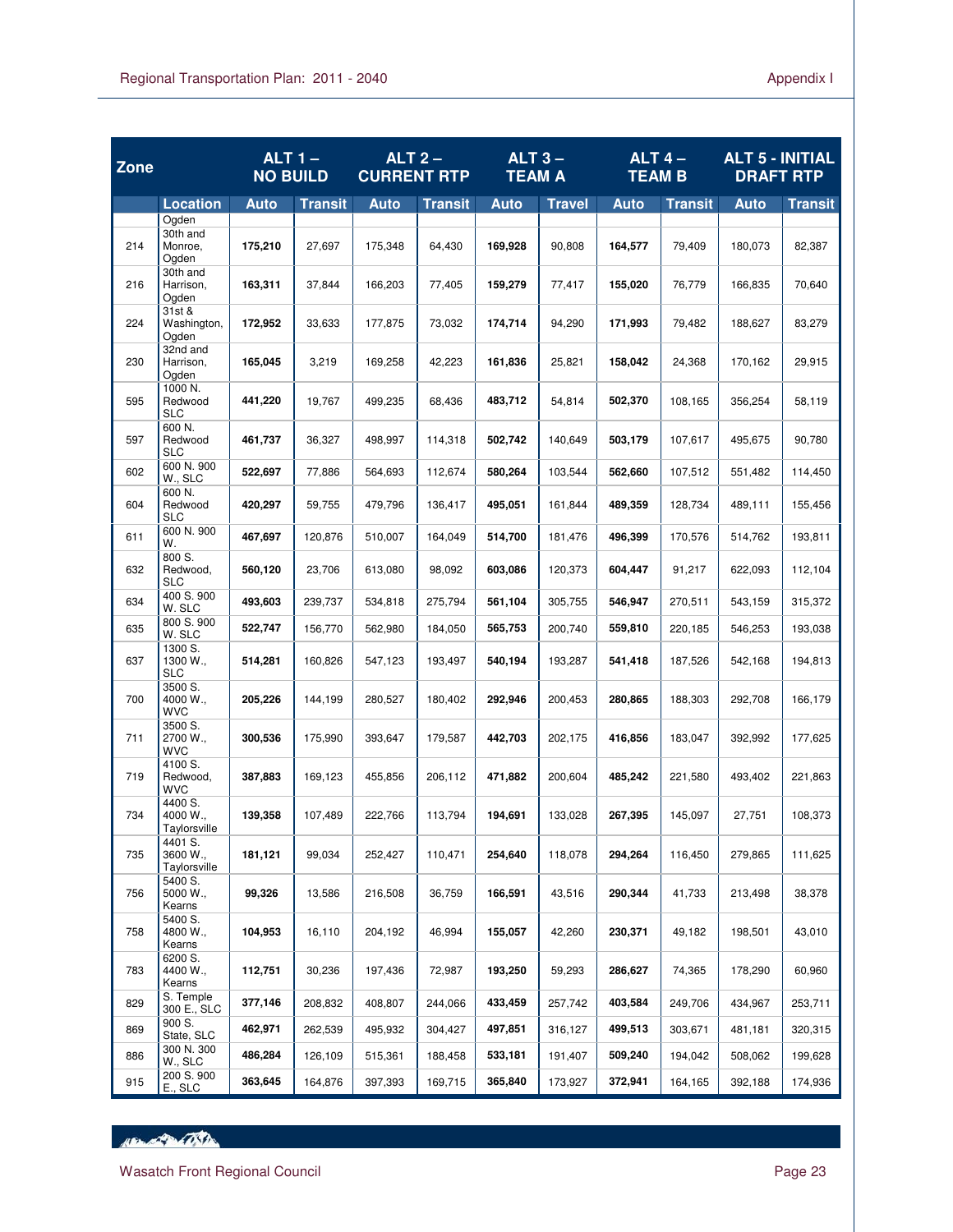| Zone         |                                    | $ALT$ 1 –<br><b>NO BUILD</b> |                | $ALT2-$<br><b>CURRENT RTP</b> |                | $ALT3 -$<br><b>TEAM A</b> |               | $ALT$ 4 $-$<br><b>TEAM B</b> |                | <b>ALT 5 - INITIAL</b><br><b>DRAFT RTP</b> |                |
|--------------|------------------------------------|------------------------------|----------------|-------------------------------|----------------|---------------------------|---------------|------------------------------|----------------|--------------------------------------------|----------------|
|              | <b>Location</b>                    | <b>Auto</b>                  | <b>Transit</b> | <b>Auto</b>                   | <b>Transit</b> | <b>Auto</b>               | <b>Travel</b> | <b>Auto</b>                  | <b>Transit</b> | <b>Auto</b>                                | <b>Transit</b> |
| 927          | 500 S.700<br>E., SLC               | 409,760                      | 239,305        | 455,649                       | 266,477        | 487,494                   | 270,761       | 458,344                      | 260,856        | 482,253                                    | 271,021        |
| 930          | 900 S. 700<br>E., SLC              | 429,645                      | 235,615        | 463,657                       | 258,756        | 488,967                   | 277,720       | 460,891                      | 259,114        | 489,870                                    | 283,802        |
| 936          | 500 S. 1100<br>E., SLC             | 380,964                      | 165,425        | 417,327                       | 193,051        | 414,305                   | 203,471       | 404,829                      | 187,610        | 418,002                                    | 171,267        |
| 949          | 1300 S.<br>State, SLC              | 464,392                      | 268,746        | 521,648                       | 282,761        | 509,916                   | 279,776       | 519,729                      | 273,737        | 512,331                                    | 283,578        |
| 991          | 1700 S.<br>State, SLC              | 473,230                      | 237,579        | 506,827                       | 275,936        | 507,434                   | 273,681       | 503,579                      | 266,736        | 514,790                                    | 279,542        |
| 1041         | 2700 S.<br>State, S.<br><b>SLC</b> | 531,952                      | 124,752        | 577,015                       | 208,826        | 563,805                   | 217,278       | 567,148                      | 217,838        | 580,873                                    | 232,034        |
| 1268         | 7000 S.<br>5600 W., W<br>Jordan    | 69,512                       | 5,966          | 186,507                       | 35,804         | 140,813                   | 43,673        | 205,375                      | 36,958         | 150,656                                    | 32,266         |
| 1286         | 7000 S.<br>Redwood.,<br>W Jordan   | 278,747                      | 89,829         | 422,577                       | 129,382        | 434,515                   | 157,362       | 541,309                      | 131,370        | 409,809                                    | 134,295        |
| <b>TOTAL</b> |                                    | 12,038,918                   | 4,009,453      | 13,815,574                    | 5,425,283      | 13,753,809                | 5,740,809     | 14,140,036                   | 5,538,251      | 13,572,571                                 | 5,565,996      |

## **FREIGHT CENTER TO FREEWAY ACCESS**

## **TABLE I-13**

## **FREIGHT CENTER TO FREEWAY ACCESS**

| <b>TAZ</b> | <b>Location</b>                | ALT <sub>1</sub>          | ALT <sub>2</sub>             | ALT <sub>3</sub> | ALT <sub>4</sub> | ALT <sub>5</sub>                             |
|------------|--------------------------------|---------------------------|------------------------------|------------------|------------------|----------------------------------------------|
|            |                                | <b>NO</b><br><b>BUILD</b> | <b>CURRENT</b><br><b>RTP</b> | <b>TEAM</b><br>A | <b>TEAM</b><br>B | <b>INITIAL</b><br><b>DRAFT</b><br><b>RTP</b> |
| 54         | <b>Associated Foods</b>        | 5.5                       | 5.24                         | 5.44             | 5.22             | 5.12                                         |
| 75         | <b>Business Depot Ogden</b>    | 5.88                      | 5.6                          | 5.89             | 5.57             | 5.66                                         |
| 120        | Ogden Business Park (24th/I15) | 6.58                      | 4.74                         | 4.88             | 4.59             | 4.63                                         |
| 124        | Ogden Airport                  | 6.49                      | 6.5                          | 6.22             | 5.95             | 5.81                                         |
| 318        | Freeport                       | 9.65                      | 6.62                         | 7.63             | 6.22             | 6.27                                         |
| 361        | Smith's (Layton)               | 10.87                     | 5.61                         | 6.26             | 5.67             | 5.69                                         |
| 491        | North Salt Lake                | 5.12                      | 5.14                         | 3.82             | 5.06             | 5.15                                         |
| 517        | <b>International Center</b>    | 23.37                     | 4.07                         | 6.84             | 6.17             | 7.05                                         |
| 593        | <b>SLIA East</b>               | 3.54                      | 3.54                         | 3.12             | 3.54             | 3.54                                         |
| 618        | Intermodal Center              | 2.91                      | 3.43                         | 3.28             | 3.46             | 3.45                                         |
| 629        | I-215 and California Ave.      | 3.72                      | 3.56                         | 3.29             | 3.5              | 3.52                                         |
| 642        | 4800 W. and California Ave.    | 4.95                      | 3.8                          | 3.15             | 3.76             | 4.25                                         |
| 644        | 3200 W. and California Ave.    | 4.37                      | 4.21                         | 3.49             | 4.24             | 4.13                                         |
| 659        | 5600 W./Hwy 201                | 6.33                      | 4.49                         | 4.21             | 3.27             | 3.25                                         |
| 668        | 3200 South/Hwy 201             | 5.06                      | 3.14                         | 3.41             | 3.18             | 3.03                                         |
| 680        | Decker Lake                    | 5.86                      | 5.24                         | 4.46             | 4.57             | 5.23                                         |
| 1220       | <b>Bagley Park</b>             | 53.36                     | 4.27                         | 6.71             | 5.4              | 5.86                                         |
| TOTAL      |                                | 163.56                    | 79.2                         | 82.1             | 79.37            | 81.64                                        |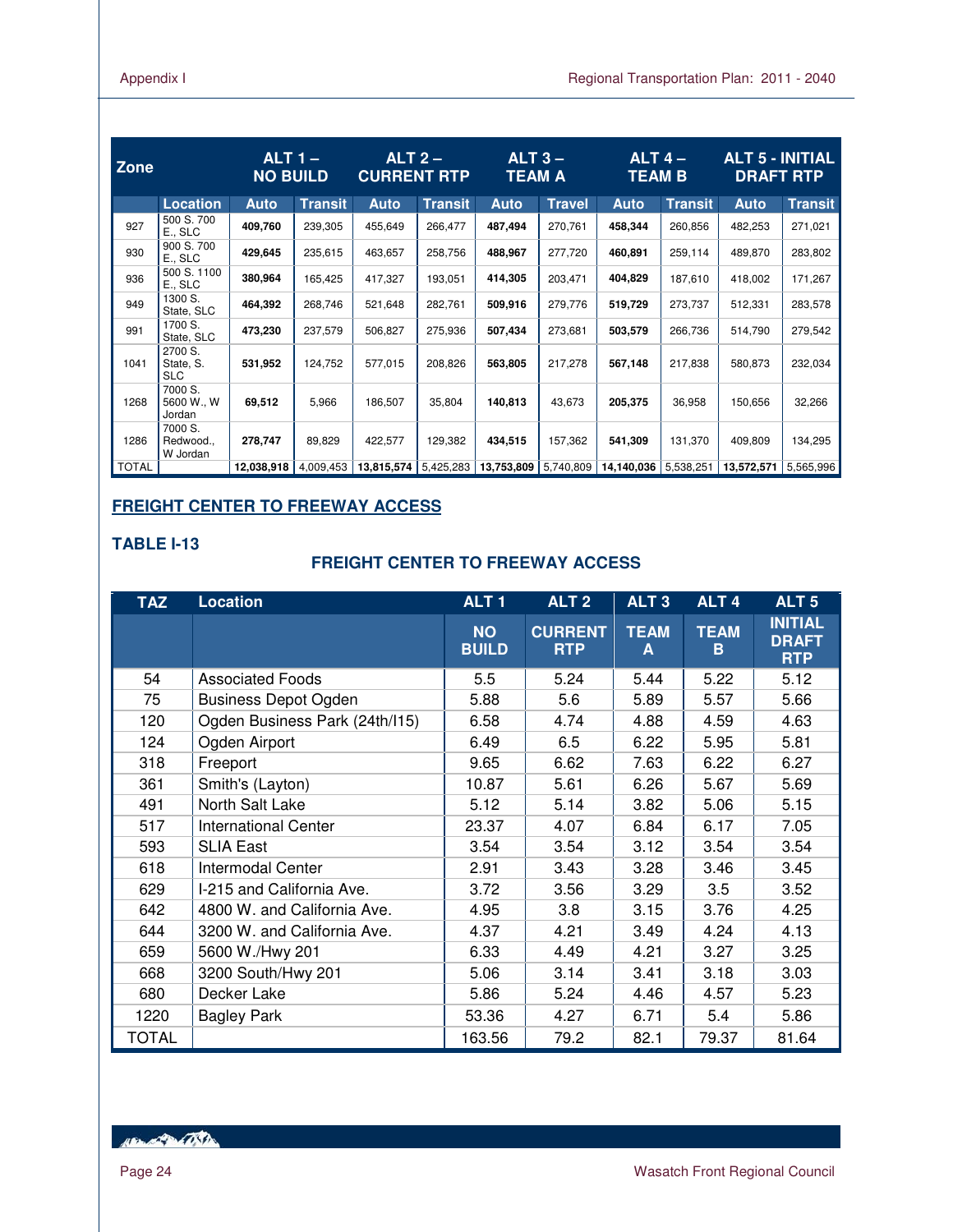## **ENVIRONMENTAL IMPACTS**

## **TABLE I-14**

L

## **NON-WEIGHTED RAW ENVIRONMENTAL SCORES**

|                                           | <b>CURRENT</b><br><b>RTP</b> | <b>TEAM A</b> | <b>TEAM B</b>  | <b>INITIAL</b><br><b>DRAFT</b><br><b>RTP</b> |
|-------------------------------------------|------------------------------|---------------|----------------|----------------------------------------------|
| <b>Natural Environment</b>                |                              |               |                |                                              |
| Watersheds                                | 12,865                       | 13,567        | 9,357          | 14,017                                       |
| <b>Streams</b>                            | 656                          | 651           | 541            | 868                                          |
| Canals                                    | 292                          | 349           | 220            | 390                                          |
| Lakes                                     | 335                          | 385           | 324            | 406                                          |
| Wetlands                                  | 1,589                        | 1,656         | 1,488          | 1,274                                        |
| Floodplains                               | 583                          | 471           | 452            | 488                                          |
| <b>Water Quality</b>                      | 18,032                       | 19,481        | 12,278         | 19,931                                       |
| <b>Ecological Hotspots</b>                | 2,608                        | 2,501         | 3,058          | 1,008                                        |
| <b>High Diversity Wildlife Areas</b>      | 863                          | 828           | 1,012          | 328                                          |
| <b>Rare Plants</b>                        | 3,478                        | 3,774         | 2,708          | 3,761                                        |
| <b>Natural Environment Sub-total</b>      | 41,300                       | 43,662        | 31,437         | 42,470                                       |
| <b>Construction Environment</b>           |                              |               |                |                                              |
| <b>Engineering Problems</b>               |                              | 1             | 1              | 3                                            |
| <b>Fault Lines</b>                        | 20                           | 19            | $\overline{7}$ | 21                                           |
| Landslide                                 | 482                          | 827           | 342            | 634                                          |
| <b>Liquefaction Potential</b>             | 12,841                       | 13,508        | 9,340          | 13,643                                       |
| Slope                                     | 631                          | 761           | 382            | 1,185                                        |
| <b>Impaired Waters</b>                    | 298                          | 517           | 113            | 401                                          |
| <b>Hazardous Waste Sites</b>              | 23,456                       | 27,460        | 13,456         | 28,347                                       |
| <b>Solid Waste Sites</b>                  | 204                          | 230           | 146            | 215                                          |
| <b>Construction Environment Sub-total</b> | 37,931                       | 43,323        | 23,786         | 44,449                                       |
| <b>Urban Environment</b>                  |                              |               |                |                                              |
| <b>Agricultural Protection Areas</b>      | 94                           | 18            | 91             | 10                                           |
| Open Space                                | 7,416                        | 7,192         | 6,214          | 3,891                                        |
| Parks                                     | 172                          | 208           | 103            | 142                                          |
| Cemeteries                                | 1                            | 1             | $\mathbf 0$    | 2                                            |
| <b>Prime Farmland</b>                     | 952                          | 1,018         | 856            | 836                                          |
| <b>Conservation &amp; Mitigation</b>      | 169                          | 183           | 171            | 93                                           |
| Agricultural Land use                     | 3,175                        | 3,201         | 2,775          | 2,898                                        |
| Commercial/Industrial Land use            | 2,471                        | 3,260         | 1,308          | 3,208                                        |
| Residential Land use                      | 3,651                        | 4,144         | 2,196          | 4,163                                        |
| Open Space - Low Intensity<br>Development | 4,377                        | 4,441         | 3,046          | 4,930                                        |
| Medium - High Intensity Development       | 9,524                        | 9,330         | 5,506          | 10,701                                       |
| Federal Ownership                         | 179                          | 151           | 102            | 269                                          |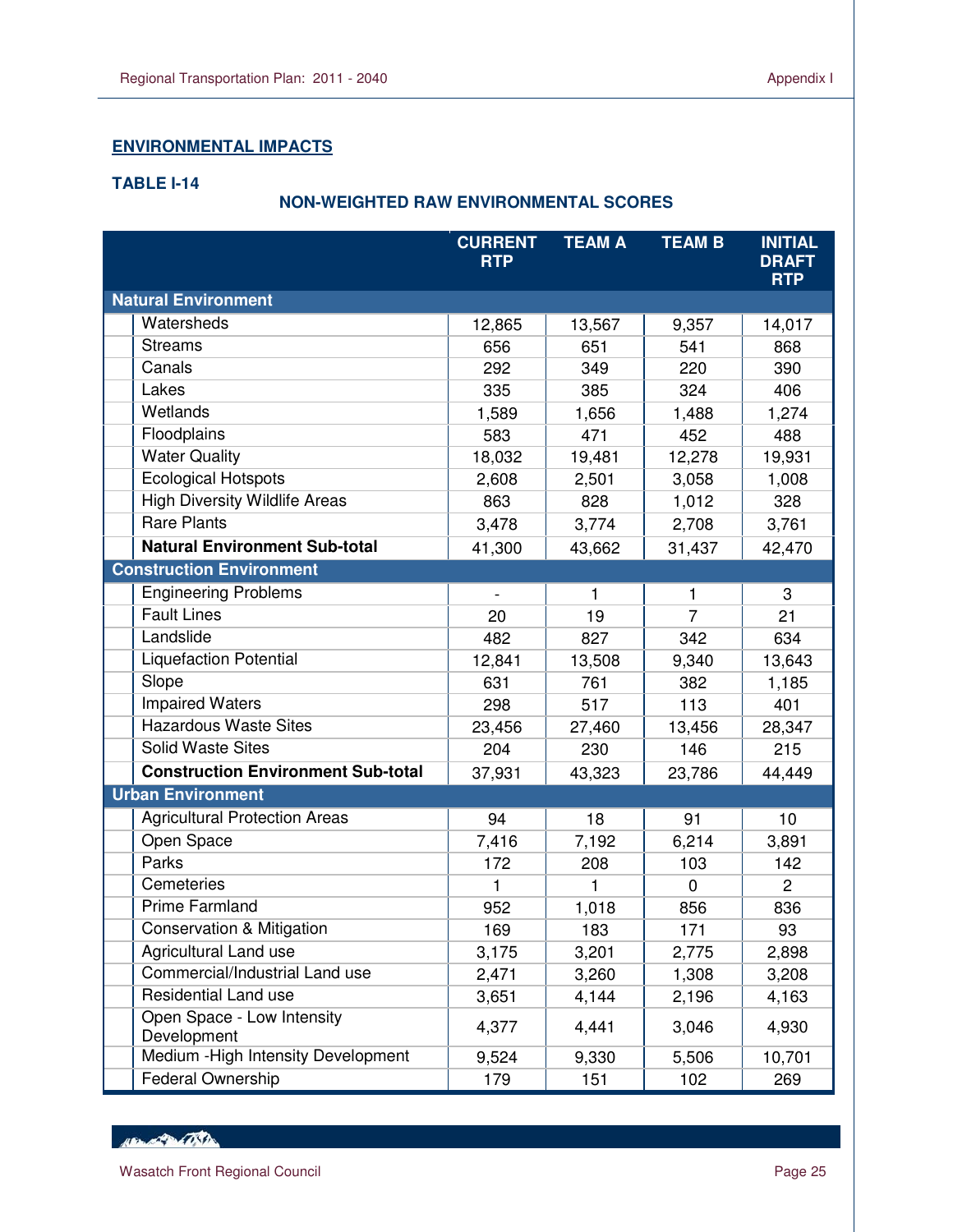|                                          | <b>CURRENT</b><br><b>RTP</b> | <b>TEAM A</b> | <b>TEAM B</b>  | <b>INITIAL</b><br><b>DRAFT</b><br><b>RTP</b> |
|------------------------------------------|------------------------------|---------------|----------------|----------------------------------------------|
| Private Ownership                        | 12,562                       | 13,350        | 9,110          | 13,732                                       |
| <b>State Ownership</b>                   | 92                           | 64            | 106            | 11                                           |
| <b>Archeological Sites</b>               | 63                           | 109           | 59             | 100                                          |
| <b>Historic Districts</b>                | 156                          | 46            | 5              |                                              |
| <b>Historic Sites</b>                    | 32                           | 23            | $\overline{4}$ | 52                                           |
| <b>Urban Environment Sub-total</b>       | 45,086                       | 46,738        | 31,652         | 45,038                                       |
| <b>Demographic Environment</b>           |                              |               |                |                                              |
| Schools                                  | 490                          | 486           | 397            | 492                                          |
| Children (Block Groups)                  | 203                          | 196           | 163            | 196                                          |
| Race/Ethnicity (Block Groups)            | 339                          | 325           | 225            | 23                                           |
| Poverty (Block Groups                    | 155                          | 136           | 78             | 163                                          |
| Disabled (Block Groups)                  | 230                          | 220           | 133            | 235                                          |
| <b>Disability Facilities</b>             | 10                           | 7             | 5              | 7                                            |
| Seniors without a Vehicle                | 13                           | 10            | 1              | 11                                           |
| <b>Senior Care Facilities</b>            | 97                           | 92            | 49             | 99                                           |
| <b>Demographic Environment Sub-total</b> | 1,537                        | 1,472         | 1,051          | 1,226                                        |

## **DISCUSSION OF WEIGHTING**

The following discussion as well as Figure I-1 describes the method used to calculate the raw weighted scores. The impact weights were applied based both on the value of the resource potentially impacted and upon the severity of the potential impact. The weights were allocated with 100 'weighting points' each going to each of the major categories. Then an attempt was made to allocate each of the 100 weighting points to that category's issues based upon considerations such as resource scarcity and replaceability. The other weightings applied to potential system impacts were based upon the relative severity of the potential project impacts. The UPEL findings of potential impact were frequently provided in three tiers. Tier I with the most relative severity and Tier III with the least. The combined weighting value for each of the three tiers for all 49 categories of potential impact was set at one. An example of this somewhat complex process was applied is discussed below and illustrated in Figure I-1

The example is for the transportation system alternative projects that are within a stream bed. In the example stream impacts are part of the Natural Environment impacts major category. The Natural Environment major category, like each of the other major categories, gets 100 "value" weighting points to distribute among its various sub-categories. In the example streams get eight "of these 100 value points. The UPEL program provides stream impact information in three tiers that relate to severity of impact. Each sub-category gets 1 point to distribute amongst its tiers. In the example, tier 1 impacts are those that fall within the stream bed, tier 2 impacts are those that are close to the stream bank, and tier 3 impacts are those where the project is nearby the stream. In the example impacts to the stream bed (tier 1 impacts) get a 0.50 severity weighting. The total weighting is the multiple of the value weighting and the severity weighting. In the example the multiple of the value rating (8 points) and the severity weighting (0.50 points) results in a total weighting of 4.0 for impacts to stream beds. In the example UPEL stated that 100 acres in the system alternative were in stream beds. The multiple of the acres (100) and the total weight factor (4.0) results a weighted score of 400 for stream bed impacts for the system alternative in the example. This weighted result is added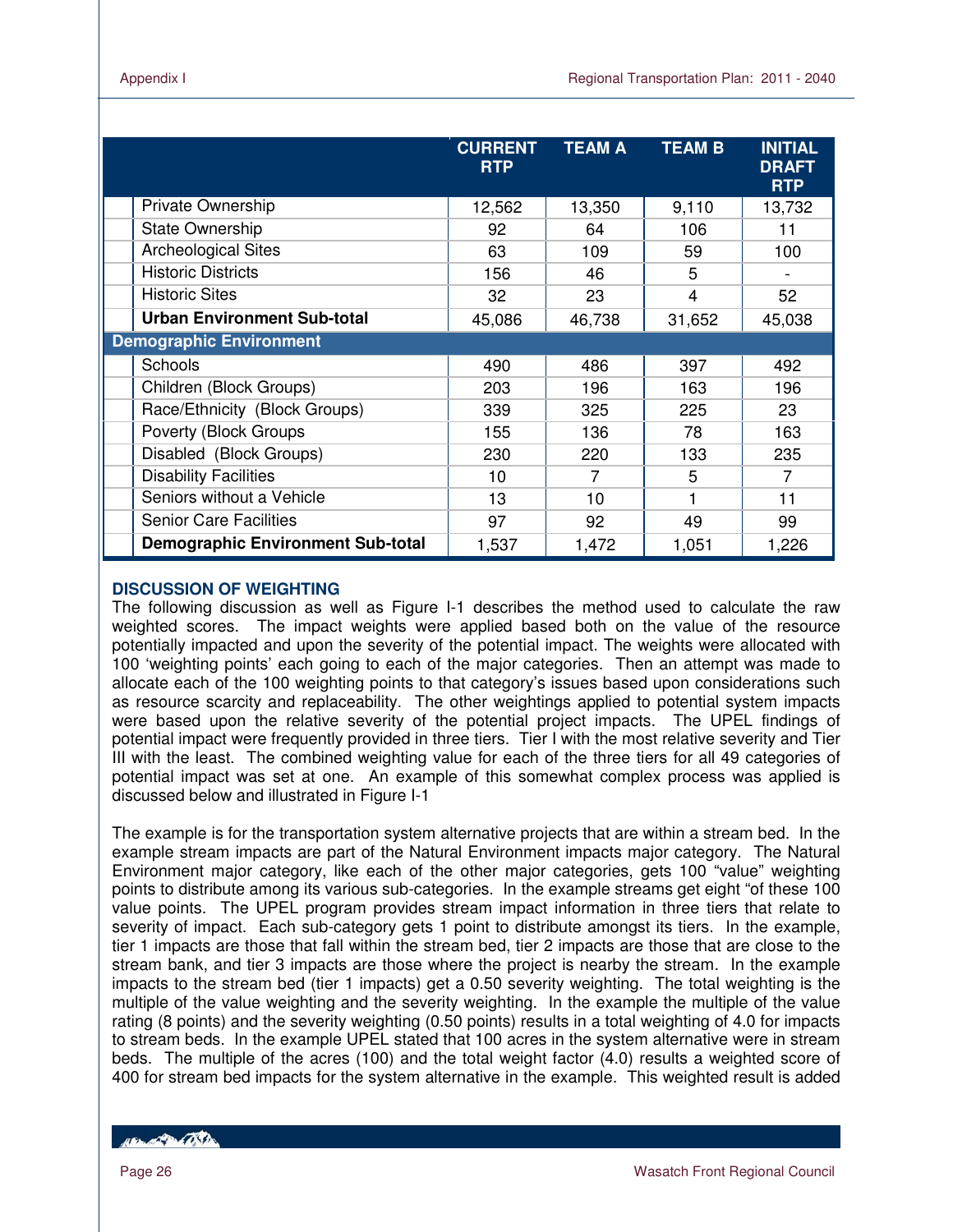to all the other weighted results from the other Natural Environment major category for a total weighted score for that major category.

All the raw weighted scores for the major categories are calculated in this same fashion. Tables I-15 through I-18 contain the individual UPEL resource categories, sub-categories as well as the value and severity weights given them. The raw weighted and un-weighted scores can be found in Tables I-20 and I-22. The relative scores are found in Tables I-19 and I-21. These relative scores are derived from the raw scores and are based upon a one to ten scale with five representing the average score for the four original and the Initial Draft Alternatives. A score greater than five for a given alternative always indicates that this alternative scored better than average for that measure.

#### **FIGURE I-1**

L

#### **CALCULATION OF RAW WEIGHTED ENVIRONMENTAL IMPACT SCORES (AN EXAMPLE USING STREAM BED IMPACTS)**



**Contractor**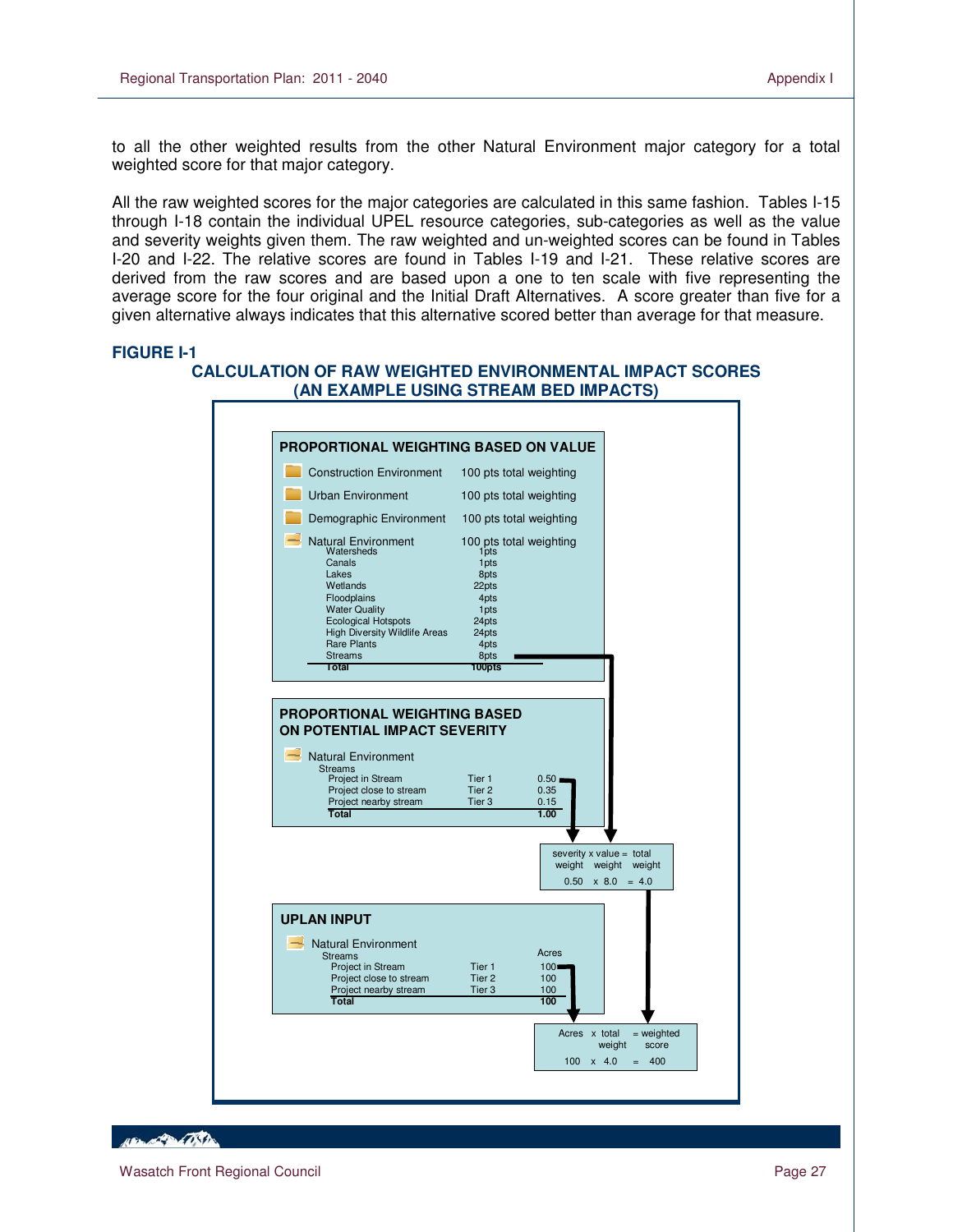## **TABLE I-15**

## **NATURAL ENVIRONMENTAL ISSUES CONSIDERED AND WEIGHTINGS**

|                                      | <b>PROPORTIONAL</b>  |      | <b>TIER WEIGHTINGS</b> |      |
|--------------------------------------|----------------------|------|------------------------|------|
| <b>NATURAL ENVIRONMENT</b>           | <b>WEIGHT (=100)</b> | 1    | $\overline{2}$         | 3    |
| <b>Hydrology</b>                     |                      |      |                        |      |
| Watersheds                           |                      | 0.33 | 0.33                   | 0.33 |
| <b>Streams</b>                       | 8                    | 0.5  | 0.35                   | 0.15 |
| Canals                               | 1                    | 0.5  | 0.35                   | 0.15 |
| Lakes                                | 8                    | 0.5  | 0.35                   | 0.15 |
| Wetlands                             | 22                   | 0.5  | 0.35                   | 0.15 |
| Floodplains                          | $\overline{4}$       | 0.5  | 0.35                   | 0.15 |
| <b>Water Quality</b>                 | 1                    | 0.5  | 0.35                   | 0.15 |
| <b>Ecology</b>                       |                      |      |                        |      |
| <b>Ecological Hotspots</b>           | 24                   | 0.5  | 0.35                   | 0.15 |
| <b>High Diversity Wildlife Areas</b> | 24                   | 0.5  | 0.35                   | 0.15 |
| <b>Rare Plants</b>                   | 7                    | 0.5  | 0.35                   | 0.15 |
| <b>GRAND TOTAL</b>                   | 100                  |      |                        |      |

## **TABLE I-16**

## **URBAN ENVIRONMENTAL ISSUES CONSIDERED AND WEIGHTINGS**

|                                      | <b>PROPORTIONAL</b>  | <b>TIER WEIGHTSINGS</b> |                |      |
|--------------------------------------|----------------------|-------------------------|----------------|------|
| <b>URBAN ENVIRONMENT</b>             | <b>WEIGHT (=100)</b> | 1                       | $\overline{2}$ | 3    |
| <b>Open Space</b>                    |                      |                         |                |      |
| <b>Agricultural Protection Areas</b> | 10                   | 0.5                     | 0.35           | 0.15 |
| Open Space                           | $\overline{2}$       | 0.5                     | 0.35           | 0.15 |
| Parks                                | 10                   | 0.5                     | 0.35           | 0.15 |
| Cemeteries                           | 10                   | 0.5                     | 0.35           | 0.15 |
| <b>Prime Farmland</b>                | 4                    | 0.5                     | 0.35           | 0.15 |
| <b>Conservation &amp; Mitigation</b> | 10                   | 0.5                     | 0.35           | 0.15 |
| <b>Land Use</b>                      |                      |                         |                |      |
| Agriculture                          |                      | 0.33                    | 0.33           | 0.33 |
| Commercial/Industrial                | 2                    | 0.33                    | 0.33           | 0.33 |
| Residential                          |                      | 0.33                    | 0.33           | 0.33 |
| <b>Land Development</b>              |                      |                         |                |      |
| Open Space - Low Intensity           | 1                    | 0.5                     | 0.35           | 0.15 |
| Medium - High Intensity              | 10                   | 0.5                     | 0.35           | 0.15 |
| <b>Private/Public Ownership</b>      |                      |                         |                |      |
| <b>Federal BLM</b>                   | 3                    | 0.33                    | 0.33           | 0.33 |

New Partition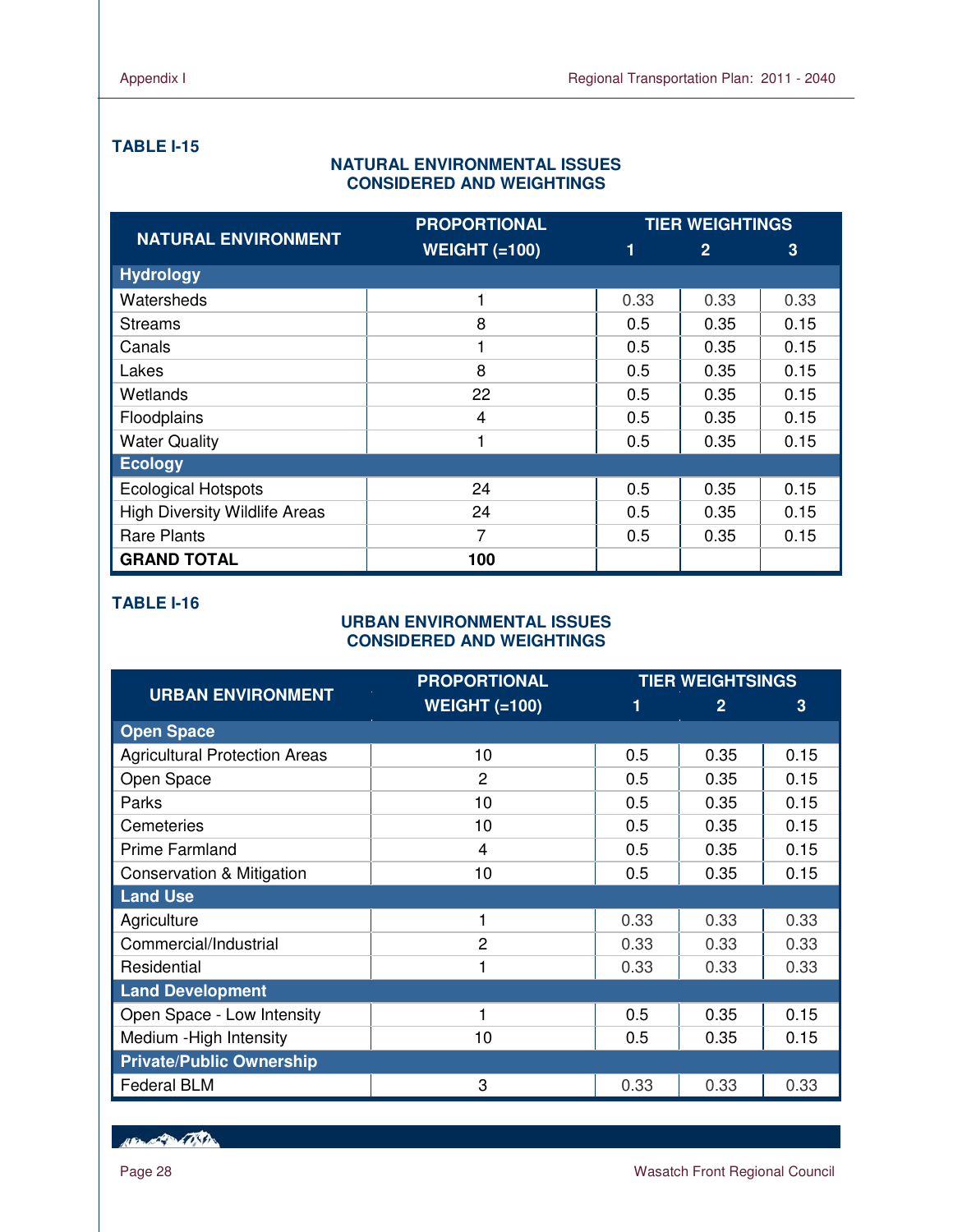|                            | <b>PROPORTIONAL</b>  | <b>TIER WEIGHTSINGS</b> |                |      |  |
|----------------------------|----------------------|-------------------------|----------------|------|--|
| <b>URBAN ENVIRONMENT</b>   | <b>WEIGHT (=100)</b> | 1                       | $\overline{2}$ | 3    |  |
| Federal DOD                | 4                    | 0.33                    | 0.33           | 0.33 |  |
| <b>Federal USFS</b>        | 3                    | 0.33                    | 0.33           | 0.33 |  |
| Private                    |                      | 0.33                    | 0.33           | 0.33 |  |
| State SL&F                 |                      | 0.33                    | 0.33           | 0.33 |  |
| <b>State UDWR</b>          | 6                    | 0.33                    | 0.33           | 0.33 |  |
| <b>State SITLA</b>         | 1                    | 0.33                    | 0.33           | 0.33 |  |
| State UDOT                 | $-10$                | 0.33                    | 0.33           | 0.33 |  |
| <b>Cultural Resources</b>  |                      |                         |                |      |  |
| <b>Archeological Sites</b> | 10                   | 0.5                     | 0.35           | 0.15 |  |
| <b>Historic Districts</b>  | 10                   | 0.5                     | 0.35           | 0.15 |  |
| <b>Historic Sites</b>      | 10                   | 0.5                     | 0.35           | 0.15 |  |
| <b>GRAND TOTAL</b>         | 100                  |                         |                |      |  |

## **TABLE I-17**

L

## **CONSTRUCTION ENVIRONMENTAL ISSUES CONSIDERED AND WEIGHTINGS**

| <b>CONSTRUCTION</b>           | <b>PROPORTIONAL</b>  | <b>TIER WEIGHTSINGS</b> |              |      |
|-------------------------------|----------------------|-------------------------|--------------|------|
| <b>ENVIRONMENT</b>            | <b>WEIGHT (=100)</b> | 1                       | $\mathbf{2}$ | 3    |
| Geology                       |                      |                         |              |      |
| <b>Engineering Problems</b>   | 20                   | 0.5                     | 0.35         | 0.15 |
| <b>Fault Lines</b>            | 4                    | 0.5                     | 0.35         | 0.15 |
| Landslide                     | 8                    | 0.5                     | 0.35         | 0.15 |
| <b>Liquefaction Potential</b> | 4                    | 0.5                     | 0.35         | 0.15 |
| Slope                         | 20                   | 0.5                     | 0.35         | 0.15 |
| <b>Environmental Hazards</b>  |                      |                         |              |      |
| <b>Impaired Waters</b>        | 4                    | 0.5                     | 0.35         | 0.15 |
| <b>Hazardous Waste Sites</b>  | 20                   | 0.5                     | 0.35         | 0.15 |
| <b>Solid Waste Sites</b>      | 20                   | 0.5                     | 0.35         | 0.15 |
| <b>Grand TOTAL</b>            | 100                  |                         |              |      |

## **TABLE I-18**

## **DEMOGRAPHIC ENVIRONMENTAL ISSUES CONSIDERED AND WEIGHTINGS**

| <b>DEMOGRAPHIC</b>                         | <b>PROPORTIONAL</b> | <b>TIER WEIGHTSINGS</b> |      |      |  |
|--------------------------------------------|---------------------|-------------------------|------|------|--|
| <b>ENVIRONMENT</b>                         | WEIGHT $(=100)$     |                         |      | 3    |  |
| <b>Sensitive Population Concentrations</b> |                     |                         |      |      |  |
| Schools                                    | 19                  | 0.5                     | 0.35 | 0.15 |  |
| Children (Block Groups)                    | 3                   | 0.5                     | 0.35 | 0.15 |  |

HELLED COSTS

Wasatch Front Regional Council **Page 29** Page 29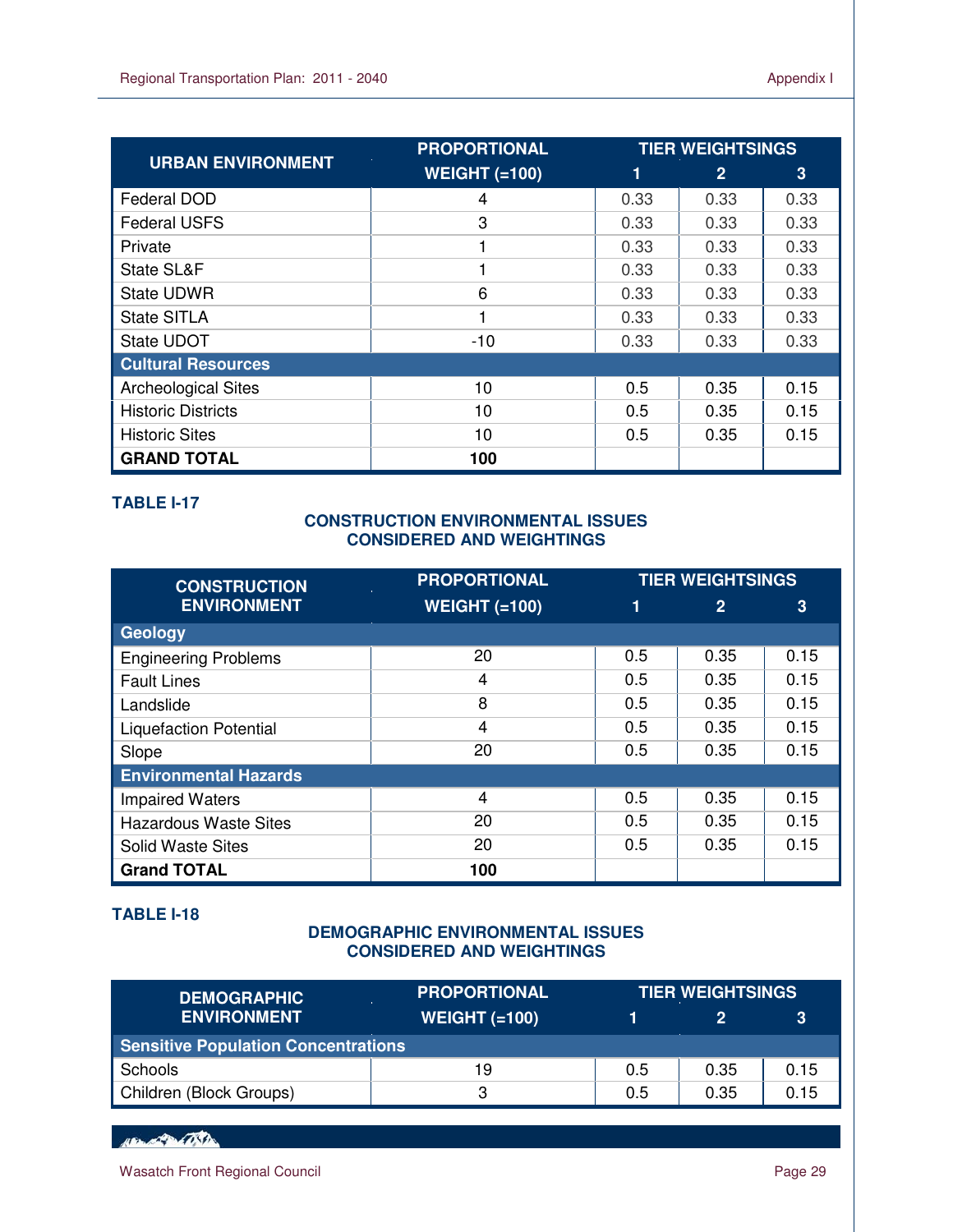| <b>DEMOGRAPHIC</b>            | <b>PROPORTIONAL</b>  | <b>TIER WEIGHTSINGS</b> |                |      |
|-------------------------------|----------------------|-------------------------|----------------|------|
| <b>ENVIRONMENT</b>            | <b>WEIGHT (=100)</b> |                         | $\overline{2}$ | 3    |
| Race/Ethnicity (Block Groups) |                      | 0.5                     | 0.35           | 0.15 |
| Poverty (Block Groups         | 10                   | 0.5                     | 0.35           | 0.15 |
| Disabled (Block Groups)       | 11                   | 0.5                     | 0.35           | 0.15 |
| <b>Disability Facilities</b>  | 19                   | 0.5                     | 0.35           | 0.15 |
| Seniors without a Vehicle     | 10                   | 0.5                     | 0.35           | 0.15 |
| <b>Senior Care Facilities</b> | 19                   | 0.5                     | 0.35           | 0.15 |
| <b>GRAND TOTAL</b>            | 100                  |                         |                |      |

## **TABLE I-19**

## **TOTAL (NON-WEIGHTED) REALATIVE ENVIRONMENTAL SCORES**

|                                                                                                                         | <b>NO BUILD</b> | <b>CURRENT</b><br><b>PLAN</b> | <b>TEAM A</b> | <b>TEAM B</b> | <b>INITIAL</b><br><b>DRAFT RTP</b> |  |  |
|-------------------------------------------------------------------------------------------------------------------------|-----------------|-------------------------------|---------------|---------------|------------------------------------|--|--|
| <b>Natural Environment</b>                                                                                              | <b>NA</b>       | 5.1                           | 4.4           | 6.0           | 4.5                                |  |  |
| <b>Construction Environment</b>                                                                                         | <b>NA</b>       | 4.6                           | 4.3           | 6.9           | 4.2                                |  |  |
| <b>Urban Environment</b>                                                                                                | <b>NA</b>       | 4.6                           | 4.5           | 6.2           | 4.7                                |  |  |
| Demographic Environment                                                                                                 | <b>NA</b>       | 4.2                           | 4.4           | 6.0           | 5.4                                |  |  |
| *A 1 to 10 scoring method with 5 representing the average value and higher values representing a more favorable outcome |                 |                               |               |               |                                    |  |  |

## **TABLE I-20**

## **NON-WEIGHTED RAW ENVIRONMENTAL SCORES**

|                                      | <b>CURRENT</b><br><b>RTP</b> |        | <b>TEAM A TEAM RTP</b> | <b>INITIAL</b><br><b>DRAFT</b><br><b>RTP</b> |
|--------------------------------------|------------------------------|--------|------------------------|----------------------------------------------|
| <b>Natural Environment</b>           |                              |        |                        |                                              |
| Watersheds                           | 12,865                       | 13,567 | 9,357                  | 14,017                                       |
| <b>Streams</b>                       | 656                          | 651    | 541                    | 868                                          |
| Canals                               | 292                          | 349    | 220                    | 390                                          |
| Lakes                                | 335                          | 385    | 324                    | 406                                          |
| Wetlands                             | 1,589                        | 1,656  | 1,488                  | 1,274                                        |
| Floodplains                          | 583                          | 471    | 452                    | 488                                          |
| <b>Water Quality</b>                 | 18,032                       | 19,481 | 12,278                 | 19,931                                       |
| <b>Ecological Hotspots</b>           | 2,608                        | 2,501  | 3,058                  | 1,008                                        |
| <b>High Diversity Wildlife Areas</b> | 863                          | 828    | 1,012                  | 328                                          |
| <b>Rare Plants</b>                   | 3,478                        | 3,774  | 2,708                  | 3,761                                        |
| Natural Environment Sub-total        | 41,300                       | 43,662 | 31,437                 | 42,470                                       |
| <b>Construction Environment</b>      |                              |        |                        |                                              |
| <b>Engineering Problems</b>          | $\Omega$                     | 1      |                        | 3                                            |
| <b>Fault Lines</b>                   | 20                           | 19     | 7                      | 21                                           |

New Partition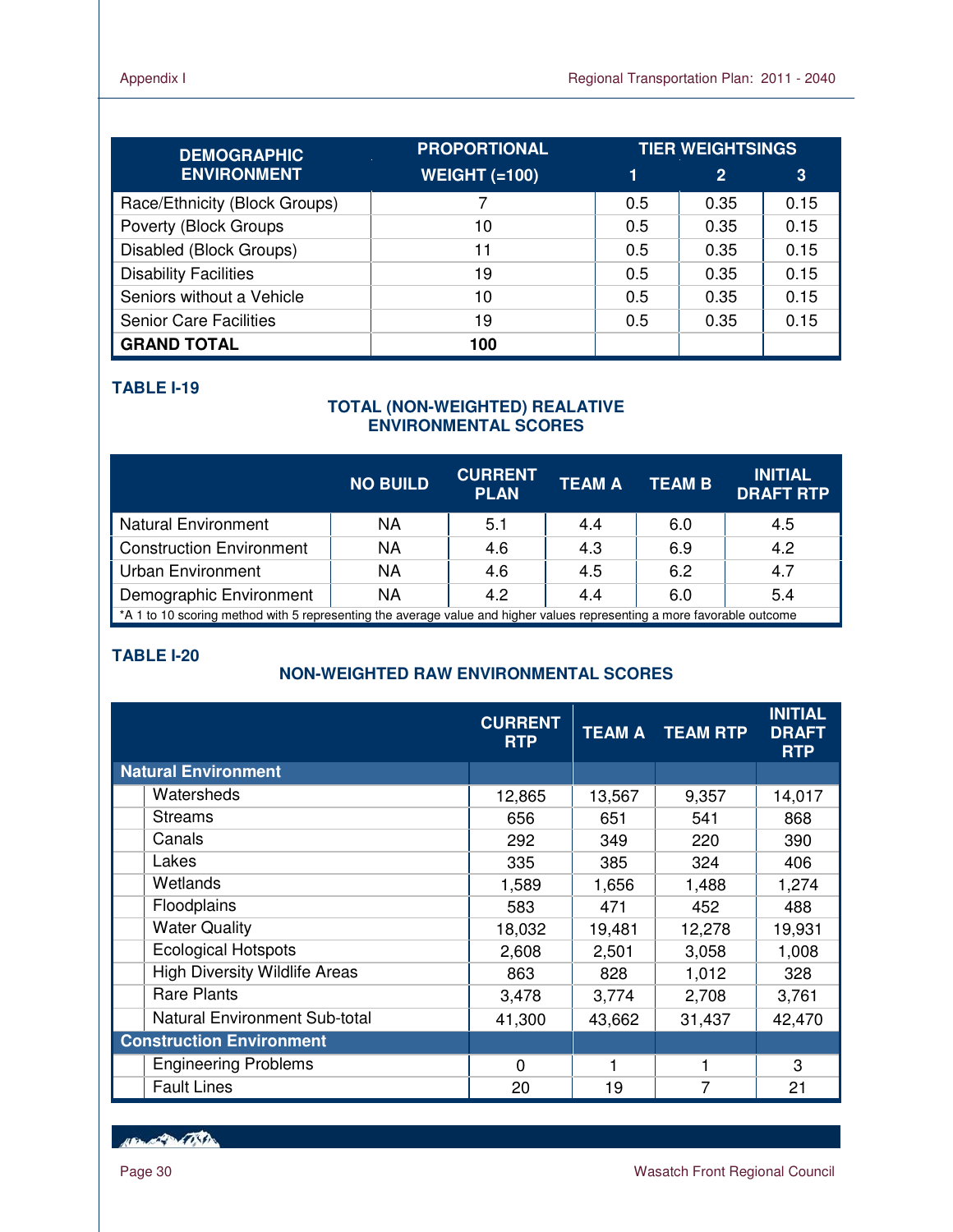|                                           | <b>CURRENT</b> | <b>TEAM A</b>  | <b>TEAM RTP</b> | <b>INITIAL</b><br><b>DRAFT</b> |
|-------------------------------------------|----------------|----------------|-----------------|--------------------------------|
|                                           | <b>RTP</b>     |                |                 | <b>RTP</b>                     |
| Landslide                                 | 482            | 827            | 342             | 634                            |
| <b>Liquefaction Potential</b>             | 12,841         | 13,508         | 9,340           | 13,643                         |
| Slope                                     | 631            | 761            | 382             | 1,185                          |
| <b>Impaired Waters</b>                    | 298            | 517            | 113             | 401                            |
| <b>Hazardous Waste Sites</b>              | 23,456         | 27,460         | 13,456          | 28,347                         |
| <b>Solid Waste Sites</b>                  | 204            | 230            | 146             | 215                            |
| <b>Construction Environment Sub-total</b> | 37,931         | 43,323         | 23,786          | 44,449                         |
| <b>Urban Environment</b>                  |                |                |                 |                                |
| <b>Agricultural Protection Areas</b>      | 94             | 18             | 91              | 10                             |
| Open Space                                | 7,416          | 7,192          | 6,214           | 3,891                          |
| Parks                                     | 172            | 208            | 103             | 142                            |
| Cemeteries                                | 1              | 1              | $\Omega$        | $\overline{2}$                 |
| <b>Prime Farmland</b>                     | 952            | 1,018          | 856             | 836                            |
| <b>Conservation &amp; Mitigation</b>      | 169            | 183            | 171             | 93                             |
| Agricultural Land use                     | 3,175          | 3,201          | 2,775           | 2,898                          |
| Commercial/Industrial Landuse             | 2,471          | 3,260          | 1,308           | 3,208                          |
| <b>Residential Land use</b>               | 3,651          | 4,144          | 2,196           | 4,163                          |
| Open Space - Low Intensity Development    | 4,377          | 4,441          | 3,046           | 4,930                          |
| Medium - High Intensity Development       | 9,524          | 9,330          | 5,506           | 10,701                         |
| <b>Federal Ownership</b>                  | 179            | $\overline{0}$ | $\mathbf 0$     | $\mathbf 0$                    |
| Private Ownership                         | 12,562         | 13,350         | 9,110           | 13,732                         |
| <b>State Ownership</b>                    | 92             | $\Omega$       | $\Omega$        | $\Omega$                       |
| <b>Archeological Sites</b>                | 63             | 109            | 59              | 100                            |
| <b>Historic Districts</b>                 | 156            | 46             | 5               | $\mathbf 0$                    |
| <b>Historic Sites</b>                     | 32             | 23             | $\overline{4}$  | 52                             |
| Urban Environment Sub-total               | 45,086         | 46,738         | 31,652          | 45,038                         |
| <b>Demographic Environment</b>            |                |                |                 |                                |
| Schools                                   | 490            | 486            | 397             | 492                            |
| Children (Block Groups)                   | 203            | 196            | 163             | 196                            |
| Race/Ethnicity (Block Groups)             | 339            | 325            | 225             | 23                             |
| Poverty (Block Groups                     | 155            | 136            | 78              | 163                            |
| Disabled (Block Groups)                   | 230            | 220            | 133             | 235                            |
| <b>Disability Facilities</b>              | 10             | 7              | 5               | 7                              |
| Seniors without a Vehicle                 | 13             | 10             | $\mathbf{1}$    | 11                             |
| <b>Senior Care Facilities</b>             | 97             | 92             | 49              | 99                             |
| Demographic Environment Sub-total         | 1,537          | 1,472          | 1,051           | 1,226                          |

HELL OF THE CONTROL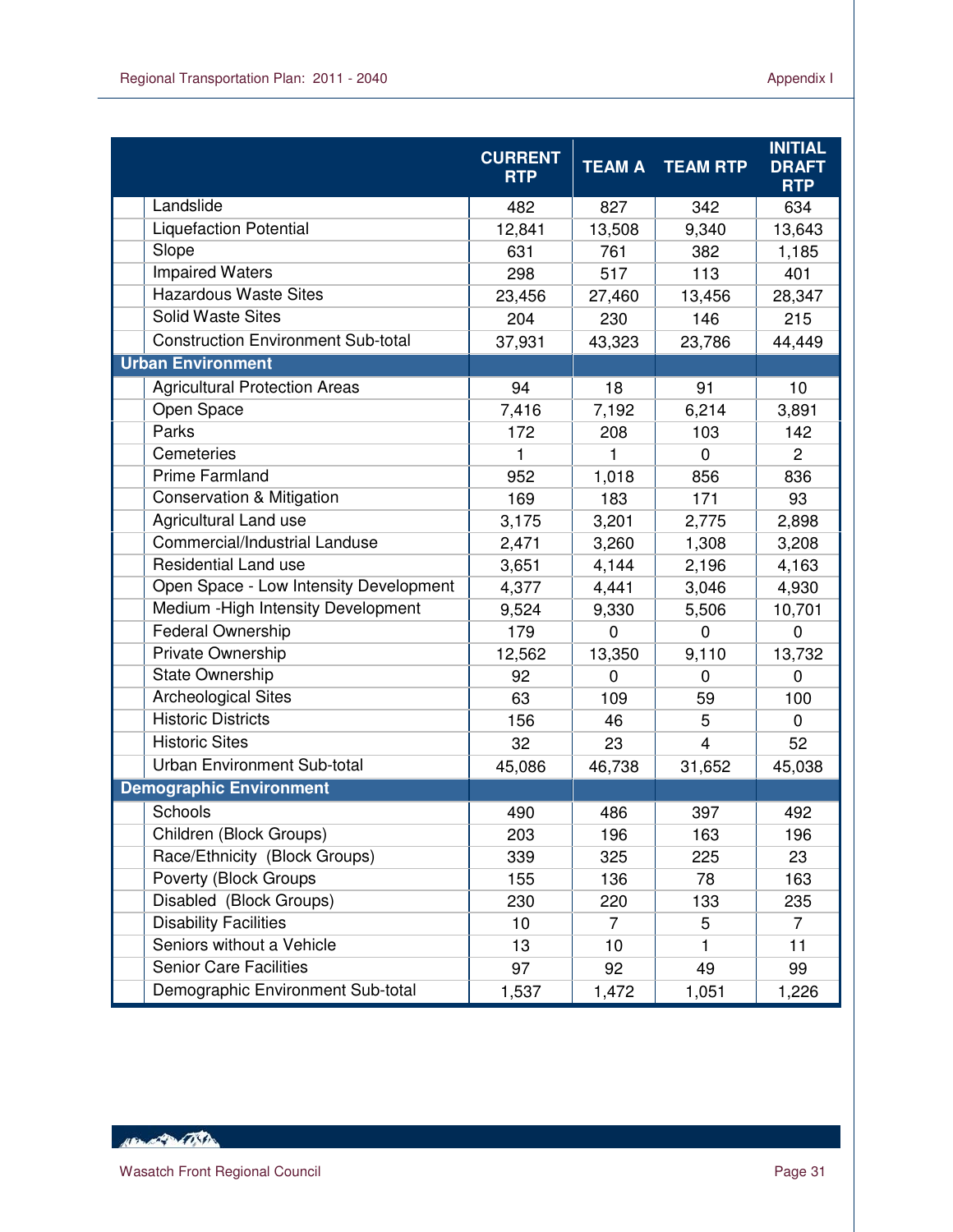## **TABLE I-21**

## **WEIGHTED REALATIVE ENVIRONMENTAL SCORES**

|                                 | <b>NO BUILD</b> | <b>CURRENT</b><br><b>PLAN</b> | <b>TEAM A</b> | <b>TEAM B</b> | <b>INITIAL</b><br><b>DRAFT RTP</b> |
|---------------------------------|-----------------|-------------------------------|---------------|---------------|------------------------------------|
| <b>Natural Environment</b>      | NA              | 4.6                           | 4.6           | 4.9           | 5.9                                |
| <b>Construction Environment</b> | NA              | 5.0                           | 4.1           | 7.0           | 3.9                                |
| <b>Urban Environment</b>        | NA              | 4.5                           | 4.6           | 6.5           | 4.3                                |
| Demographic Environment         | NA              | 4.5                           | 4.7           | 6.1           | 4.7                                |
| *All relative terms of measure  |                 |                               |               |               |                                    |

## **TABLE I-22**

## **WEIGHTED RAW ENVIRONMENTAL SCORES**

|                                           | <b>CURRENT</b><br><b>RTP</b> | <b>TEAM A</b> | <b>TEAM RTP</b> | <b>INITIAL</b><br><b>DRAFT</b><br><b>RTP</b> |
|-------------------------------------------|------------------------------|---------------|-----------------|----------------------------------------------|
| <b>Natural Environment</b>                |                              |               |                 |                                              |
| Watersheds                                | 4,245                        | 4,477         | 3,088           | 4,625                                        |
| <b>Streams</b>                            | 1,526                        | 1,517         | 1,254           | 2,062                                        |
| Canals                                    | 146                          | 175           | 110             | 195                                          |
| Lakes                                     | 915                          | 1,069         | 882             | 1,111                                        |
| Wetlands                                  | 13,542                       | 13,949        | 12,837          | 10,170                                       |
| Floodplains                               | 1,165                        | 942           | 904             | 977                                          |
| <b>Water Quality</b>                      | 7,029                        | 7,147         | 4,884           | 7,566                                        |
| <b>Ecological Hotspots</b>                | 20,841                       | 19,987        | 24,444          | 8,084                                        |
| <b>High Diversity Wildlife Areas</b>      | 3,108                        | 2,979         | 3,643           | 1,181                                        |
| <b>Rare Plants</b>                        | 12,172                       | 13,208        | 9,479           | 13,163                                       |
| <b>Natural Environment Sub-total</b>      | 64,691                       | 65,449        | 61,524          | 49,133                                       |
| <b>Construction Environment</b>           |                              |               |                 |                                              |
| <b>Engineering Problems</b>               | $\blacksquare$               | 10            | 10              | 23                                           |
| <b>Fault Lines</b>                        | 40                           | 38            | 14              | 42                                           |
| Landslide                                 | 719                          | 1,170         | 504             | 930                                          |
| <b>Liquefaction Potential</b>             | 17,442                       | 18,136        | 13,394          | 18,598                                       |
| Slope                                     | 3,566                        | 4,280         | 2,121           | 7,884                                        |
| <b>Impaired Waters</b>                    | 179                          | 310           | 68              | 241                                          |
| <b>Hazardous Waste Sites</b>              | 183,910                      | 216,892       | 105,069         | 223,296                                      |
| <b>Solid Waste Sites</b>                  | 923                          | 1,083         | 669             | 891                                          |
| <b>Construction Environment Sub-total</b> | 206,778                      | 241,920       | 121,849         | 251,905                                      |
| <b>Urban Environment</b>                  |                              |               |                 |                                              |
| <b>Agricultural Protection Areas</b>      | 471                          | 90            | 455             | 49                                           |
| Open Space                                | 7,416                        | 7,192         | 6,214           | 3,891                                        |
| Parks                                     | 860                          | 1,040         | 513             | 709                                          |

Her Protector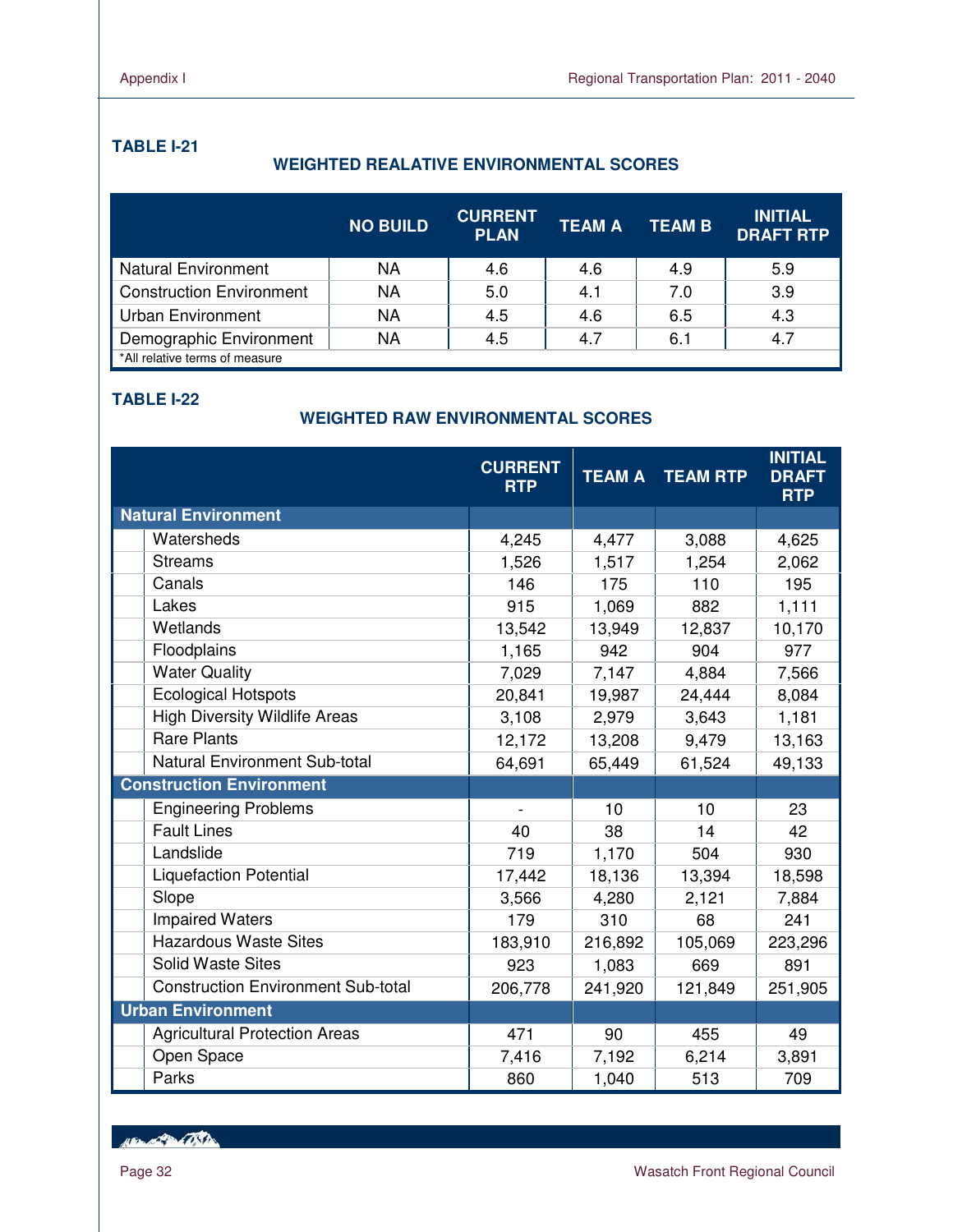|                                        | <b>CURRENT</b><br><b>RTP</b> | <b>TEAM A</b> | <b>TEAM RTP</b> | <b>INITIAL</b><br><b>DRAFT</b><br><b>RTP</b> |
|----------------------------------------|------------------------------|---------------|-----------------|----------------------------------------------|
| Cemeteries                             | 5                            | 3             | 1               | 11                                           |
| <b>Prime Farmland</b>                  | 1,234                        | 1,321         | 1,085           | 1,134                                        |
| <b>Conservation &amp; Mitigation</b>   | 847                          | 914           | 853             | 464                                          |
| Agricultural Land use                  | 1,048                        | 1,056         | 916             | 956                                          |
| Commercial/Industrial Landuse          | 1,631                        | 2,152         | 863             | 2,117                                        |
| <b>Residential Land use</b>            | 1,205                        | 1,368         | 725             | 1,374                                        |
| Open Space - Low Intensity Development | 2,188                        | 2,221         | 1,523           | 2,465                                        |
| Medium - High Intensity Development    | 47,621                       | 46,649        | 27,531          | 53,506                                       |
| Federal Ownership                      | 229                          | 191           | 124             | 331                                          |
| Private Ownership                      | 4,145                        | 4,406         | 3,006           | 4,532                                        |
| State Ownership                        | $111$                        | 49            | 135             | 16                                           |
| <b>Archeological Sites</b>             | 314                          | 543           | 297             | 502                                          |
| <b>Historic Districts</b>              | 235                          | 69            | 8               |                                              |
| <b>Historic Sites</b>                  | 160                          | 116           | 22              | 261                                          |
| Urban Environment Sub-total            | 69,719                       | 69,377        | 44,269          | 72,317                                       |
| <b>Demographic Environment</b>         |                              |               |                 |                                              |
| Schools                                | 4,655                        | 4,617         | 3,772           | 4,674                                        |
| Children (Block Groups)                | 126                          | 122           | 101             | 121                                          |
| Race/Ethnicity (Block Groups)          | 411                          | 385           | 261             | 73                                           |
| Poverty (Block Groups                  | 345                          | 305           | 161             | 374                                          |
| Disabled (Block Groups)                | 856                          | 796           | 468             | 877                                          |
| <b>Disability Facilities</b>           | 95                           | 67            | 48              | 67                                           |
| Seniors without a Vehicle              | 20                           | 15            | $\overline{2}$  | 17                                           |
| <b>Senior Care Facilities</b>          | 922                          | 874           | 466             | 941                                          |
| Demographic Environment Sub-total      | 7,428                        | 7,180         | 5,276           | 7,143                                        |

## **AIR QUALITY**

## **TABLE I-23**

## **AIR QUALITY IMPACTS**

|                                                                               | <b>NO</b><br><b>BUILD</b> | <b>CURRENT</b><br><b>PLAN</b> | <b>TEAM A</b> | <b>TEAM B</b> | <b>INITIAL</b><br><b>DRAFT</b><br><b>RTP</b> |  |  |
|-------------------------------------------------------------------------------|---------------------------|-------------------------------|---------------|---------------|----------------------------------------------|--|--|
| Nitrogen Oxides (NOx)                                                         | 19.31                     | 19.01                         | 18.96         | 19.30         | 19.17                                        |  |  |
| Direct particulates <2.5um (PM 2.5)                                           | 0.83                      | 0.81                          | 0.81          | 0.82          | 0.81                                         |  |  |
| <b>Volatile Organic Compounds</b><br>(VOC)                                    | 24.52                     | 22.60                         | 22.72         | 22.72         | 22.31                                        |  |  |
| Carbon Monoxide (CO)                                                          | 744                       | 730                           | 728           | 742           | 735                                          |  |  |
| Carbon Dioxide (CO2)                                                          | 36,305                    | 35,677                        | 35,570        | 36,176        | 35,769                                       |  |  |
| Tons per day in emitted by mobile sources Weber, Davis and Salt Lake Counties |                           |                               |               |               |                                              |  |  |